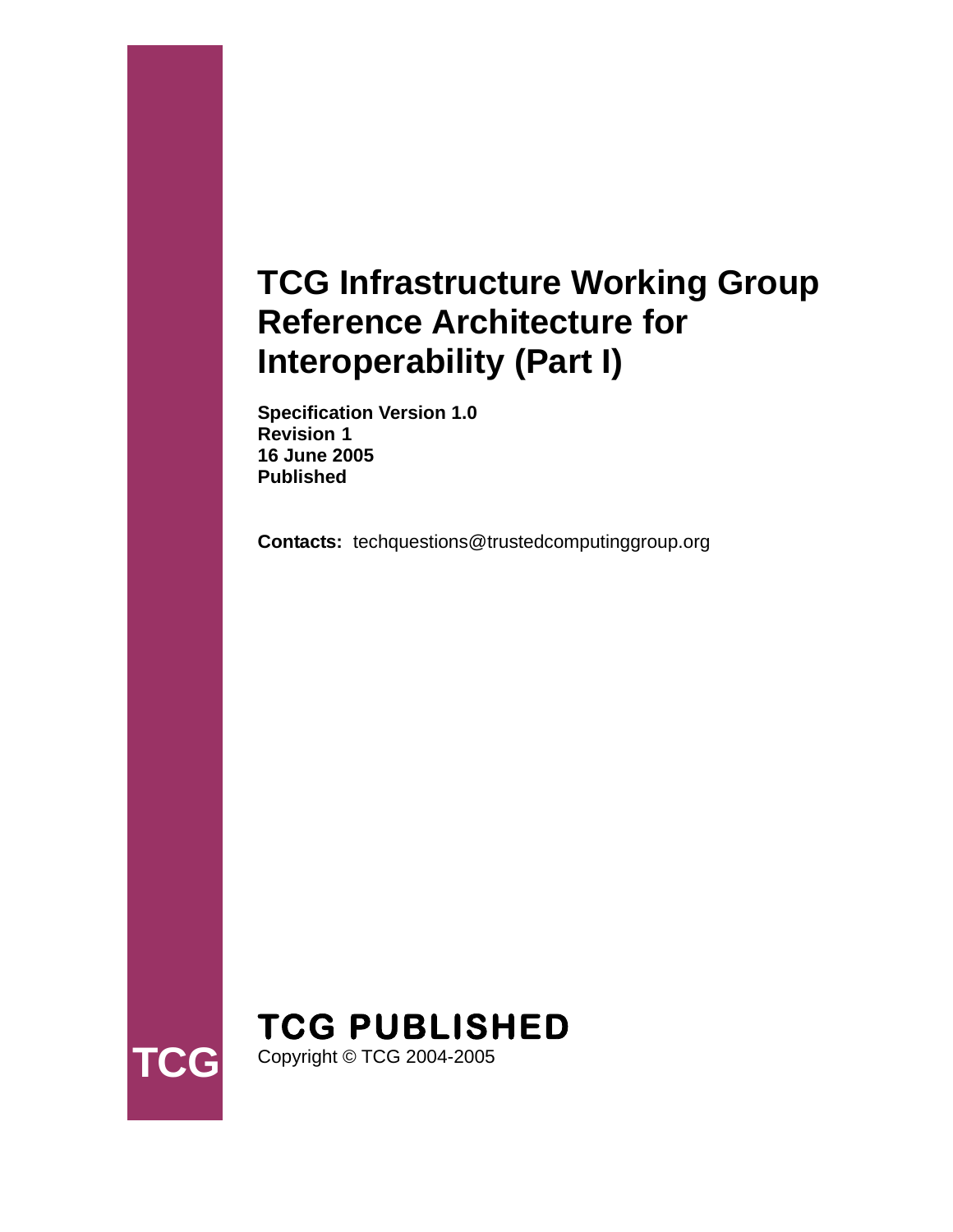Copyright <sup>©</sup> 2005 Trusted Computing Group, Incorporated.

#### **Disclaimer**

THIS SPECIFICATION IS PROVIDED "AS IS" WITH NO WARRANTIES WHATSOEVER, INCLUDING ANY WARRANTY OF MERCHANTABILITY, NONINFRINGEMENT, FITNESS FOR ANY PARTICULAR PURPOSE, OR ANY WARRANTY OTHERWISE ARISING OUT OF ANY PROPOSAL, SPECIFICATION OR SAMPLE. Without limitation, TCG disclaims all liability, including liability for infringement of any proprietary rights, relating to use of information in this specification and to the implementation of this specification, and TCG disclaims all liability for cost of procurement of substitute goods or services, lost profits, loss of use, loss of data or any incidental, consequential, direct, indirect, or special damages, whether under contract, tort, warranty or otherwise, arising in any way out of use or reliance upon this specification or any information herein.

No license, express or implied, by estoppel or otherwise, to any TCG or TCG member intellectual property rights is granted herein.

#### **Except that a license is hereby granted by TCG to copy and reproduce this specification for internal use only.**

Contact the Trusted Computing Group at www.trustedcomputinggroup.org for information on specification licensing through membership agreements.

Any marks and brands contained herein are the property of their respective owners.

Copyright C 2005 Trusted Computing Group (TCG) [\(www.trustedcomputinggroup.org](www.trustedcomputinggroup.org)). All rights reserved.

The only official, normative version of a TCG Specification or related document is the English-language text adopted by TCG under its Bylaws and published on the TCG website, <www.trustedcomputing.org>. TCG does not guarantee the accuracy or completeness of any other version. Other language versions of Specifications and related documents are provided for convenience and are intended to be technically identical to the official English version, but they may contain translation and other errors.

Translations may be provided by volunteers through the Trusted Computing Group's translation program (see [www.trustedcomputinggroup.org/specifications.](www.trustedcomputinggroup.org/specifications)

Other legal notices and terms governing the publication of materials on the TCG website are found at [www.trustedcomputinggroup.org/about/legal.](www.trustedcomputinggroup.org/about/legal) TCG incorporates by reference the same notices and terms with respect to TCG-authorized translations of Specifications and related documents, whether published on the TCG website or at another online location.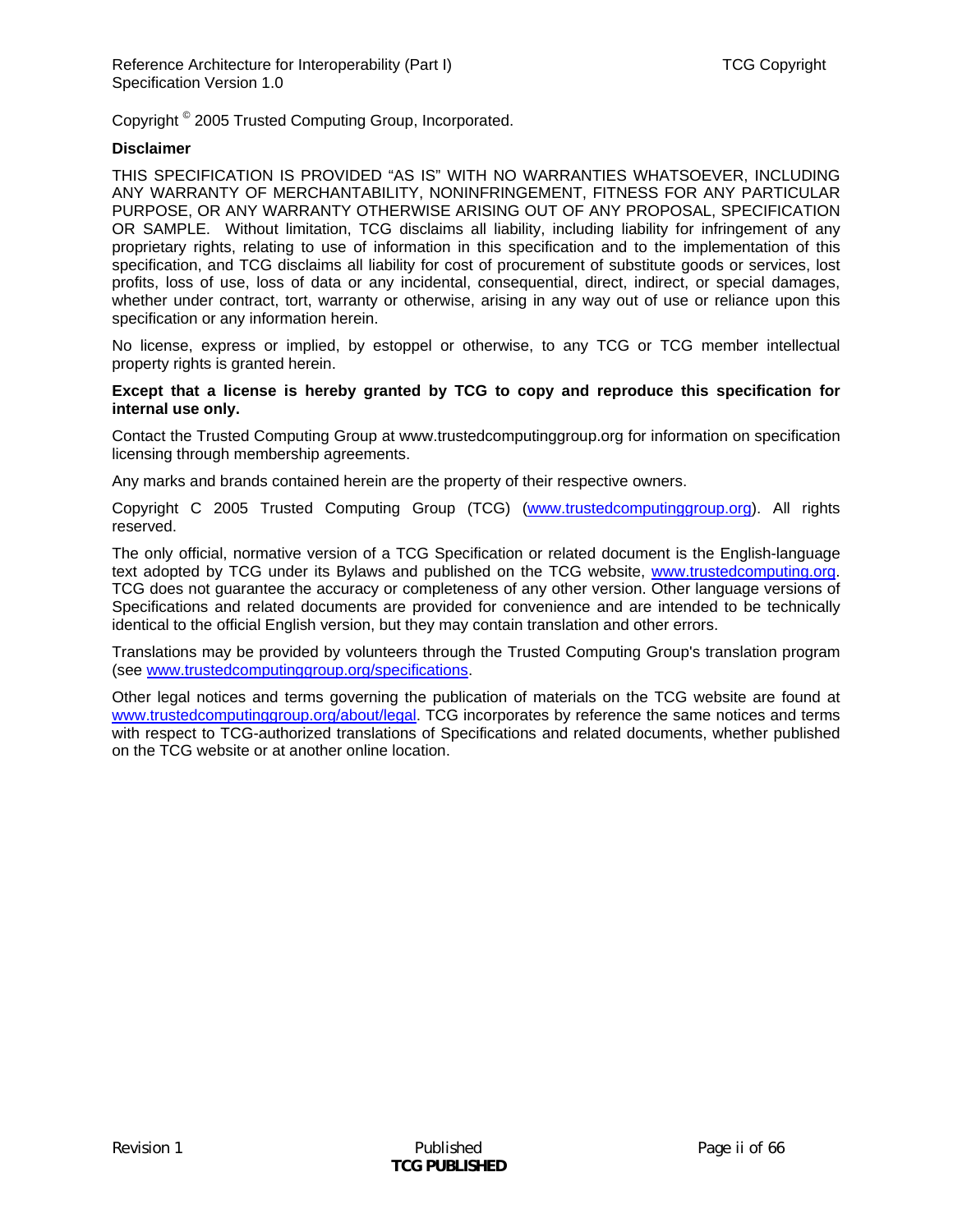

**IWG Document Roadmap**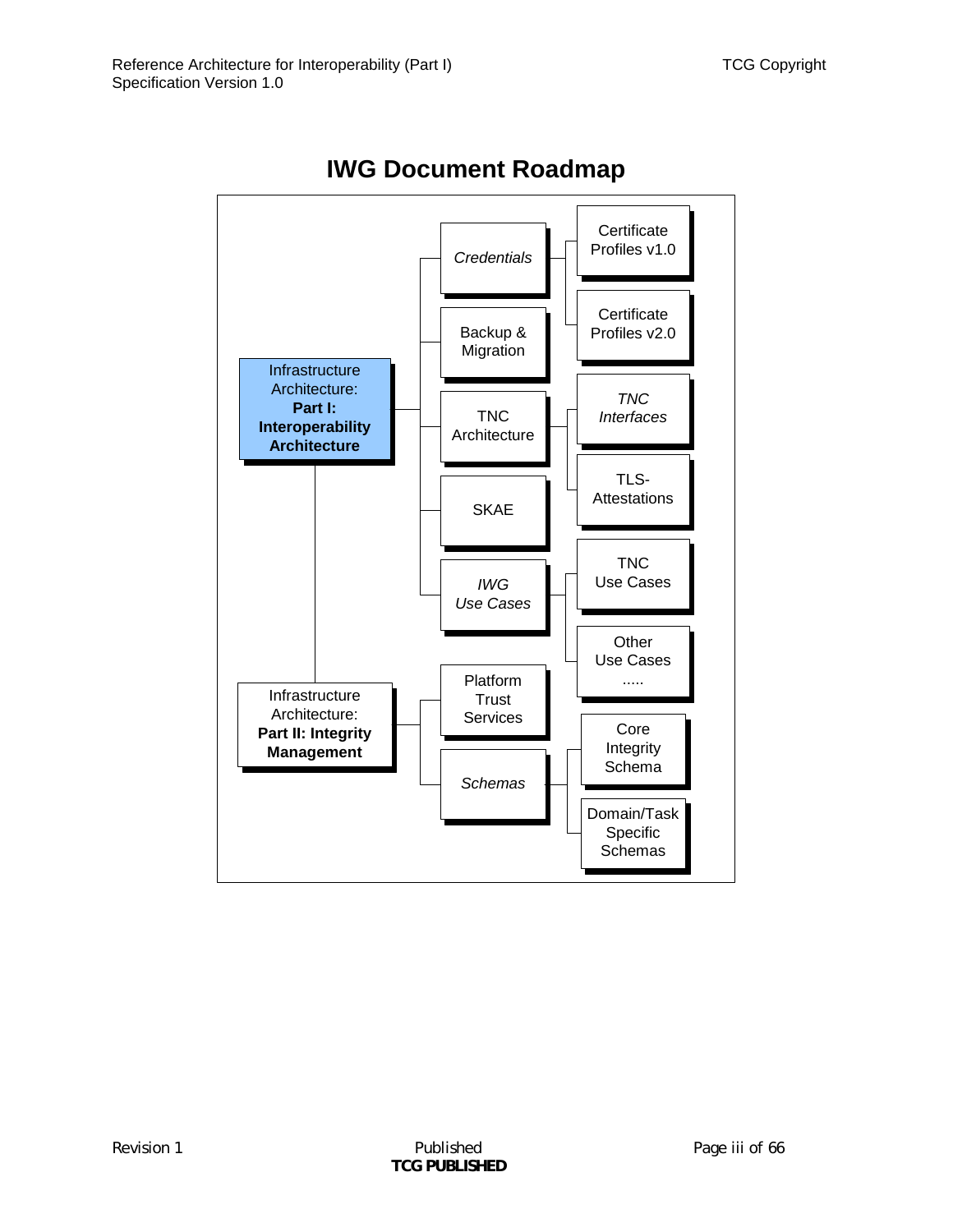## **Revision History**

|            | 3/15/2004<br>Initial outline by Ned Smith. Document started by Thomas Hardjono. |            |
|------------|---------------------------------------------------------------------------------|------------|
| Rev 1.0 r0 | Version 1.0_r0 submitted for 60-day internal TCG review.                        | 11/24/2004 |
| Rev 1.0 r1 | Multiple corrections from various reviewers for Final version.                  |            |
|            | TCG Board of Directors approval for Version 1.0_r1 publication.                 | 6/16/2005  |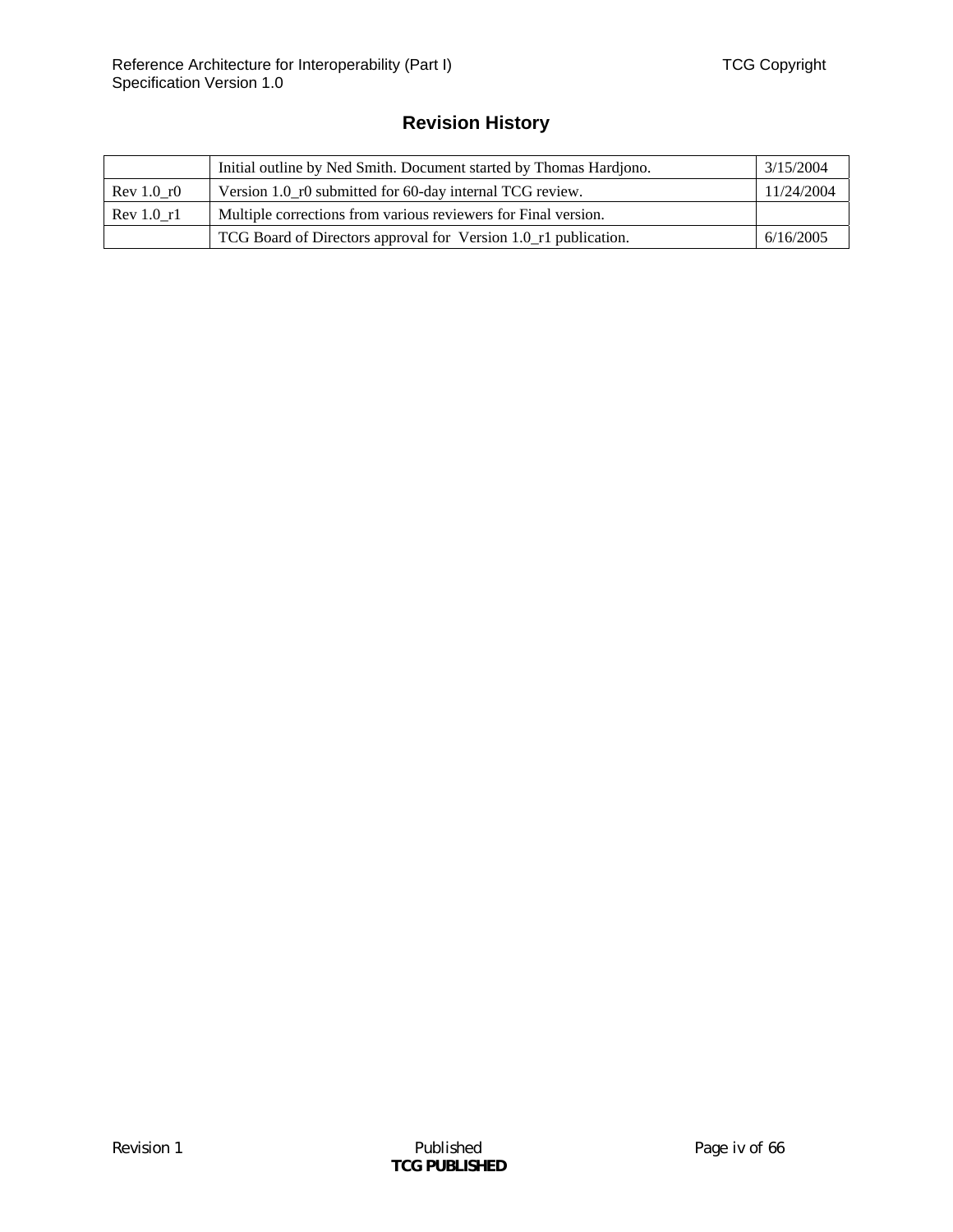### **Acknowledgement**

The TCG wishes to thank all those who contributed to this specification. This document builds on numerous work done in the various working groups in the TCG.

| Geoffrey        | Strongin                        | AMD                      |
|-----------------|---------------------------------|--------------------------|
| Julian          | Hammersley                      | AMD                      |
| Randy           | Mummert                         | Atmel                    |
| Colin           | Walter                          | Comodo                   |
| Mark            | Redman                          | Freescale Semiconductor  |
| Kazuaki         | Nimura                          | <b>Fujitsu Limited</b>   |
| Seiki           | Shibata                         | <b>Fujitsu Limited</b>   |
| Patrick         | George                          | Gemplus                  |
| <b>Boris</b>    | <b>Balacheff</b>                | <b>Hewlett-Packard</b>   |
| Graeme          | Proudler                        | Hewlett-Packard          |
| Matthias        | Schunter                        | <b>IBM</b>               |
| Diana           | Arroyo                          | <b>IBM</b>               |
| Lee             | Terrell                         | <b>IBM</b>               |
| Roger           | Zimmermann                      | <b>IBM</b>               |
| Andrew          | Kegel                           | <b>IBM</b>               |
| <b>Markus</b>   | Gueller                         | Infineon                 |
| Johann          | Schoetz                         | Infineon                 |
| Ned             | Smith (IWG Co-Chair)            | Intel Corporation        |
| David           | Grawrock                        | Intel Corporation        |
| Monty           | Wiseman                         | Intel Corporation        |
| Ravi            | Sahita                          | Intel Corporation        |
| Stephen         | Heil                            | Microsoft                |
| Mark            | Williams                        | Microsoft                |
| Jennifer        | Curtis                          | Microsoft                |
| Hamid           | Karimi                          | nCipher                  |
| Ari             | Singer                          | NTRU Cryptosystems, Inc. |
| William         | Whyte                           | NTRU Cryptosystems, Inc. |
| Andy            | Cottrell                        | Phoenix                  |
| Mark            | Schaeffer                       | Renesas Technology Corp. |
| Andrew          | Nash                            | RSA Security, Inc.       |
| Laszlo          | Elteto                          | SafeNet, Inc.            |
| Peter           | Reed                            | SafeNet, Inc.            |
| Michael         | Willett                         | Seagate Technology       |
| Robert          | Thibadeau                       | Seagate Technology       |
| Manuel          | Offenberg                       | Seagate Technology       |
| Brad            | Andersen                        | SignaCert, Inc.          |
| <b>Nicholas</b> | Szeto                           | Sony Corporation         |
| Jeff            | Nisewanger                      | Sun Microsystems, Inc.   |
| Paul            | Sangster                        | Sun Microsystems, Inc.   |
| Thomas          | Hardjono (Editor, IWG Co-Chair) | VeriSign, Inc.           |
| Len             | Veil                            | <b>Wave Systems</b>      |
| Greg            | Kazmierczak                     | <b>Wave Systems</b>      |
| Lark            | Allen                           | <b>Wave Systems</b>      |
| Mihran          | Dars                            | <b>Wave Systems</b>      |
| Scott           | Cochrane                        | <b>Wave Systems</b>      |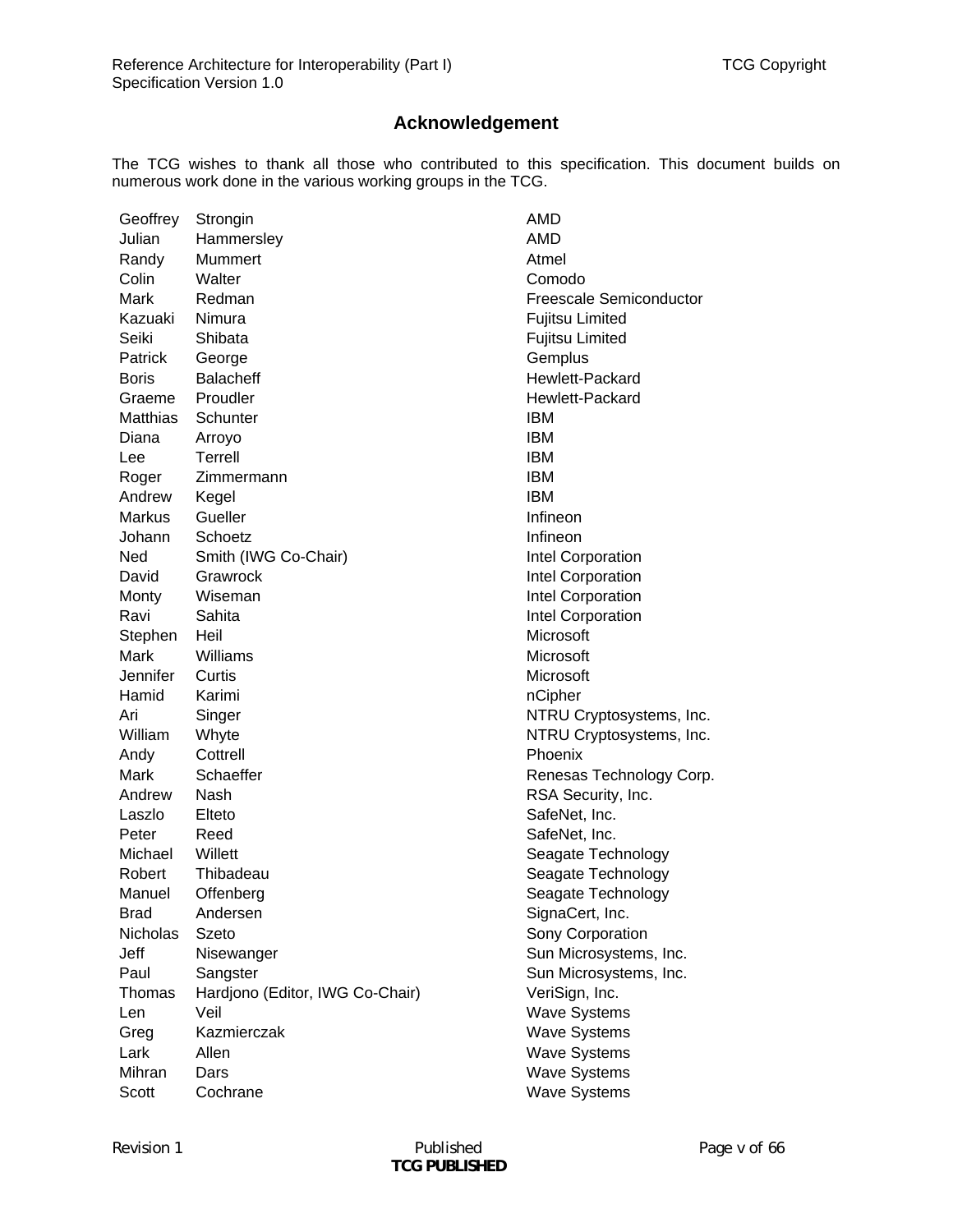### **Table of Contents**

| 1                                             |    |
|-----------------------------------------------|----|
| $\mathbf{2}$                                  |    |
| 2.1                                           |    |
| 2.2                                           |    |
| 2.3                                           |    |
| 3                                             |    |
| 3.1                                           |    |
| 3.2                                           |    |
| 3.3                                           |    |
| 3.3.1                                         |    |
| 3.3.2                                         |    |
| 3.3.3                                         |    |
| 3.3.4                                         |    |
| 3.3.5                                         |    |
| 3.3.6                                         |    |
| 4                                             |    |
| 4.1                                           |    |
| 4.2                                           |    |
| 4.3                                           |    |
| 4.4                                           |    |
| 4.5                                           |    |
| 4.6                                           |    |
| 4.6.1                                         |    |
| 4.6.2                                         |    |
| 4.6.3                                         |    |
| 4.6.4                                         |    |
|                                               |    |
| 5                                             |    |
| 5.1                                           |    |
| 5.2                                           |    |
| 5.2.1                                         |    |
| 5.2.2                                         |    |
| 5.2.3                                         |    |
| 5.2.4                                         |    |
| 5.2.5                                         |    |
| 5.3                                           |    |
| 5.4                                           |    |
| Types of Credentials in the TP Lifecycle<br>6 | 37 |
| 6.1                                           |    |
| 6.2                                           |    |
| 6.3                                           |    |
| 6.4                                           |    |
| 6.4.1                                         |    |
| 6.4.2                                         |    |
| 6.5                                           |    |
| 6.5.1                                         |    |
| 6.5.2                                         |    |
| 6.5.3                                         |    |
| 7                                             |    |
| 7.1                                           |    |
| 7.2                                           |    |
| 8                                             |    |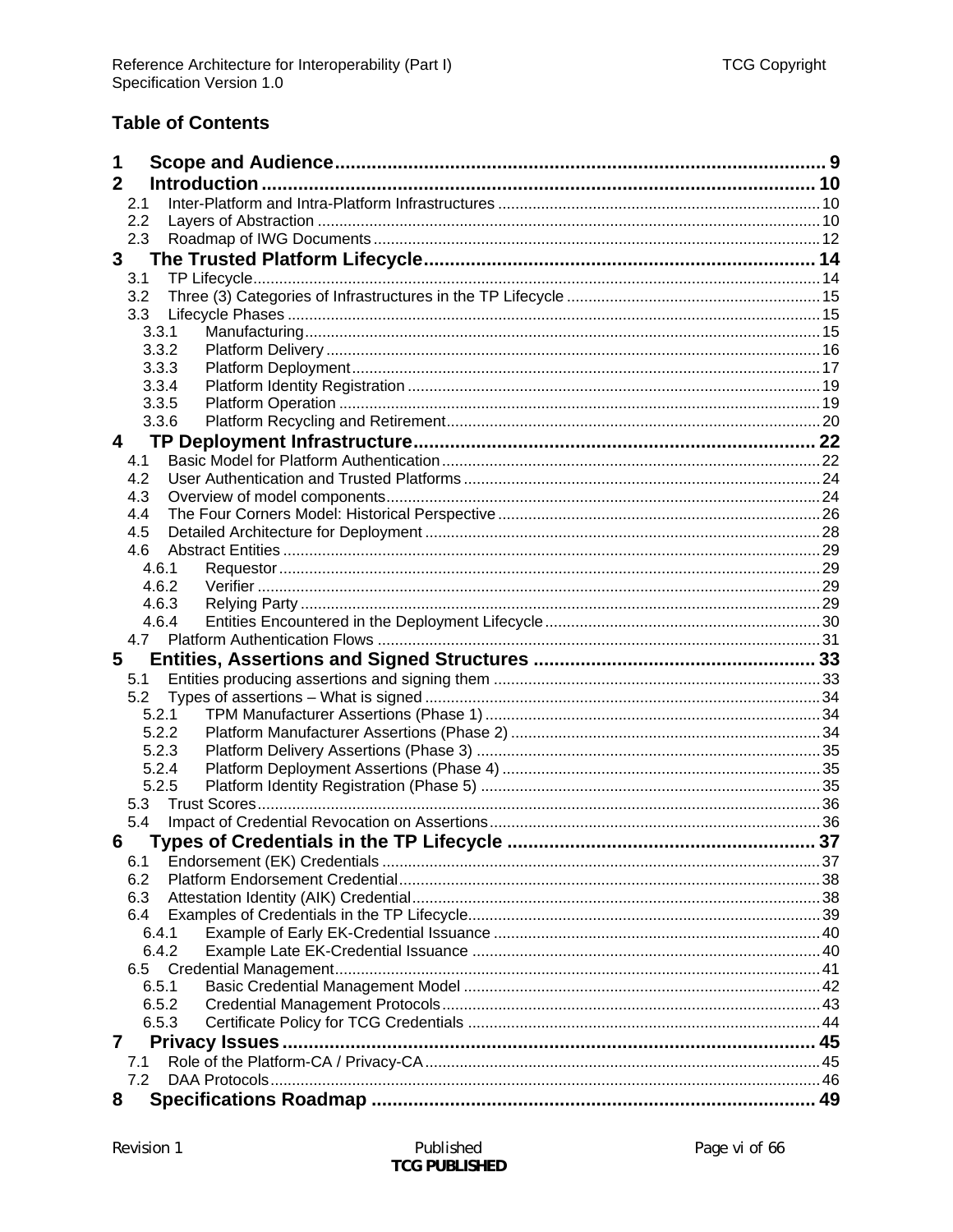| 8.1    |  |
|--------|--|
| 8.1.1  |  |
|        |  |
| 8.1.2  |  |
| 8.2    |  |
| 8.2.1  |  |
| 8.2.2  |  |
| 8.3    |  |
| 8.3.1  |  |
| 8.3.2  |  |
| 8.4    |  |
| 8.5    |  |
| 9      |  |
| 9.1    |  |
| 9.1.1  |  |
| 9.1.2  |  |
| 9.1.3  |  |
| 9.2    |  |
|        |  |
| 9.2.1  |  |
| 9.2.2  |  |
| 9.2.3  |  |
|        |  |
| 9.3.1  |  |
| 9.3.2  |  |
| 9.3.3  |  |
|        |  |
| 9.4.1  |  |
| 9.4.2  |  |
| 9.4.3  |  |
| 9.5    |  |
| 9.5.1  |  |
| 9.5.2  |  |
|        |  |
| 9.6.1  |  |
| 9.6.2  |  |
|        |  |
|        |  |
| 9.7.1  |  |
| 9.7.2  |  |
|        |  |
| 9.8.1  |  |
| 9.8.2  |  |
| 9.8.3  |  |
|        |  |
| 9.9.1  |  |
| 9.9.2  |  |
| 9.10   |  |
| 9.10.1 |  |
| 9.10.2 |  |
| 9.11   |  |
| 9.11.1 |  |
| 9.11.2 |  |
| 9.12   |  |
| 9.12.1 |  |
| 9.12.2 |  |
| 9.13   |  |
| 9.13.1 |  |
| 9.13.2 |  |
|        |  |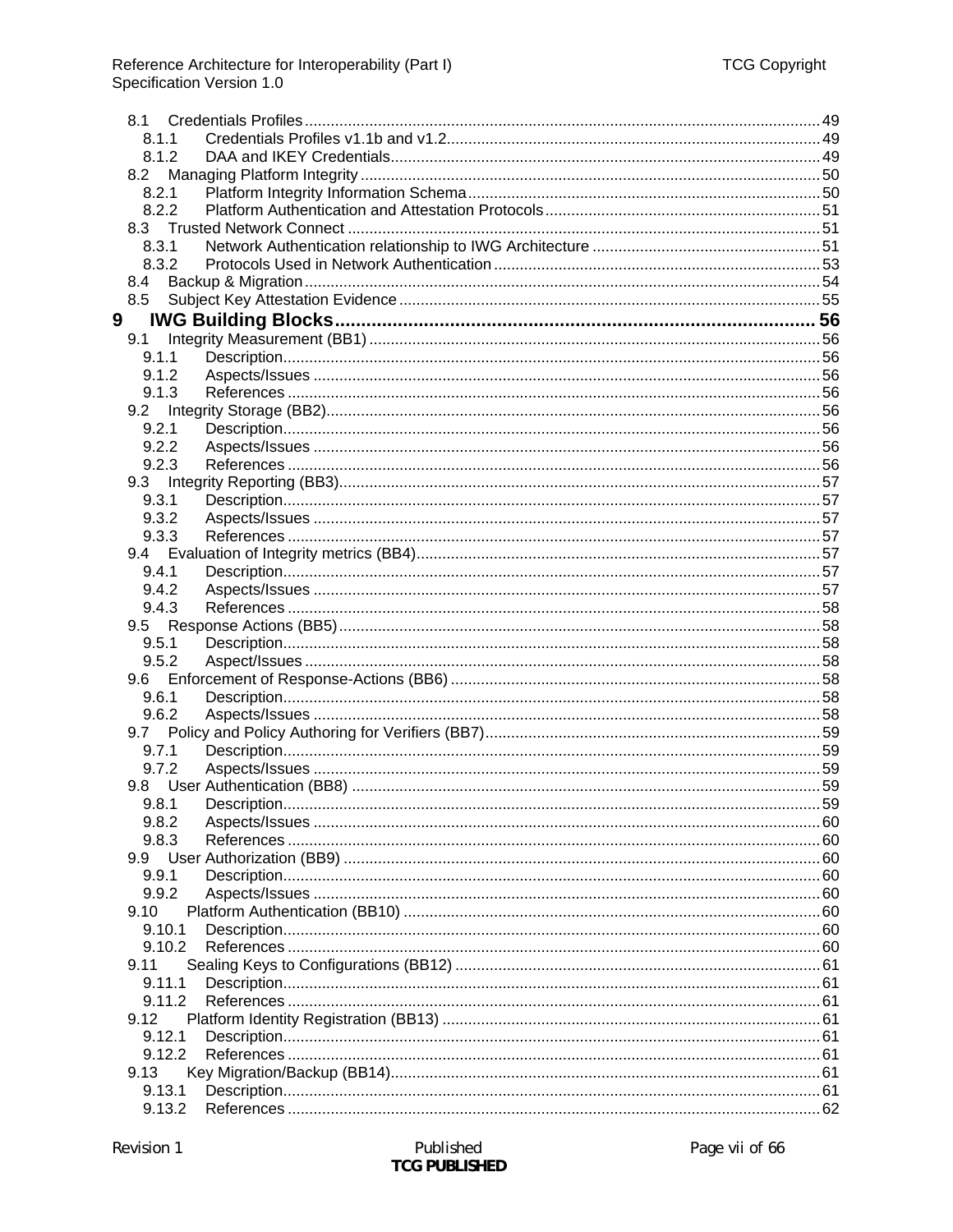| 9.14             |    |
|------------------|----|
| 9.14.1           |    |
| 9.14.2           |    |
| 9.15             |    |
| 9.15.1           |    |
| 9.15.2           |    |
| 9.16             |    |
| 9.16.1           |    |
| 9.16.2           |    |
| 9.17             |    |
| 9.17.1           |    |
| 9.17.2           |    |
| 9.18             |    |
| 9.18.1           |    |
| 9.18.2           |    |
| 9.19             |    |
| 9.20             |    |
| References<br>10 | 65 |
|                  |    |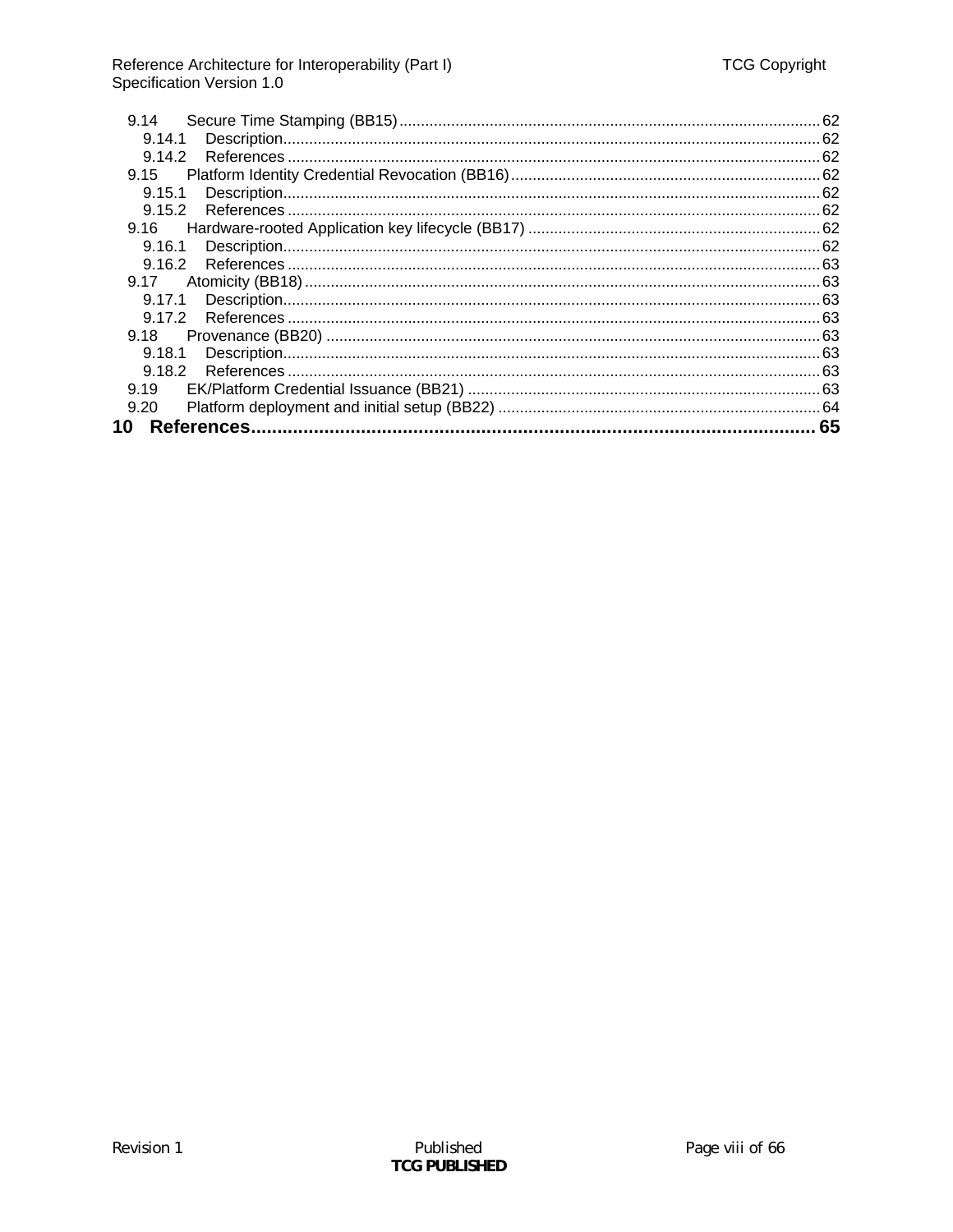# <span id="page-8-0"></span>**1 Scope and Audience**

The TCG Infrastructure Working Group (IWG) has defined a "reference" architecture aimed at existing and new infrastructure technologies having a goal of improving interoperability among systems containing TCG technology.

Architects, designers, developers and technologists who are interested in the development, deployment and interoperation of trusted systems may find this document helpful in providing both abstract and implementation specific insights for achieving interoperation between TCGbased systems.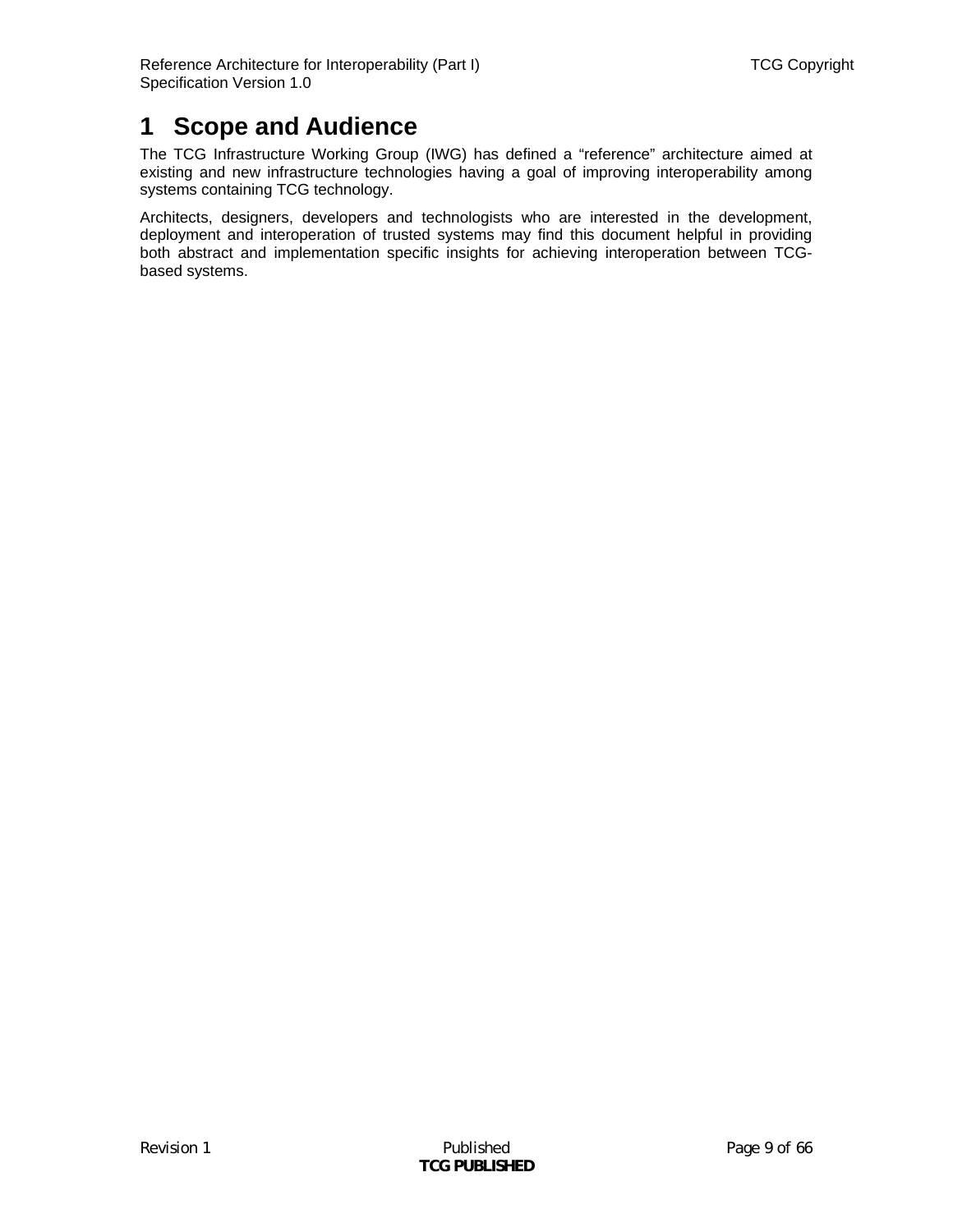# <span id="page-9-0"></span>**2 Introduction**

The purpose of this document is to provide a reference architecture for supporting environment around a trusted platform (containing TPM and TCG technologies), as defined by the TCG. The technology introduced by the TCG has garnered interest in the broader technology industry, as it has introduced fundamental concepts regarding hardware-based trust into mainstream computing. The relevance and importance of hardware-based trust is becoming increasingly apparent even to the average user, in the face of increasing threats to the users on the Internet. These threats range from viruses to identity theft, all of which have a direct impact on the user's daily life.

# **2.1 Inter-Platform and Intra-Platform Infrastructures**

This document also represents the next-step forward for the TCG in defining how the TPM and its properties can be used to define and build a trusted platform used to interact with external entities. In reading this document, it is important for the reader to distinguish between the following general kinds of infrastructures, as the term "infrastructure" may have multiple meanings:

- Inter-Platform infrastructure: This term refers to the architecture and environment supporting the interaction between two (or more) independent platforms.
- Intra-Platform infrastructures: This term refers to the environment supporting the interaction between a TPM (within a platform) and other devices which may not be a TPM-based platform as defined by the TCG.

The current document refers to the first case, namely the Inter-Platform infrastructures. Although some aspects of the second case (intra-platform) have relationships with entities and functions within the IWG Reference Architecture, it is not currently the focus of the current document.

# <span id="page-9-2"></span>**2.2 Layers of Abstraction**

The notion of layers of abstraction is an important tool in providing an understanding of the role of hardware rooted trust in providing a basis for entities defined in the layers. The precise level of assurances obtained is very much dependent on the use-case deploying trusted platforms, and on which entities instances are defined over trusted platforms. The IWG is aware of the various possible layers of abstractions and entities that may "speak" (i.e. issue assertions) at the various levels in the layers. The layers are anchored on the trusted platform

<span id="page-9-1"></span>

**Figure 1: Layers of Abstraction**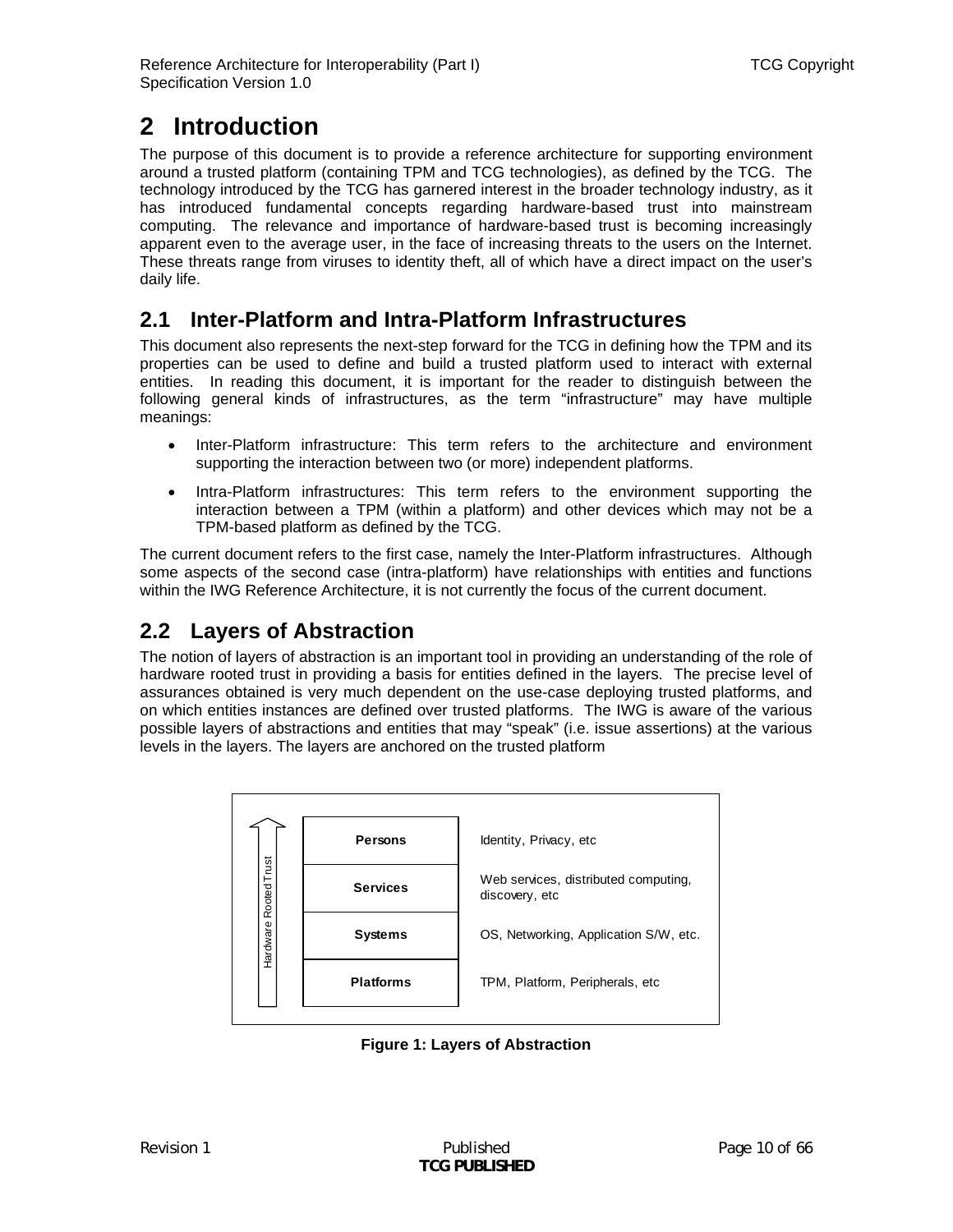[Figure 1](#page-9-1) shows the general layers where assertion-generating entities may reside and where these entities may be viewed (at that level) as independent speaker of assertions. The identified levels provide a useful tool in categorizing functions, protocols and credentials involved in a given interaction between two (or more) TP-based entities.

Note that each the layers are build upon the layer beneath it, all based on the trusted platform. The layers identified are as follows:

• *Platforms layer*: The term "platform" refers to Trusted Platforms as defined by the TCG. Here, credentials are bound to the platform and all assertions made by the platform concerns the platform itself without regard or reference to high-layer functions and entities (e.g. OS, person).

The platform layer is useful for scenarios or use-cases where a hardware-based platform is the entity being identified (e.g. in a two-party interaction) and where the assertions are made by the platform as an entity. For example, a TPM-based network device such as a hardware VPN gateway may be the entity to whom a VPN-client communicates and who issues assertions (about itself) to be consumed by the VPN-client. This network device can be seen primarily to be a platform-layer entity since it is a stand-alone device which lacks the richness of functions typically offered by PC operating systems.

• *Systems layer*: Here, the term "systems" refers to the group of software systems that may stand-up a single entity and generate assertions as a unique entity. These software range from the OS up to (one or more) applications software. Note that although the traditional operating system (OS) may be considered as part-and-parcel of a Trusted Platform, here it is included in the Systems layer to facilitate discussion with regards to hardware-rooted trust.

The systems-layer is useful to express entities which contain a richer set of internal functions and which may offer a limited set of exported services/functions as part of a larger service, but whose service may be less meaningful or limited on its own. For example, a server sitting within a Grid-Computing Service (GC-Service) network may offer CPU processing power as a basic unit of service. A consumer of this service needs to obtain platform-level and system-level authentication before sending processing tasks to that entity. This server entity offers a very basic service and maybe limited to certain grid-computing related tasks. Its service is really a basic building block for a larger GC-Service, which is made-up of multiple entities of the same type and level. However, although it is only a component of a larger GC-Service, its security and TP integrity is crucial to the larger service as a whole. As a system (in the current IWG architecture context), it can make assertions regarding the trusted platform upon which is built and regarding the limited system functions it may offer.

Note that a range of service types based on a given application can be grouped under the category of the system layer (from the perspective of a TP).

• *Services layer*: The term "services" here focuses primarily on those services consumable by external entities (inter-platform). Thus, although the term "services" may be used in different contexts (e.g. OS function), it is used here for inter-platform interactions where one TP-based entity is offering services to another. The term "services" is used to denote or highlight the fact that multiple systems (each based on a trusted platform) may makeup a given service as a whole.

The web-services scenario provides a useful example to illustrate this layer. Consider an airline reservations service, which is made-up of multiple servers instances, each performing a subset of services (towards completing an airline reservation) and each of which is built upon a trusted platform. The end-user (consumer) may be concerned only that he or she is securely communicating with a legal entity offering a service, authentically identified through some service-level credential (e.g. corporate certificate) and that the front-end web-server is deploying a trusted platform. However, if the airline reservations company is in fact outsourcing portions of the service to other companies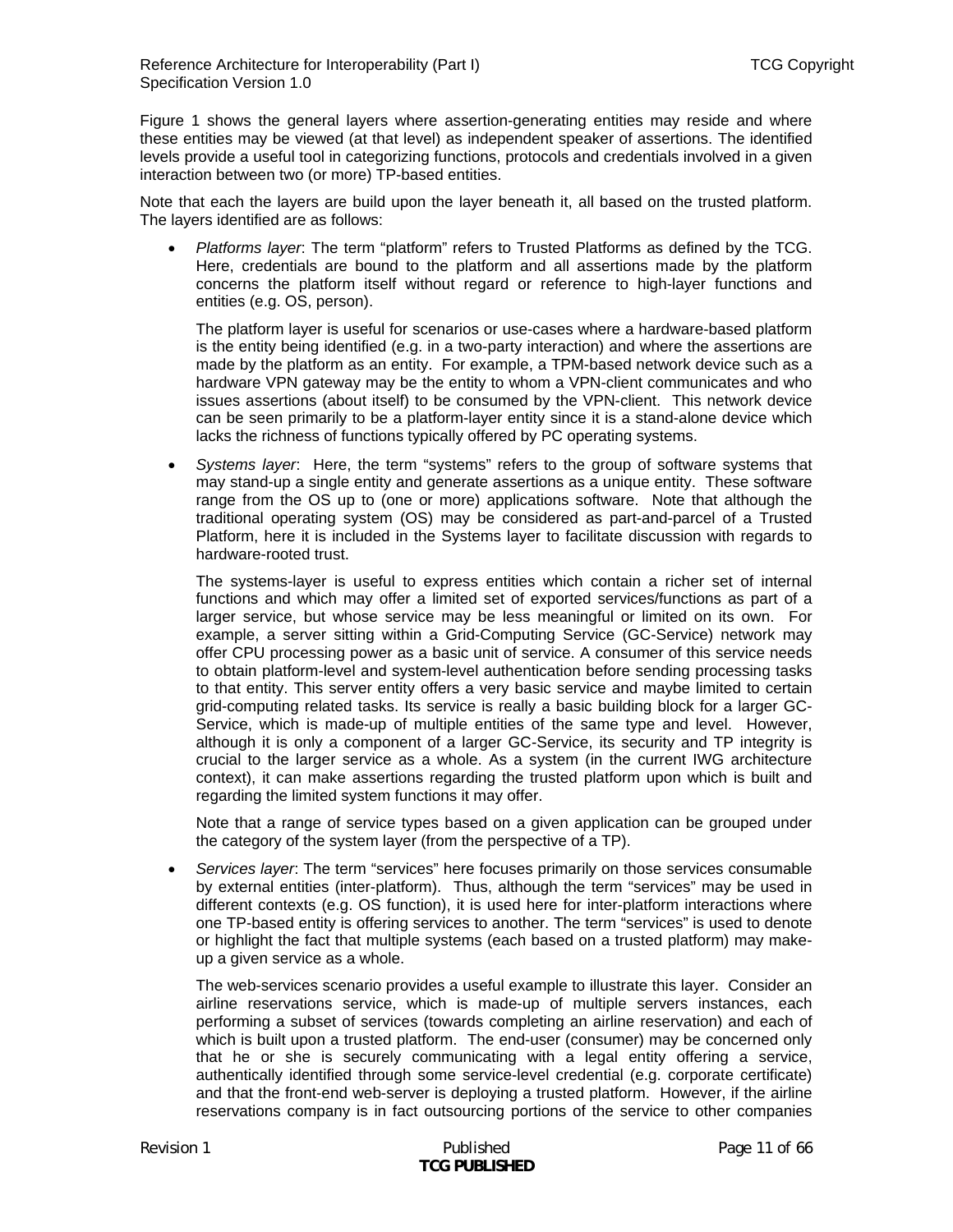<span id="page-11-0"></span>(e.g. credit-card processing, hotel bookings, etc.), then it in-turn may insist that these other entities offer services running also on trusted platforms.

• *Persons layer*: This layer represents the human person an entity involved in one or more interactions with entities defined in the IWG architecture. The human person may be represented by a credential that is rooted in the hardware or platform credential (used by the human user). For example, the human credential could be signed using a (migratable) key which chained to an Identity Key (as defined by the TCG)..

Note that the above layers are intended to be a tool in identifying entities which interact at peer layer. Thus, it is constructive to view web-services (built on a trusted platform) to be communicating with each other at the services layer, while entities providing Identity Management Services may in fact communicate at the Persons layer.

# **2.3 Roadmap of IWG Documents**

Aside from the current Framework Architecture for Interoperability document, there are a number of documents that are developed within the context of infrastructure. These are shown in Figure 2 in *italics*, with further explanations in Section 7.



**Figure 2: Specifications Roadmap Diagram** 

The current specifications being developed currently are briefly described as follows:

• *IWG Use-Cases*: The Use-Case document collects the set of important Use Cases that drive the definition of architectures and functions of an infrastructure supporting Trusted Computing. The document can be found in [\[1\].](#page-64-1)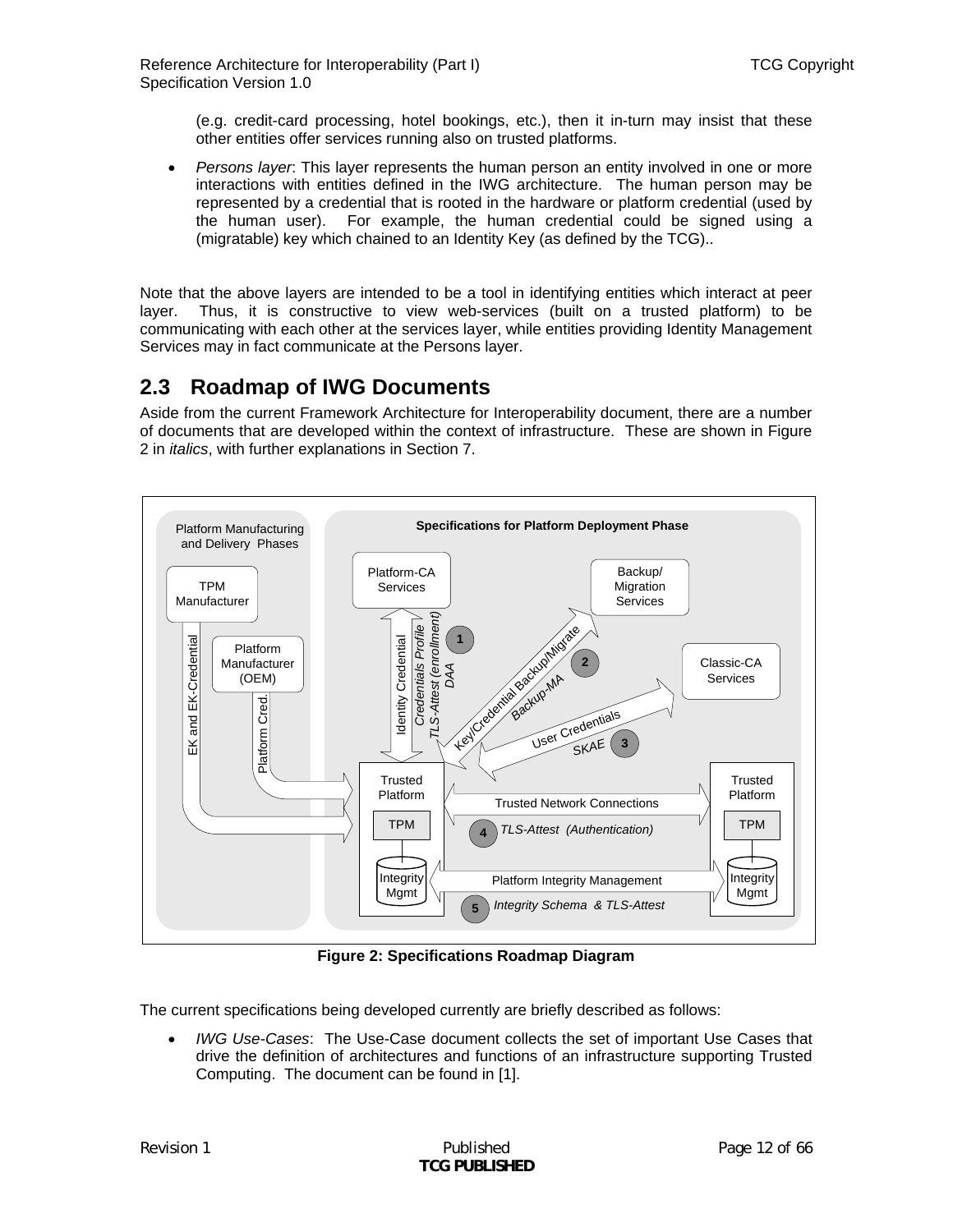- *Credentials Profile*: The aim of Credentials Profiles specification is to collect, in one document, definitions for three of the credential types identified in the v1.1b TCG Main specification, namely, the TPM Endorsement (EK) Credential, the Identity (AIK) Credential, and the Platform Endorsement (Platform) Credential. The specifications can be found in [\[2\]](#page-64-2)
- *TLS Attestations*: The TLS Attestations specification defines extensions to the TLS (SSL) protocol to convey integrity-related information from (to) a Trusted Platform. See document [\[6\]](#page-64-3) for further details.
- *Integrity Management*: The purpose of the specification is to define platform integrity information, consisting of integrity assertions and integrity values, as required for a Trusted Platform. See document [\[4\].](#page-64-4)
- *Backup/Migration*: The Backup/Migration document specifies the methods and protocol to perform backup of relevant cryptographic keys and data within a Trusted Platform, and the function of moving (migrating) keys from an "old" platform to a "new" platform. See [\[3\]](#page-64-5).
- *Direct Anonymous Attestations (DAA)*: The DAA protocol allows the creation of an Identity Credential without a Platform CA, thereby allowing the Identity Credential to possess some anonymity properties. The DAA protocols is are briefly summarized in documents [\[8\],](#page-64-6) [\[10\]](#page-64-7), [\[11\]](#page-64-8) and [\[22\]](#page-65-0).
- *Subject Key Attestation Evidence (SKAE)*: The SKAE document specifies the use of evidence regarding a Trusted Platform in the event of enrolling for a user certificate from a Classic (Traditional) CA. See for [\[5\]](#page-64-9) further details.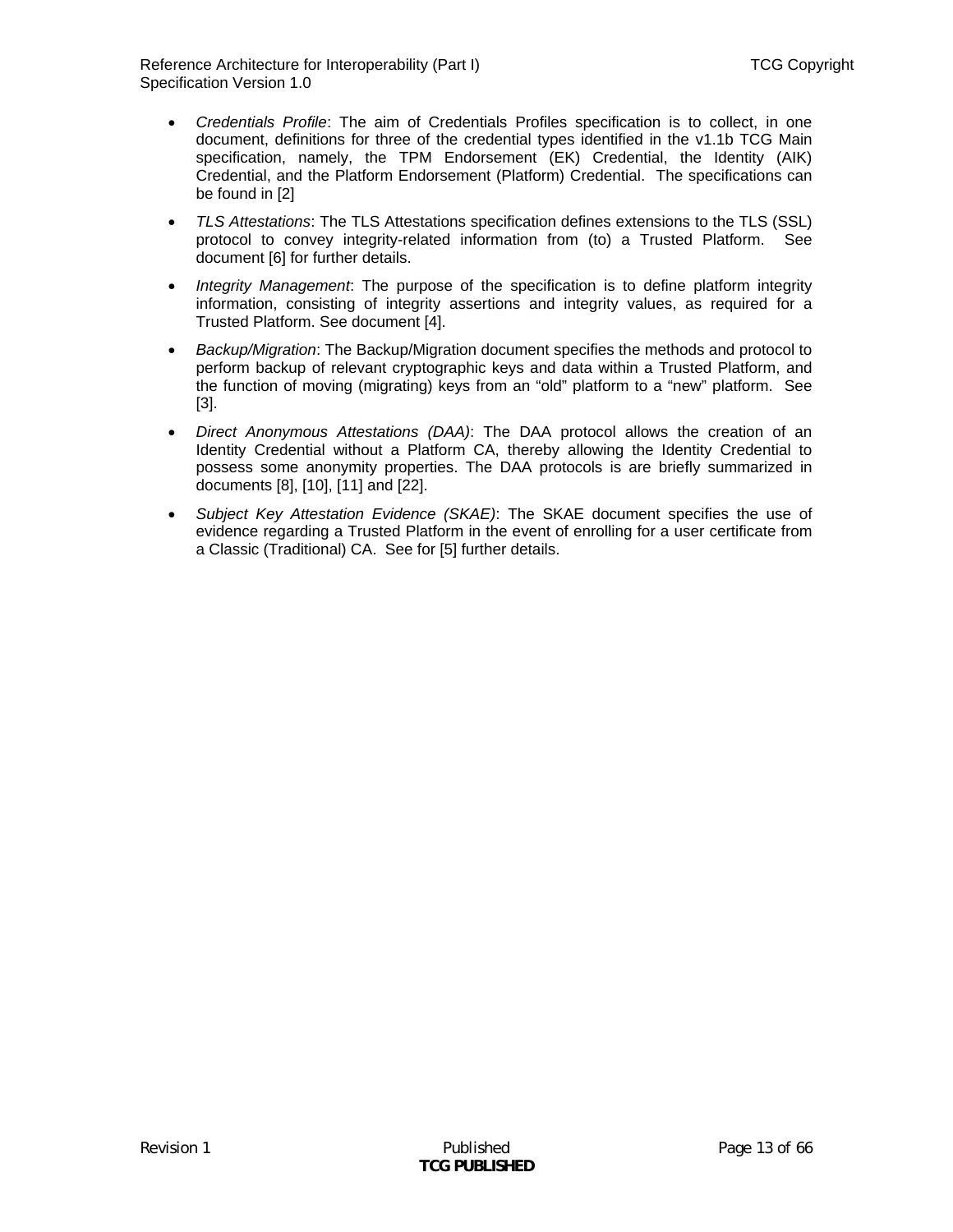# <span id="page-13-2"></span><span id="page-13-0"></span>**3 The Trusted Platform Lifecycle**

Trusted Platforms (TP) provide a number of attractive security-features and capabilities. The notion of trust built upwards from a hardware-based root of trust provides levels of authentication of both platforms and users that previously did not exist. The complex nature of trust in the digital world necessarily demands infrastructures that support the provisioning, deployment and retirement of TPs, as platforms themselves have now become entities that are distinct from human users from a trust perspective.

# **3.1 TP Lifecycle**

In the current section we introduce the notion of "infrastructure" as the set of entities, functions and roles that are needed to support the use of Trusted Platforms throughout their lifecycle. For simplicity of understanding, these supporting entities and functions are categorized into three (3) broad infrastructures, as shown in Figure 2. Note, however, these three infrastructures share many common aspects and may be implemented by the same entities. Also, platform recycling may involve a return (repeat) to earlier phases in the lifecycle (e.g. old TP with new EK-key, etc).



<span id="page-13-1"></span>**Figure 3: The Trusted Platforms Lifecycle**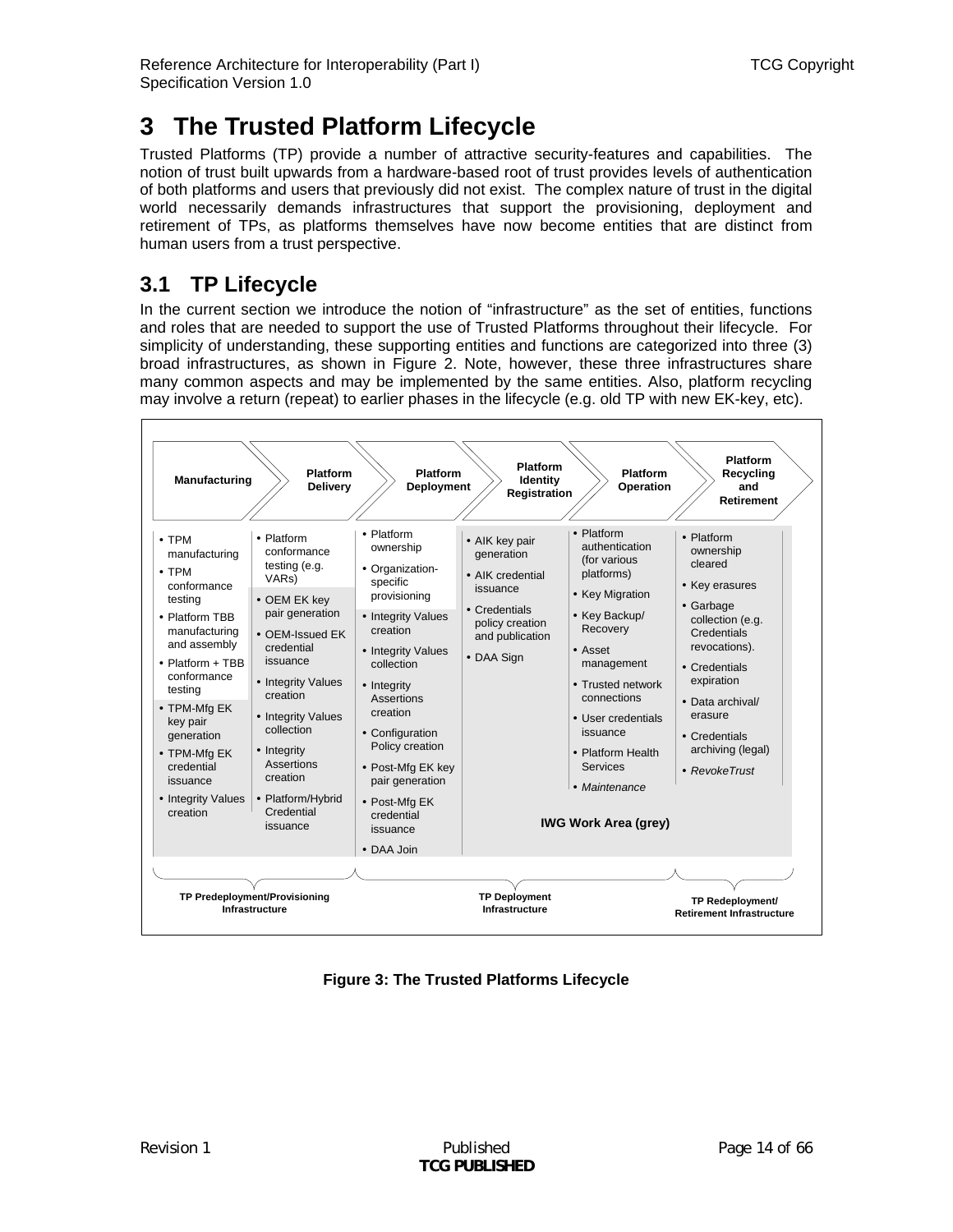## <span id="page-14-0"></span>**3.2 Three (3) Categories of Infrastructures in the TP Lifecycle**

The three broad categories of infrastructures supporting the Trusted Platforms Lifecycle are intended as a tool to classify aspects and features of the TP lifecycle. As such, they should be seen as a grouping of functions and entities that are involved in a particular phase of a TP's life.

These three infrastructures are as follows:

- *TP Predeployment Infrastructure*: These are the set of entities and functions that support the preparation of TPs before they are deployed. Some examples include entities that provide functions supporting the creation of EK-credentials (early and late), Validationcredentials and other (pre-AIK) credentials, and those performing conformance-related functions. Specific entities involved in the TP pre-deployment infrastructure are TPM manufacturers, the motherboard suppliers that connect the TPM, TBB, and physical presence signal to the platform motherboard, system builders (OEMs, ODMs, and white box makers), as well as compliance testing laboratories hired by these other entities.
- *TP Deployment Infrastructure*: These are the set of entities and functions that support the actual use of Trusted Platforms outside the manufacturing control boundary. Typically, the Ownership of the platform has been established, and one or more Users are using the platform. Example of entities in this infrastructure category include AIK-credential issuing authorities (e.g. Platform-CAs), Authentication Servers supporting platform authentication, Policy Servers supporting TP-aware IT strategies, and others such as Value Added Retailers.
- *TP Retirement/Redeployment Infrastructure*: These are the set of entities and functions that support the retirement (de-provisioning) of existing TPs in the case of old systems and the re-deployment of existing TPs with a new (fresh) set of credentials, possibly with new Ownership.

It is important to note that the infrastructures categorization does not imply that the entities and functions in each infrastructure require distinct implementations or embodiments. Thus, it is possible that in reality a single entity supports multiple functions across two or all three categories of infrastructures.

In general, the boundary between the Pre-deployment Infrastructure and Deployment Infrastructure is crossed when an entity takes possession of the physical TP and performs the take-Ownership operation on the TP. The boundary between the Deployment Infrastructure and the Retirement/Redeployment Infrastructure consists of the combination of (new) Ownership and key/credential erasure.

## <span id="page-14-1"></span>**3.3 Lifecycle Phases**

Following the phases illustrated in [Figure 3,](#page-13-1) each of the phases are described below from the perspective of infrastructure functions, entities and services involved in a given phase. Note that some functions and roles may be valid across phases, and in some cases may even be repeatable in two or more phases (adjacent or non-adjacent phases).

### **3.3.1 Manufacturing**

The Manufacturing phase covers the manufacturing and assembly processes involved in the creation of a trusted platform as understood by the TCG. This includes TPM hardware manufacturing, Trusted Building Block (TBB) components and motherboard manufacturing, and the process bringing together all the hardware components defining a trusted platform. In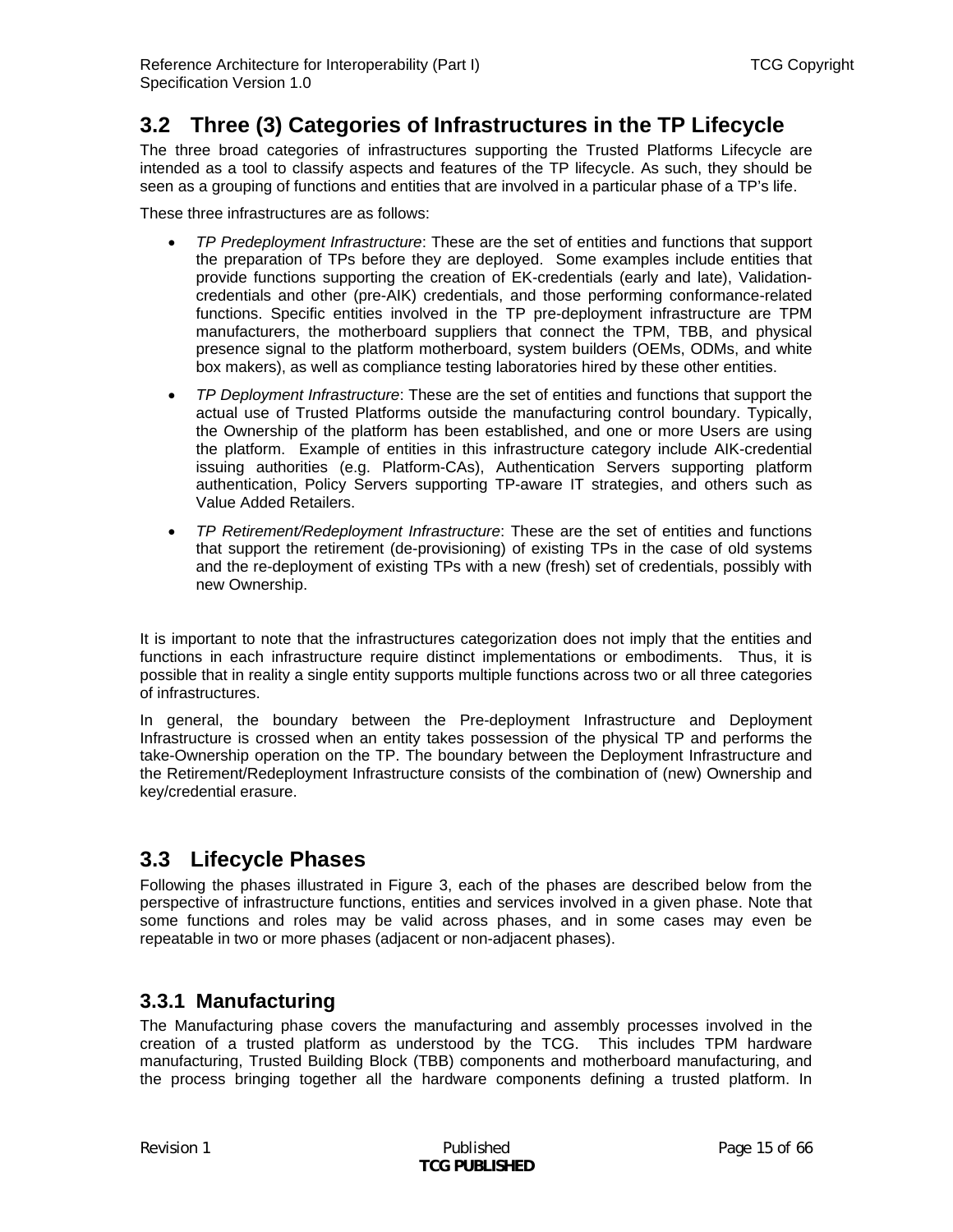<span id="page-15-0"></span>addition, this phase covers the various conformance testing that has to be performed on the TPM, TBBs and TP as a whole.

From the infrastructure perspective a number of important functions occur at this phase:

- *Integrity Values Creation*: Information regarding a given TPM, TBB components, Firmware, Software and Trusted Platform configuration must be collected and made accessible for input into the next phase. This information must be generated in this phase by the manufacturers of each component, with the aim of being consumable by Conformance Laboratory who verify the correctness of the implementation of a given TPM, TBB, Platform or any of its hardware and software components.
- *TPM-Manufacturer EK key pair generation (Early/Normative)*: A TPM manufacturer is expected to make the EK key pair physically present inside a TPM during this phase. Typically, the TPM manufacturer generates the EK key pair and inserts it into the TPM Platform Credential issuance prior to delivering the platform to its owner. There are two approaches to key generation and insertion; 1) generate keys off-chip and insert as part of TPM construction, 2) generate keys on-chip. The first approach is presumed to be performed by a TPM manufacturer, while the second can be performed by anyone having physical access to the TPM/platform during the manufacturing process. In order to distinguish the normative EK key pair generation in this phase from that in other later phases, here it is also referred to as *early* EK key pair generation. Early EK generation is the normative behavior.
- *TPM-Manufacturer EK-credential issuance (Early/Normative)*: A TPM manufacturer is expected to issue an EK-Credential during this phase for TPM devices it manufactures. This is the normative behavior. Note that EK-Credential issuance must come after EK key pair generation but not necessarily immediately following. In order to distinguish the normative EK-Credential issuance in this phase from that in other later phases, here it is also referred to as *early* EK-Credential issuance.
- *TPM-Manufacturer DAA-Credential issuance*: A TPM manufacturer could issue a DAA-Credential by executing the DAA-Join Protocol. A TSS would be temporarily required, which output (DAA-Credential) must be able to be imported into the owners TSS later.

### **3.3.2 Platform Delivery**

In this phase, a platform is in the process of being delivered to an Owner, though not yet in the physical possession of the intended Owner. This phase is closely tied to the previous phase, as much of the integrity-related information produced by manufacturers in the previous phase must be collected, evaluated and represented as integrity assertions.

It is important to note that Platform conformance testing and evaluation is shown to occur in this phase, the intention being to denote that fact that a number of Integrity Assertions are indeed created as a result of Platform conformance testing and evaluation. Note that similar to other new technologies, the evaluation of a Platform can occur after product shipment due to the fact that an evaluation process may take many months and possibly years. Conformance testing may occur as part of product release but would likely not be fully applied until after the evaluation. Integrity values creation is thus largely the responsibility of manufacturers and VACR (value added content providers).

Additionally, it is worth noting that although the preceding Manufacturing Phase includes both *TPM Conformance Testing* and *Platform and TBB Conformance Testing*, the Integrity Values creation and Integrity Assertions creation corresponding to those actions can occur also in the current phase (and the next). This is because the credentials issued during the first three phases may contribute to the body of integrity values and integrity assertions.

From the infrastructure perspective a number of important functions occur at this phase: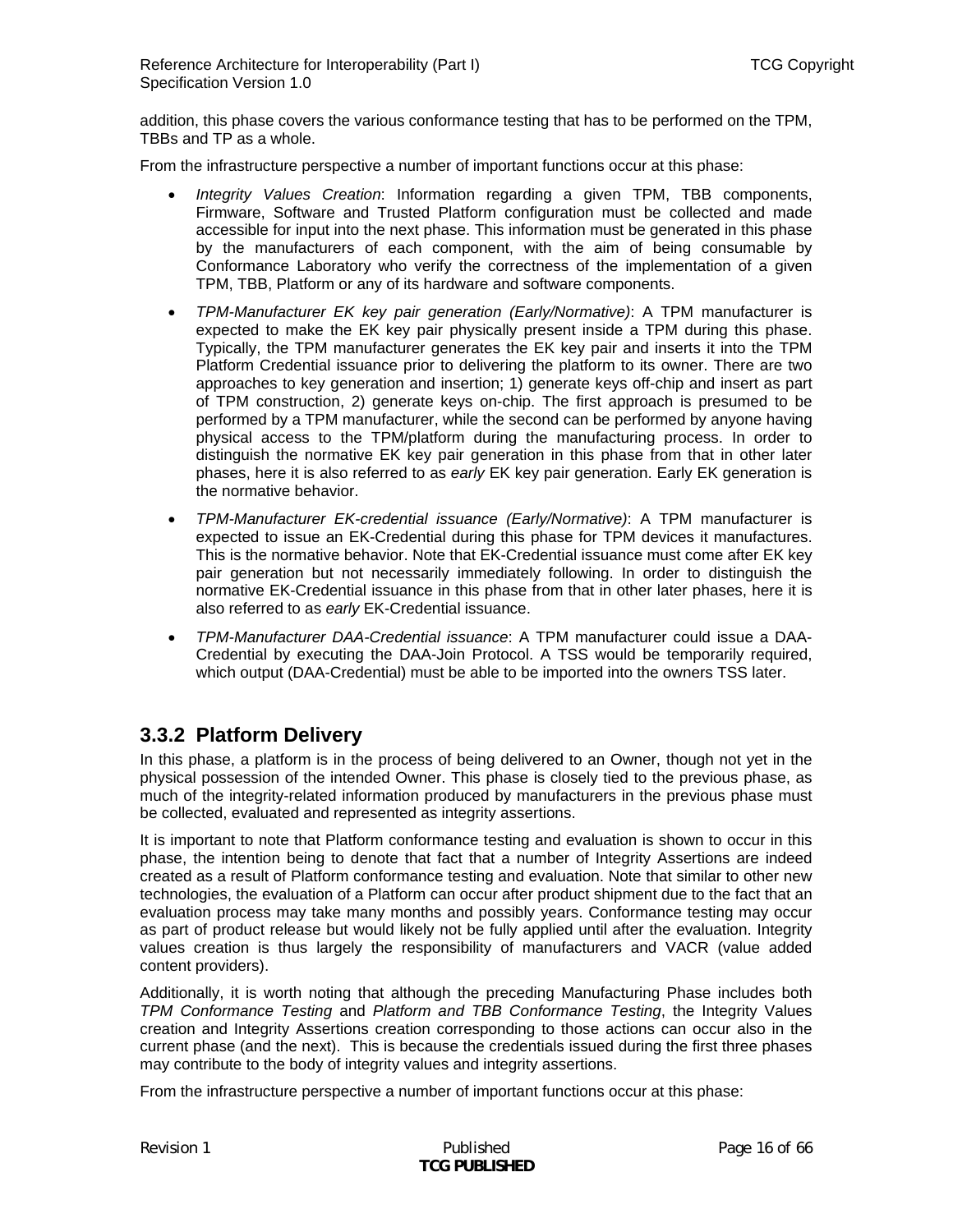<span id="page-16-0"></span>Reference Architecture for Interoperability (Part I) TCG Copyright Specification Version 1.0

- *Integrity Values Creatio*n: During the Platform Delivery phase, the platform manufacturer (i.e. OEM) must generate integrity values pertaining to the platform, the TBB components, Firmware and Software that make-up the platform. In addition, a Trusted Platform configuration may also be defined by the OEM prior to shipment to the customer. Thus, within this phase the set of integrity values increases from the previous phase and will be input to the Integrity Values collection process.
- *Integrity Values collection*: The integrity values generated by the manufacturer of the Platform may be collected at this stage. Depending on the exact platform manufacturing process, different collection mechanism (e.g. file, website, CD) may be employed by manufacturers and Conformance Evaluation entities for each of the components of a platform.

Note that not all integrity values may be of interest to a given Conformance Evaluation entity. Thus, for example, a lab evaluating a TPM chip may only be interested in integrity values pertaining to a given TPM from a given TPM-vendor, employing the collection mechanism agreed upon with that manufacturer. Similarly, a Platform Conformance evaluation lab may require the OEM to supply it with all the integrity values it needs to evaluate the platform, leaving the OEM to collect the component integrity values from the various sources.

- *Integrity Assertions creation*: Conformance Evaluation entities publish their positive findings regarding the evaluation of a given TPM, TBB component and Platform in the form of Integrity Assertions in a manner that preserves the fact of their publication (e.g. digitally signed). Manufacturers, OEMs, VARs, IT departments and independent labs reasonably may function as conformance evaluation entities. These assertions are intended to have clear semantics, and can be represented syntactically in a number of forms including X.509 certificates, XML certificates, XML files, text files, and other representations.
- *OEM EK key pair generation*: EK key pair generation (on the TPM) can occur in this phase, prior to the platform being taken over by its Owner (in the next phase). This is to denote the possibility that an EK key pair be generated by an entity that it is *neither* the TPM Manufacturer nor the Platform Owner (i.e. entity chosen by the either the Manufacturer or the Platform Owner). EK key pair generation during this phase is regarded as *early* EK generation (non-normative).
- *OEM EK-credential issuance*: EK-credentials can similarly be issued by an entity that is in an authoritative position to make assertions about the validity of an EK key pair. Such an entity need not be *either* the TPM Manufacturer or the Platform Owner. Ostensibly, EKcredential issuance may be done by an entity that did not generate the EK key pair, but not all issuers can speak with the same authority. EK credential issuance during this phase is regarded as *early* EK credential issuance (non-normative).
- *OEM DAA-Credential Issuance*: see above.

### **3.3.3 Platform Deployment**

The start of the Platform Deployment phase is signified by the take-ownership of the platform by its Owner, with physical presence. This event is significant because for the first time since platform manufacturing the platform is outside the control of the various contributing manufacturers.

Platform Ownership signals the start of a number of functions that pertain to deployment of the platform The Owner of the platform should be physically present with the platform in order to "activate" it and issue "take ownership" commands. Taking platform ownership may be accompanied by setting of one or more passwords. The platform owner is typically the IT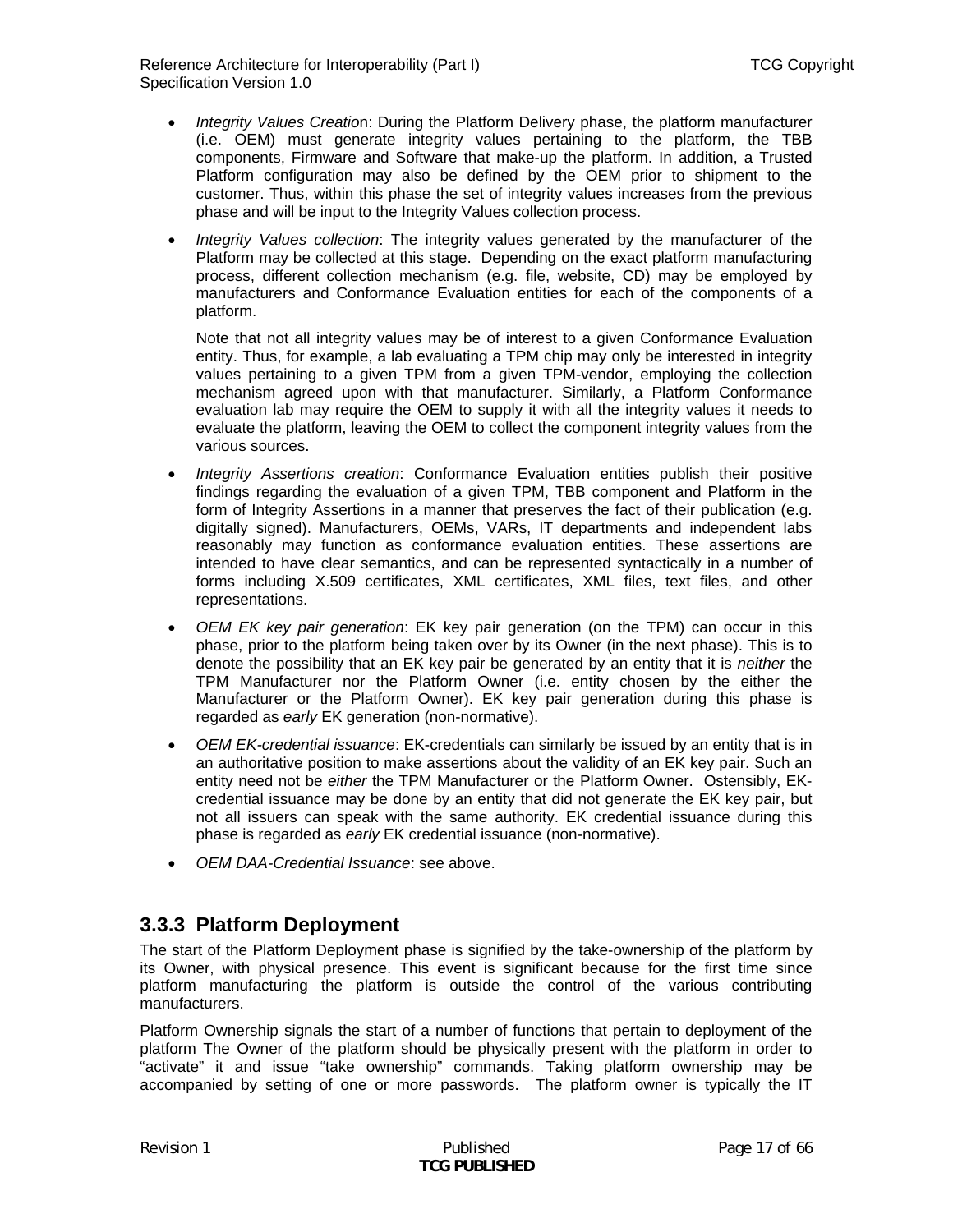administrator in the case of an Enterprise, while in the case of a consumer purchased platform it is the end user.

From the infrastructure perspective a number of important functions occur at this phase:

- *Integrity Assertions collection*: The Owner of the platform needs to collect the Integrity Assertions regarding components of the platform from the entities that produce and/or tested those components. The Integrity Assertions statements found in certificates or manifests assert that certain properties of a given component hold (See Reference [\[4\]](#page-64-4) for exact semantics of the Integrity Assertions). For example, assertions can describe manufacturing processes followed, root of trust designation and semantics of EK creation.
- *Post-Manufacturing EK Key Pair generation (Late)*: When a EK key pair is generated and made physically present inside a TPM during this phase it is referred to as *late* generation. If Late EK key generation occurs in the Platform Deployment phase, it is the platform Owner (e.g. IT administrator) that performs key pair generation operations. Late EK generation can be problematic because it prevents EK credential issuance during manufacturing phases. Hence, platforms having late EK generated keys may have diminished value outside the owner controlled domain.
- *Post-Manufacturing EK Credentials Issuance (Late)*: When an EK Credential is issued after take-ownership of a platform is performed, then the process is referred to as *late* EK Credential issuance.

When Late EK-Credential issuance occurs in the Platform Deployment case, it is the platform Owner that makes the decision as to who issues the credential. Credential issuance could be done by the Owner (e.g. IT administrator) or by some entity trusted by the Owner. However, the chosen issuer claims may not be authoritative for all entities that seek to establish trust in the platform.

It is important to note that although there may be some logical continuity between late EK Key Pair generation and late EK Credential issuance, the two processes need not necessarily occur in the same phase in the TP Lifecycle. That is, it is permissible that EK Key Pair generation occur prior to the Platform Deployment phase and for the EK Credential Issuance to occur in the current Platform Deployment phase.

- *Platform Credentials Issuance*: The platform will contain one or more credentials which are information to the identification and trust properties of the platform. One of the important tasks at this phase is the issuance of the Platform Endorsement Credential, which attests to the uniqueness of the TPM instantiation on the platform. Additional credentials may attest to the binding of the TPM to the trusted platform containing trust properties and conformance to industry standard security specifications. It is here that the Integrity Values produced by the previous phase and the current phase becomes important to the evaluation of the platform.
- *Configuration Policy creation*: The Owner of the platform creates policies expressing the acceptable configurations of platforms in the domain of the Owner. There are a number of possible aims for this action, depending on the specifics of each domain configuration and the use case. For example, the policy may be reflected in Authentication Servers that verifies a client platform configuration as part of the authentication process for network connectivity requests. Alternatively, the configuration policy may be part of the IT asset management approach in which the network presence of each platform is detected and monitored. Other examples of the use of the policy can be found in the IWG Use-Cases document [\[1\].](#page-64-1)
- *DAA-Join*: Since the amount of trust accorded to a Privacy-CA may be too much for certain areas of application, it is sometimes desirable to obtain an identity-credential without a dependency on a Privacy-CA to mask-out PII-related information. Thus, an alternative to obtaining an AIK-Credential from a Privacy-CA is to obtain a DAA-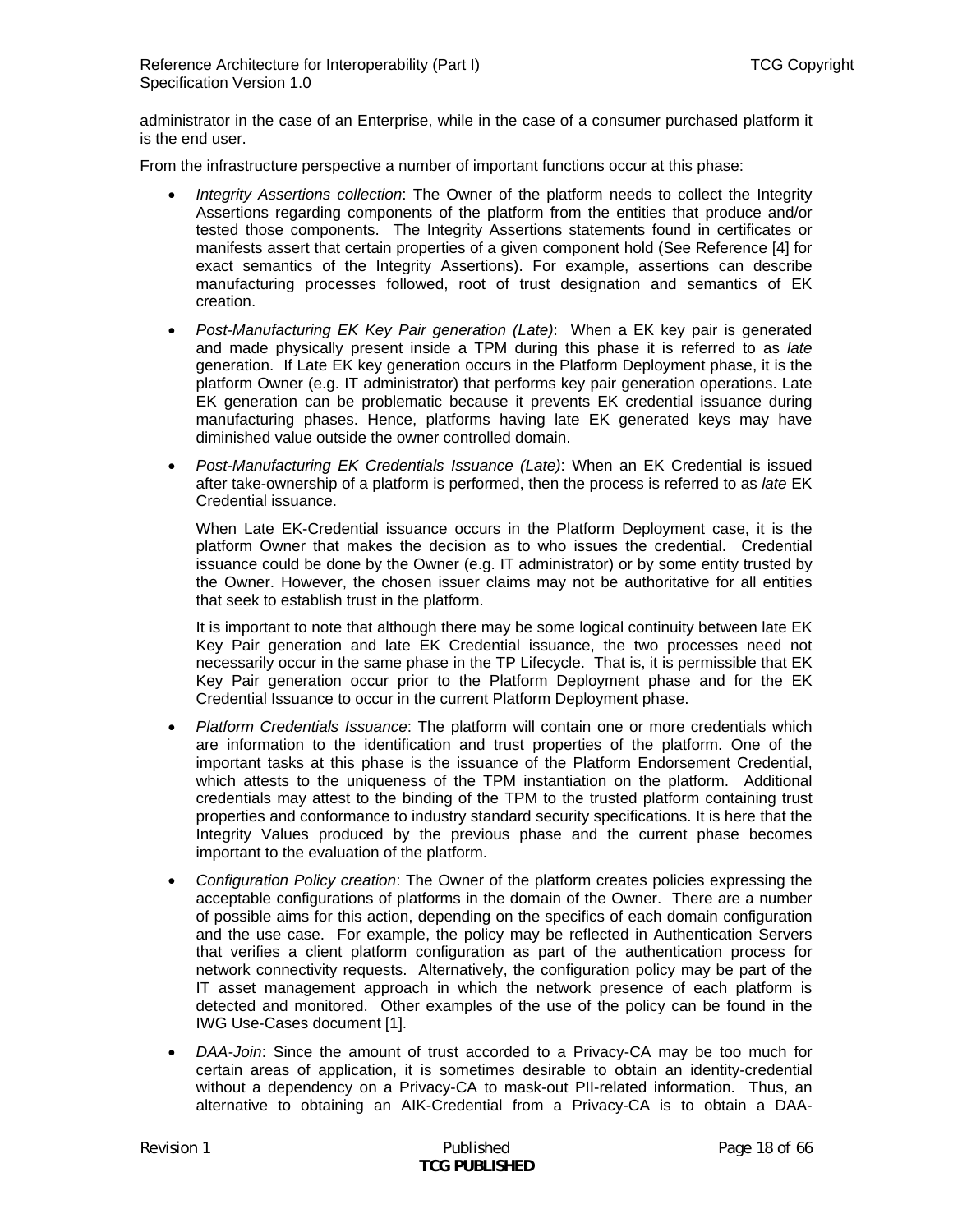<span id="page-18-0"></span>Credential using the DAA-Join protocol from a so called DAA-Issuer. This step is distinct from the DAA-Sign step in which the platform proves possession of a DAA-Credential and at the same time can authenticate an AIK (see Platform Identity Registration Phase). Note that in practice the DAA related functions can only occur after platform ownership has been established.

### **3.3.4 Platform Identity Registration**

The next phase in the TP Lifecycle is the establishment of the so called "identity credentials", which broadly speaking is the assignment of a certificate that "speaks" on behalf of the trusted platform. A TP would use an identity-certificate (i.e. AIK-Credential) to assert to the world that it is a Trusted Platform (TP) conforming to the definition of a TP as specified by the TCG. Note that an AIK-Credential does not carry TP-specific information that can unambiguously distinguish one platform from another. Thus, the AIK-credential asserts that a given platform is a TP, but does not permit multiple AIKs to be correlated.

- *AIK Key Pair Generation*: The generation of the AIK key pair occurs in this phase. The Owner of the TP can generate the key pair.
- *AIK-Credential Issuance*: In the TP Lifecycle the entity that issues an AIK-Credential is referred to as the *Privacy-CA,* as a form of a Platform-CA. The Privacy-CA is trusted to correctly evaluate Integrity Assertions and the Owner-specific policies as input into the process of issuing AIK-Credentials. It is also trusted to keep the link between the EK and AIK private.

The Privacy-CA in practice can be a local AIK-Credential issuer (e.g. Enterprise IT Administrator) or it can be a public certificate authority in the sense of a Classic CA. In either case, the requirement holds true that no platform-identifying information should be carried inside the AIK-Credential.

• *DAA-Sign*: The DAA-Sign function occurs in the current phase and can be seen as a continuation of the DAA-Join step in the previous step. Note that both DAA-Join and DAA-Sign can in fact occur in the current phase if the circumstances demand. In the DAA-Sign the platform interacts with the Verifier in order to convince the Verifier that the platform is genuine, as previously established (by the DAA-Issuer through DAA-Join) in the previous phase. In other words, it proves possession of a DAA-Credential and at the same time can authenticate an AIK.

### **3.3.5 Platform Operation**

Once a platform has been configured by its Owner, and the platform's user has one ore more identity credentials then it is ready for deployment in various use case scenarios. One important fundamental operational support that needs to be provided to a platform is Backup/Migration of keys. This function is truly an infrastructure function (like obtaining identity credentials), as it is crucial to the sustainable usage of the platform.

• *Migration and Backup/Restore*: Since cryptographic keys play an important role in the proper functioning of a TPM and a Trusted Platform, its availability is crucial to the day-today use of a platform. As such, back-up of these cryptographic keys and certificates are important in the face of possible hardware and other system failures. Due to the sensitivity of the keys and certificates, a secure backup procedure must be employed to protect against theft and loss of those keys. In addition, the migration of the keys and certificates (and user data) from an old platform to a new platform is necessary to ensure that the end-user can continue to gain access to data and applications in the new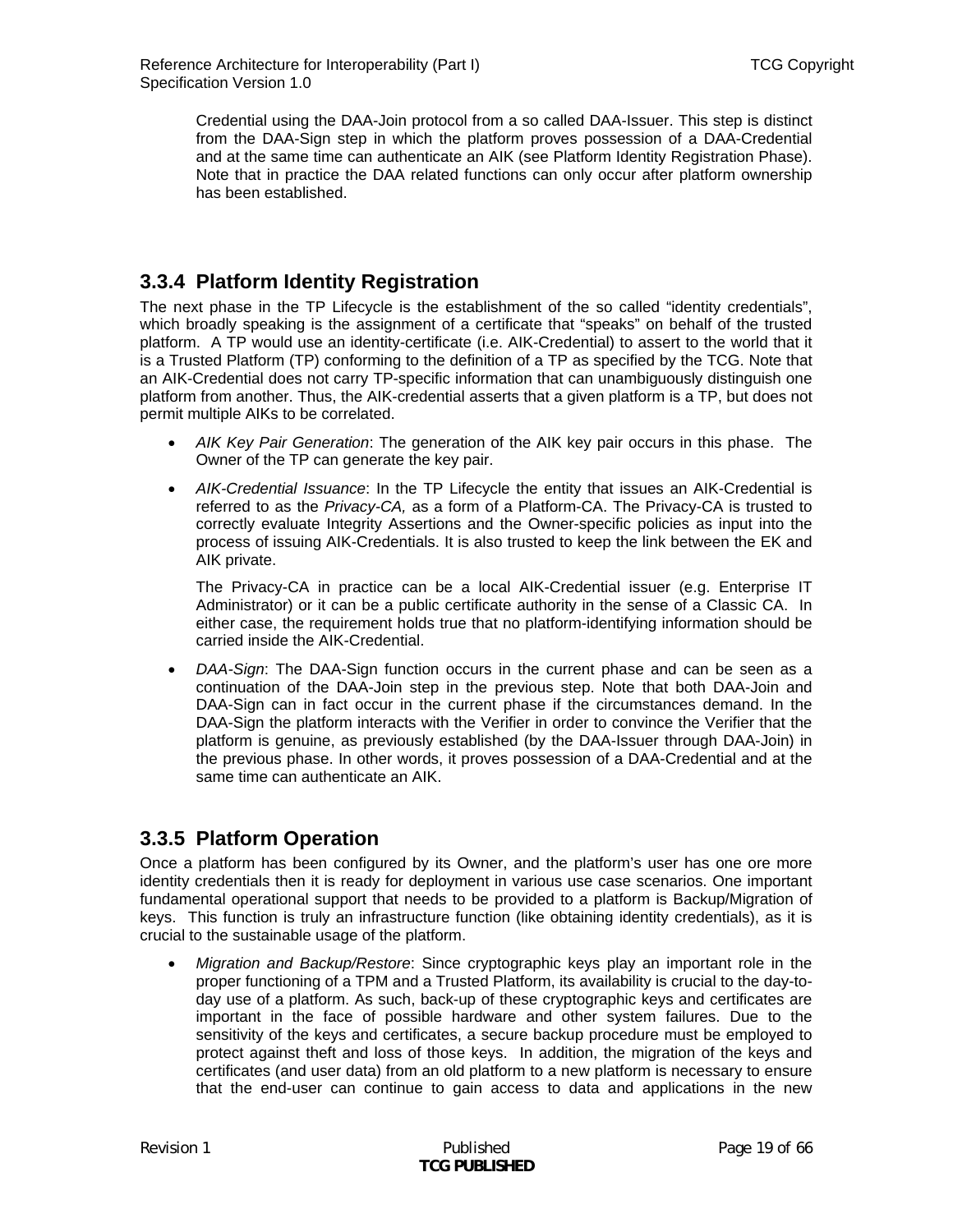<span id="page-19-0"></span>platform. The IWG Backup/Migration document [\[3\]](#page-64-5) provides the TCG specifications for Backup and Migration.

- *Platform authentication*: One of the primary uses of integrity information regarding a platform is for the authentication of one platform by another. Platform authentication can occur at various levels of the service abstraction, but always involves the reporting of the integrity status of a platform (the Requestor) to another (the Verifier). This reporting must be done in a secure manner, as part of strong mutual-authentication protocol. See Reference [\[6\]](#page-64-3) for further information.
- *Trusted Network Connection*: A particular instance of platform authentication is that occurring at the Network layer. Here the intent to use platform integrity information to perform "device" authentication within the context of the 802.1X Authentication Framework, driven by policies governing which platform integrity information is exchanged, device-level access policies and user access policies. The integrity information also includes information regarding security-specific applications (e.g. virus versions, patch versions, etc) and is consumed by various network-level services (e.g. VPN-gateway, Firewalls, etc). Document {TNC-SPC} provides the TCG specifications for Trusted Network Connections.
- *User Credential Issuance*: User certificates have become a day-to-day feature of communications in the Internet, including secure messaging (e.g. email, S/MIME), webtransactions and VPN access. Typically, user-certificates are obtained from a Classic Certificate Authority (Classic-CA), either in a public or private/closed capacity. When a user enrolls for a user-certificate to a Classic-CA, the integrity information regarding the user's platform can provide a higher level of assurance to the CA regarding the origins of the certificate-request. In addition, the CA can encrypt the newly-issued user-certificate (and possibly the key-pair) to the user's platform as a target (i.e. decipherable only on the same platform). Document {SKAE} provides the TCG specifications for trusted usercertificate enrollment based on trusted platforms.
- *Asset Management*: Another instance of the use of platform integrity information is for IT management to perform asset tracking and management for all platforms under his/her administrative jurisdiction. Here the context is similar to Trusted Network Connect in the sense that the IT Administrator could only allow onto the network machines that have successfully completed platform authentication. In this alone, the IT Administrator can glean information about the presence of platforms on his/her network. However, a strong case of asset tracking can be established by each platform reporting their current configuration, including all the software installed on the platform, anti-virus signature files, patch versions, hardware driver versions, and so on. And thus, platform integrity information provides a possible wealth of information to the IT Administrator (who is the Owner of all the Enterprise's platforms) for the purpose of hardware/software asset management.
- *Platform Health Services*: Related to Asset Management is the Platform Health Services, which is a set of services that can evaluate the status of the integrity of a platform against a set of policies regarding that platform. The health of a platform should cover the operational-relevant aspects of the platform (e.g. Backup is due, AIK-credential still valid), as well as aspects that are use case specific (e.g. Software license expired, peripheral hardware has new driver).

### **3.3.6 Platform Recycling and Retirement**

Similar to the current PC lifecycle, it is expected Trusted Platforms will make their way into secondary (recycled) markets. Unlike ordinary computing platforms today which can retired by simply removing their hard-disks or erasing them, retiring a Trusted Platform containing a TPM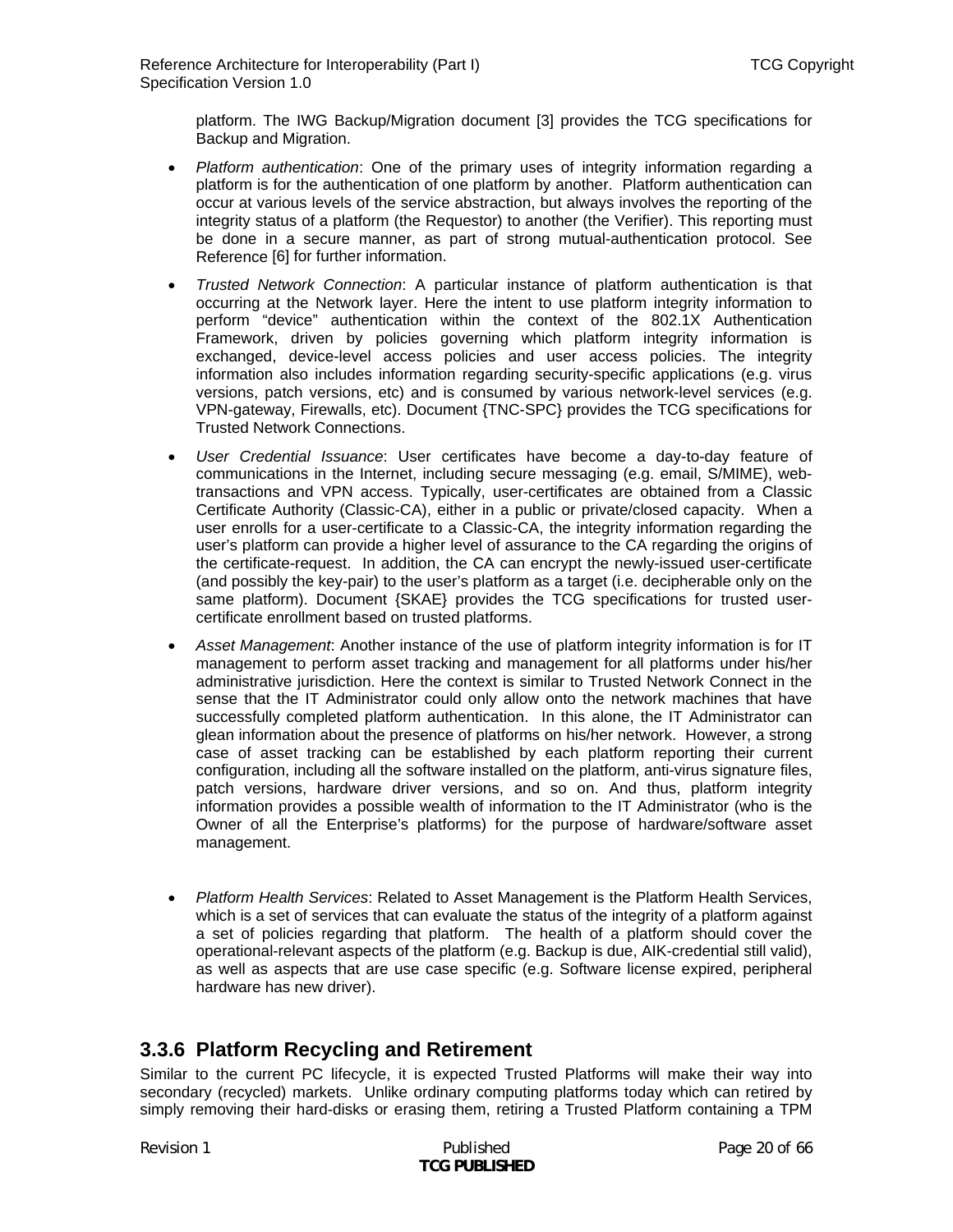requires care in ensuring that important keys and certificates are removed from the platform before it is retired:

- *Platform ownership clear*: Since the Owner of a platform has control over aspects of the trusted platform, prior to retirement or recycling of a platform its current Owner must ensure that he/she clears the TPM of the current keys, certificates and other parameters. This can be done using the *TPM\_ClearOwner* function in the TSS.
- *Key erasures*: Besides clearing the TPM of Owner-specific keys and certificates, the Owner must also erase keys and certificates which belong to or were created by users of the platform. This is to ensure that those keys and certificates are not accessible to other persons who are unauthorized to use or access them (e.g. new Owners of the platform). If keys and certificates belonging to users are still relevant (e.g. used to seal user data), then they must be backed-up or migrated to the relevant new platform.
- *Garbage Collection*: Here, garbage collection generally refers to the proper management of sensitive parameters and information that may reside on the TPM, or is in someway tied to the TPM (e.g. data encrypted using keys stored in NV-Storage). One important example is that of revoking certificates that may be unusable after the platform ownership is cleared. Although the private-keys corresponding to certificates may be erased automatically through the ClearOwner function, it is good practice to inform the Issuer of certificates that a certificate is no longer in-use. This allows the Issuer to remove the certificate from its active-certificates list and publish the revoked certificate serial number in either a CRL or through an OCSP server.
- *Credentials Expiration*: The issue of credential expiration is important in the context of platform retirement and/re recycling. The problem is particularly relevant when a given credential for a use-case (e.g. self-signed user certificate) is *chained* to a platform-related credential (e.g. AIK-credential). Thus, although the platform-related credential may be erased (or requested to be revoked) by the platform Owner, the credentials chained to these (revoked) platform credentials may have a longer expiration-time. This implies that the Owner or user may also need to revoke the chained credentials. This is the classic problem of certificate path validation.
- *Data Archival/Erasure*: Although data archival or backup is an obvious task to perform prior to retiring or recycling a platform, in the case of a Trusted Platform data may be sealed in a number of ways, with the corresponding keys either sealed or stored inside the TPM (e.g. NV storage). Thus, in archiving data it is paramount that the keys which encrypt the data are appropriately extracted and/ore migrated with the data to the backup platform. Here, the TCG Backup/Migration Protocol (see below) can play a role.
- *Credential Archiving*: Some legal requirements dictate that corporations must archive outgoing (and incoming) emails and other digitally-signed documents. Thus, although some credentials may not be in-use any longer, they need to be archived for some possible future need (e.g. to re-verify signed email and documents).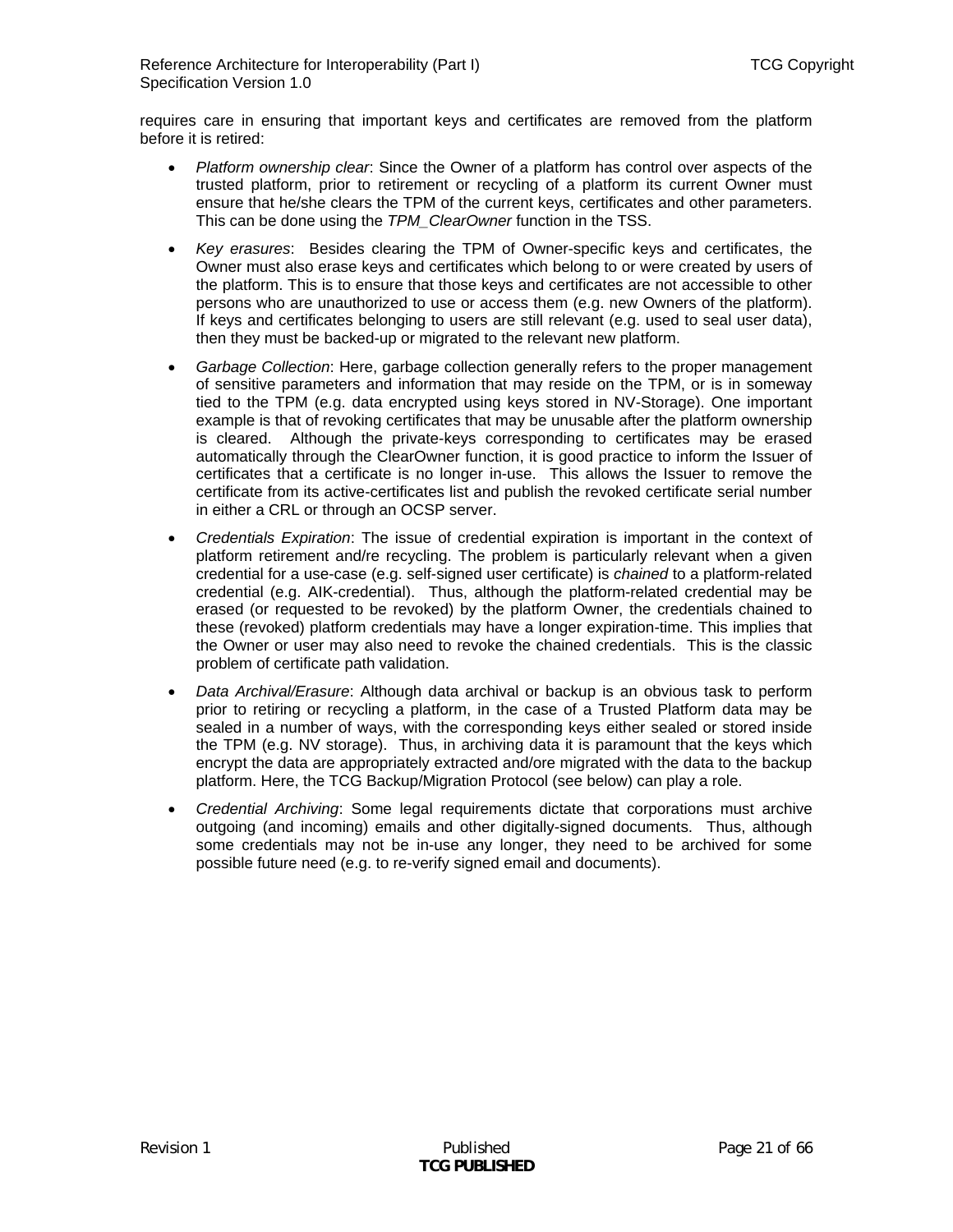<span id="page-21-3"></span><span id="page-21-0"></span>In the current section we provide some fundamental concepts pertaining to the notion of authentication in the context of Trusted Platforms (TP). First we explain the basic three-entity authentication model for the establishment of trust among the entities. Although the context of discussion is trusted platforms, the intent of the model is to be applicable to other contexts and use cases that are built on the notion of trusted platforms. To that extent the current Section discusses the relationship between the basic model with the layers of abstraction (introduced in Section [2.2](#page-9-2)) and the relationship of trusted platform with user authentication. This Section also provides some background regarding the classic Four-Corners model which can be seen a superset of the basic model followed in this Architecture.

### <span id="page-21-2"></span>**4.1 Basic Model for Platform Authentication**

The starting point for the authentication model underlying the TCG Infrastructure architecture is the three (3) basic entities shown in [Figure 4.](#page-21-1) These are the *Requestor*, *Verifier* and the *Relying Party*. These three entities capture the basic concepts in the TCG (such as attestation by the platform) and at the same time they also reflect the traditional model for entity authentication. Furthermore, they map readily into many Use Cases which have been captured by the IWG.



**Figure 4: Basic Model for Platform Authentication** 

<span id="page-21-1"></span>In this basic model the Requestor is performing a transaction with the Relying Party through the mediation (direct or indirect) of the Verifier. The Relying Party relies on the Verifier to evaluate the *assertions* or claims presented by the Requestor. The Verifier performs the evaluation of the Requestor's assertions based on some set of criteria or rules, which and understood by all three parties and have been established through some out-of-band method. It is important that all three parties understand the same criteria (both syntax and semantics) in order for all three to communicate meaningful assertions.

The outcome of the Verifier's evaluation of the Requestor's assertions can be binary (True or False), or it can be a score (within a range of values) based the agreed criteria for evaluation. The notion of a "score" is intended to reflect the fact that many transactions in the real world have results that cannot map easily (or even logically) into a binary value. Often, a Verifier can only afford to offer a score value to a Relying Party, where the final decision resides with the Relying Party.

Note that the model above accommodates an interpretation in which the Requester is a human user, and where the Verifier performs an authentication of the user based on some user credential. Thus, trust that is rooted in hardware could be extended through transitive trust relationships, through the human Owner of the platform, ending in the end-user that is trusted by the Owner to use the platform.

[Figure 4](#page-21-1) also introduces the notion of *domains*, which captures the basic understanding that realizations of these entities may reside under differing jurisdictions of control. Examples of such jurisdictions include administrative domains, security domains, legal domains, networks,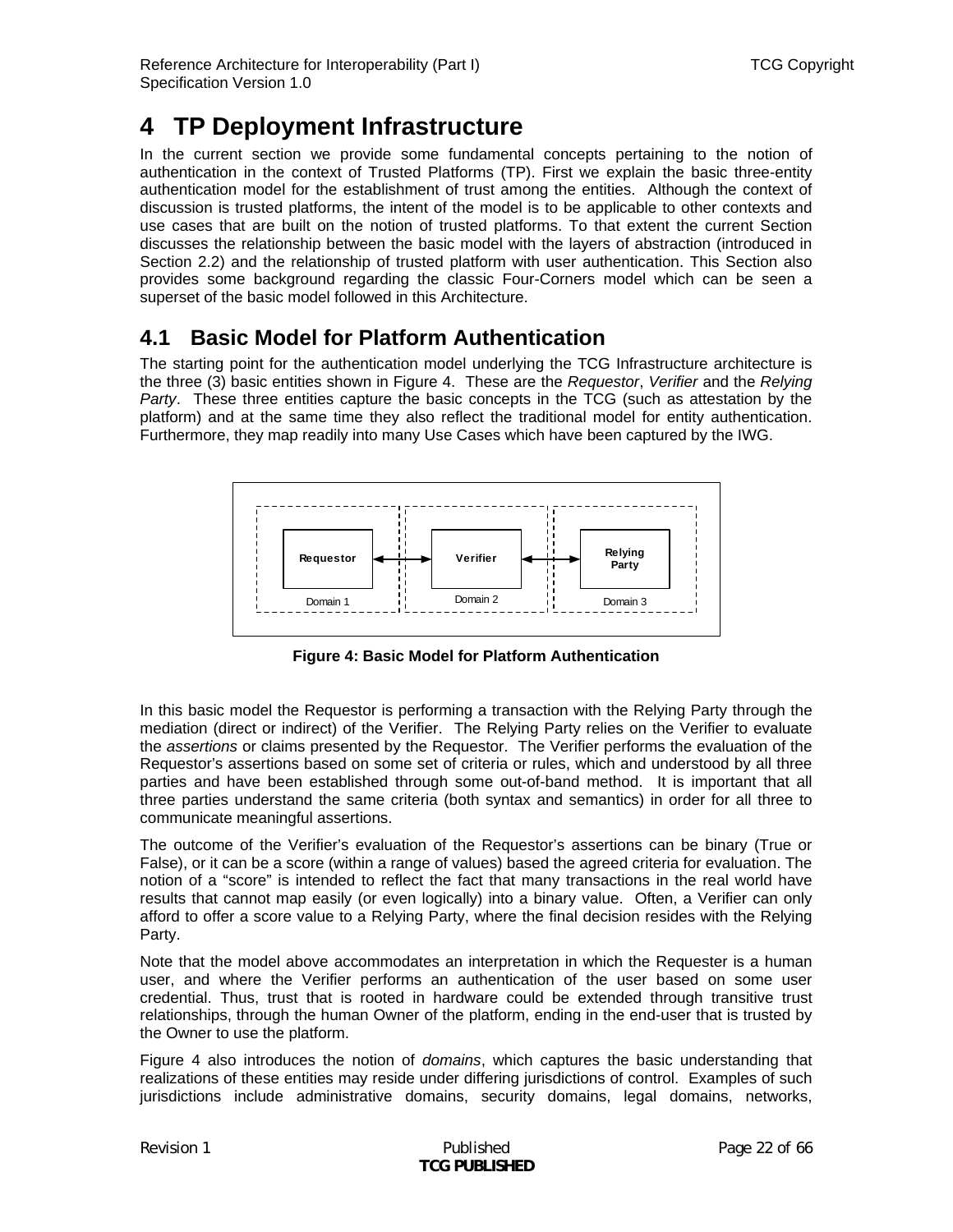geographic locations and others. The use of domains also indicates the need of the three entities to use the same (or compatible) semantics (and preferably the same syntax) to express assertions and evaluation results, as well as policies and meta-policy information.

One of the primary aims of the model is to be simple and flexible in order to traverse all the layers of abstractions (Section [2.2\)](#page-9-2), be applicable within each layer and allow cross-layer trust relationships to be established. Within each layer of abstraction some examples of the use of the model are as follows [\(Figure 5\)](#page-22-0):

- At the Platforms layer the basic model of the architecture is applicable to cases involving TP-to-TP mutual authentication using the attestation-by-the-platform approach, where the Requestor and the Relying Party are Trusted Platforms and where the Verifying could be the Platform CA.
- At the Systems layer, an example of the model's applicability is the network end-point integrity where the Requestor is an 802.1X Supplicant, the Verifier is the Radius Authentication Server, and where the Relying Party is the 802.1X Authenticator entity (e.g. switch).
- At the Services layer, an example of the model's applicability is EDI in the web-services context, where the Requestor and Relying Party are web-service providers (describing their services using WSDL), and where the Verifier could be a UDDI provider.
- At the Persons layer, the architecture's basic model maps quite readily into the classical four-corners financial transactions use case where the Requestor is a human person seeking to use his or her credit card for a transaction, the Relying Party is the merchant and the Verifier is the Bank working on behalf of the merchant (and is possibly the issuer of the person's credit card). In addition, cross-layer trust can be established between a Person and the trusted platform through appropriate user authentication methods.



<span id="page-22-0"></span>**Figure 5: Example of mapping of the Basic Model to Layers of Abstraction**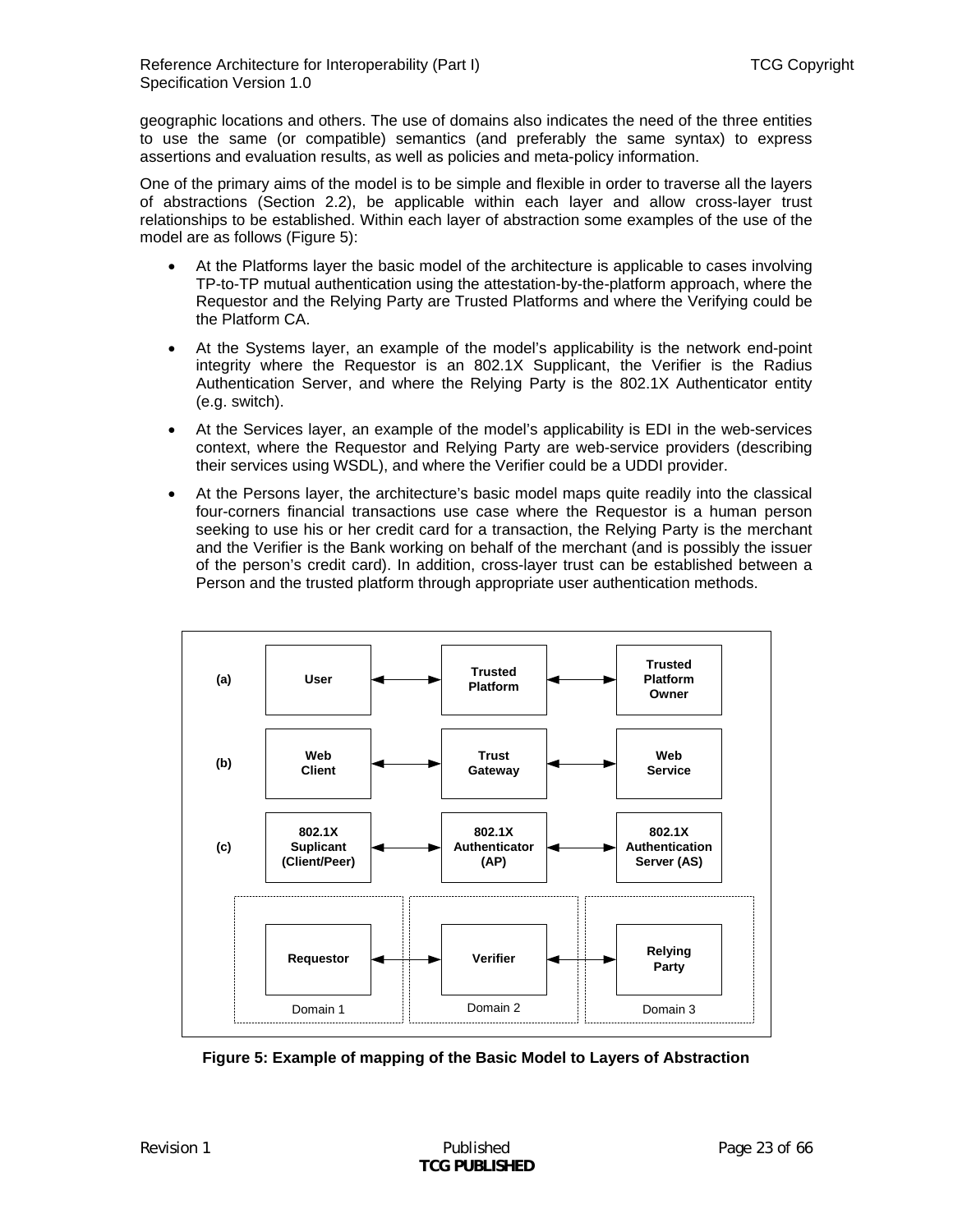# <span id="page-23-0"></span>**4.2 User Authentication and Trusted Platforms**

Another dimension of the Basic Model for platform authentication is the use of trusted platform for user authentication in the context of that user seeking certain services or access to resource. The three-entity model introduced above – namely with the Requestor, Verifier and Relying Party – maps readily into the case of user authentication. [Figure 6](#page-23-1) attempts to show this relationship.



**Figure 6: User Authentication using Trusted Platforms** 

<span id="page-23-1"></span>As explained in the TP Lifecycle discussion (Section [3\)](#page-13-2), prior to TP being deployed an Owner of the platform must take ownership of the platform through methods defined in other TCG specifications (see References [\[10\]](#page-64-7) and [\[11\]\)](#page-64-8). Part of defining Ownership of the platform is the definition of the *User(s)* of the platform. Note that for some use case, the Owner maybe the sole user of the platform.

Consequent to the definition of Users of a given platform is the need (during platform operation) of the User to authenticate itself to the trusted platform via some user-credentials recognized by the platform.

In [Figure 6](#page-23-1) a User seeks to access resources or obtain services at a local platform or a remote platform. Trust relationships have been established prior to the platforms being deployed, notably between the platform Owner and the User, and possibly between the Owners of the local and remote platforms. The key feature of this diagram is the fact that the User must authenticate herself or himself to a Trusted Platform, with the platform being the Verifier and the resource or service entity (possibly also a Trusted Platform) being the Relying Party.

The figure illustrates the flexibility of the Basic Model for authentication shown previously in [Figure 4](#page-21-1) and the fact that the model maps readily into other entity configurations, in this case for User authentication.

# **4.3 Overview of model components**

An important concept that distinguishes the above basic model from one that is relevant to trusted computing is the notion of a trusted platform containing a TPM that features *protected*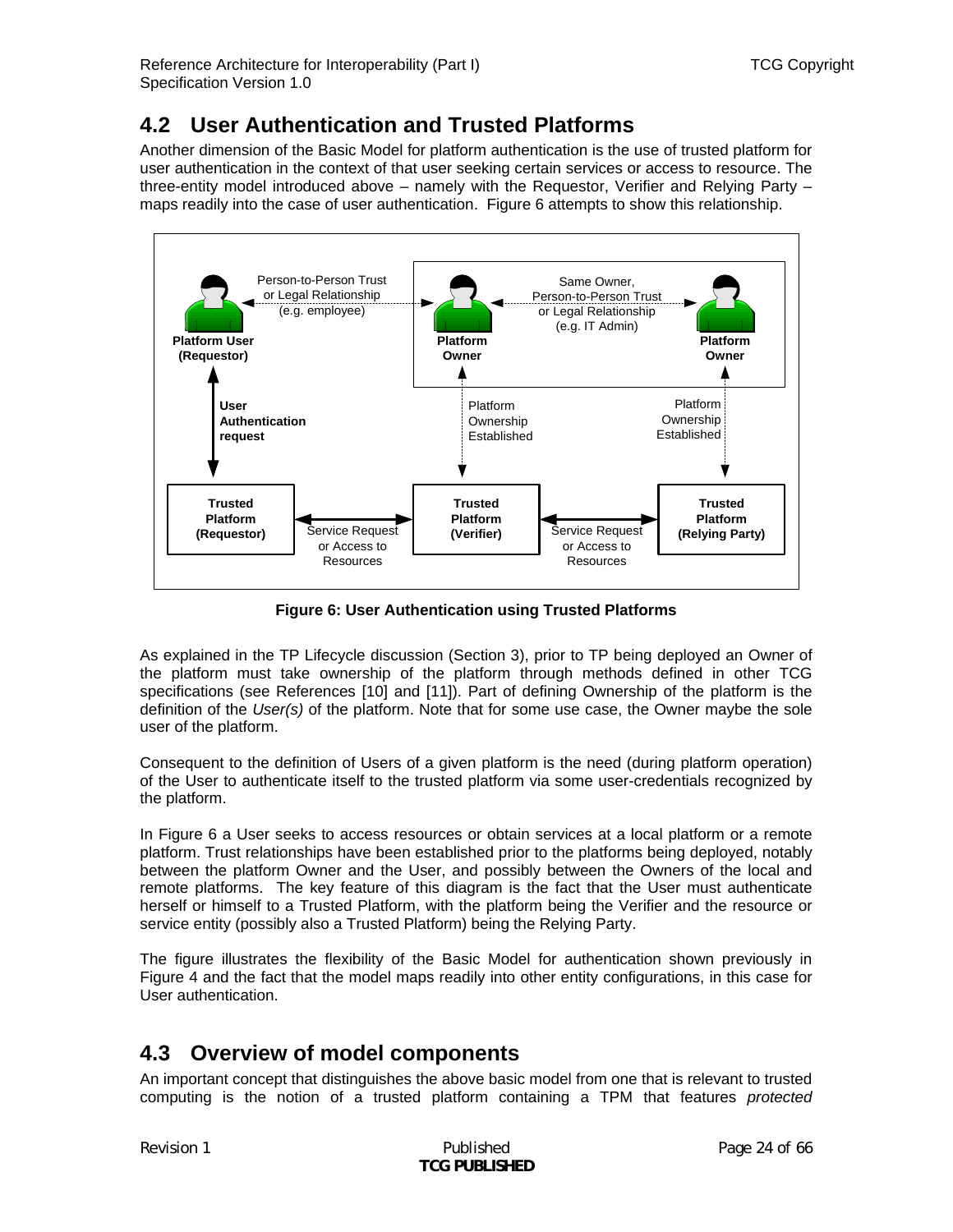*capabilities, integrity measurement and storage*, and *integrity reporting*. All three properties or functions are core to trusted computing. These properties of trusted computing are reflected in [Figure 7,](#page-24-0) which captures a more detailed view of a TC-centric architecture and its components.



**Figure 7: Overview Components** 

<span id="page-24-0"></span>These components are as follows:

- *Credentials and Profiles*: a Trusted Platform has a number of credentials, including EKcertificate, TPM Conformance-certificate, Platform-conformance-certificate, one or more AIK-certificates, and one or more Validation credentials. The profiles for these certificates will be defined, together with the precise meanings/semantics and purpose of each field, in order to provide maximum interoperability across platforms, layers and service providers. The IWG credentials document [\[2\]](#page-64-2) addresses these topics.
- *Measurement and Storage*: Integrity measurement is the process of obtaining metrics of platform characteristics that affect the integrity (trustworthiness) of a platform; storing those metrics; and putting digests of those metrics in PCRs. An intermediate step between integrity measurement and integrity reporting is *integrity storage*. Integrity storage stores integrity metrics in a log and stores a digest of those metrics in PCRs.
- *Measurement Reporting*: Integrity measurement reporting is the process of attesting to the contents of integrity storage. In the current context, reporting is relevant for two endpoints that wish to asses their respective platform trustworthiness.
- *Reporting Formats and Transport Protocols*: When integrity measurements need to be communicated between two end-points based on trusted platforms, a suitable format for the measurement values needs to be standardized for interoperability. In addition, transport mechanisms needs to be identified or defined, for each area of application (e.g. web-services, network end-point integrity).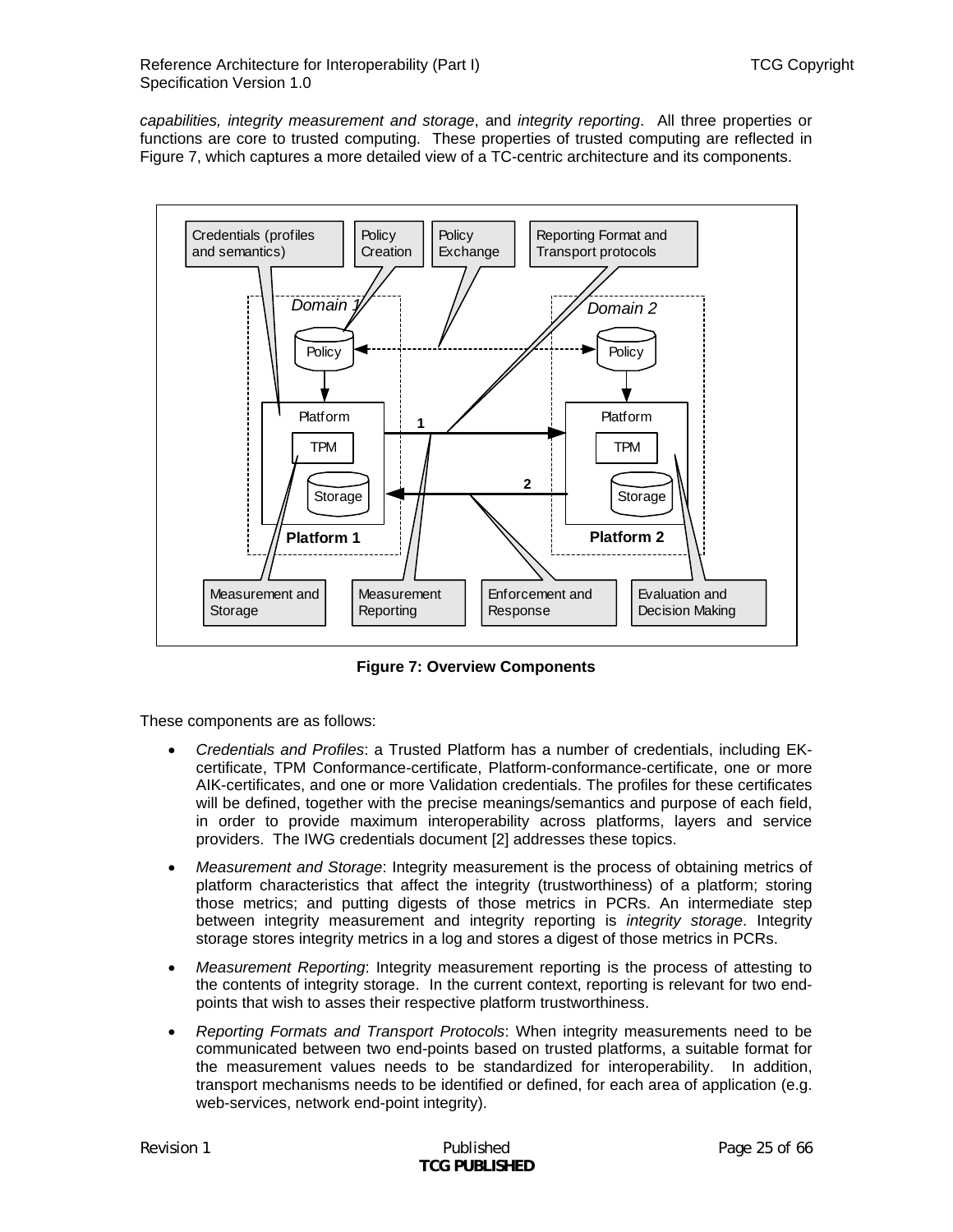<span id="page-25-0"></span>Reference Architecture for Interoperability (Part I) TCG Copyright Specification Version 1.0

- *Evaluation and Decision Making*: When a platform seeks to asses the integrity trustworthiness of a second platform with whom it is communicating, it needs to evaluate that second platform based on some policies which are meaningful and actionable by both platforms. The outcome of platform evaluation is not limited to binary results (such as success/fail), but may include ranges of values (e.g. 1 to 100) indicating the level confidence the evaluating platform has with regards to its assessment. Note that the outcome of an evaluation process by an evaluating platform may be consumable by a third party who must understand the semantics of the evaluation result coming from the evaluating platform.
- *Enforcement and Response*: Depending on the exact configuration of an evaluating platform, the platform may in fact be a *policy enforcement point* (PEP) for a given set of environmental-specific policies. In addition, the platform may return *responses* to another platform, of whom it evaluated.
- *Policy Creation and Management*: In order for two (or more) platforms to interact with assurance of each other platform type and configuration, policy at each end-point must be created and managed throughout the life cycle of the platforms.
- *Policy Exchange*: Interactions between trusted platforms must be governed by policies of the respective domains within which the platforms reside. The need for interoperability of platforms across domain boundaries implies that policies written for both attestation-ofthe-platform and attestation-by-the-platform need to be aware of the capabilities of respective platforms, and that such policies need to be communicated or exchanged across domain boundaries.

## **4.4 The Four Corners Model: Historical Perspective**

The model underlying the current IWG Reference Architecture in this document has some historical precedent in the form of the Four Corners Model of interaction between a Requestor and Relying Party ([Figure 8\)](#page-26-0).

In this Figure the labels inside the boxes represent conceptual functions relating to trust establishment. The TCG-labels outside the boxes represent the TCG entities in the current document, while the labels in brackets in the inner part of the diagram denote real-world entities from an example in the financial world.

Conceptually, the model attempts to capture interaction between two entities (Clients), each of which have a trust relationship with a *Trust Service* provider. The Trust Service provider issues security assertions and evaluates security assertions regarding the Clients. Thus, in [Figure 8](#page-26-0) Trust Service A stands behind assertions it issues regarding Client#1, whereas Trust Service B performs assertion evaluations on behalf of Client#2. One key assumption here is that there must be some existing trust relationship between the two Trust Service providers before any transaction can occur between Client#1 and Client#2. This model is useful because it captures some fundamental behaviors of the Clients (e.g. people, institutions) in the real world, and the model can be mapped to a simpler 3-corner case or expanded to address additional entities (each of which correlating to one or more of the four corners).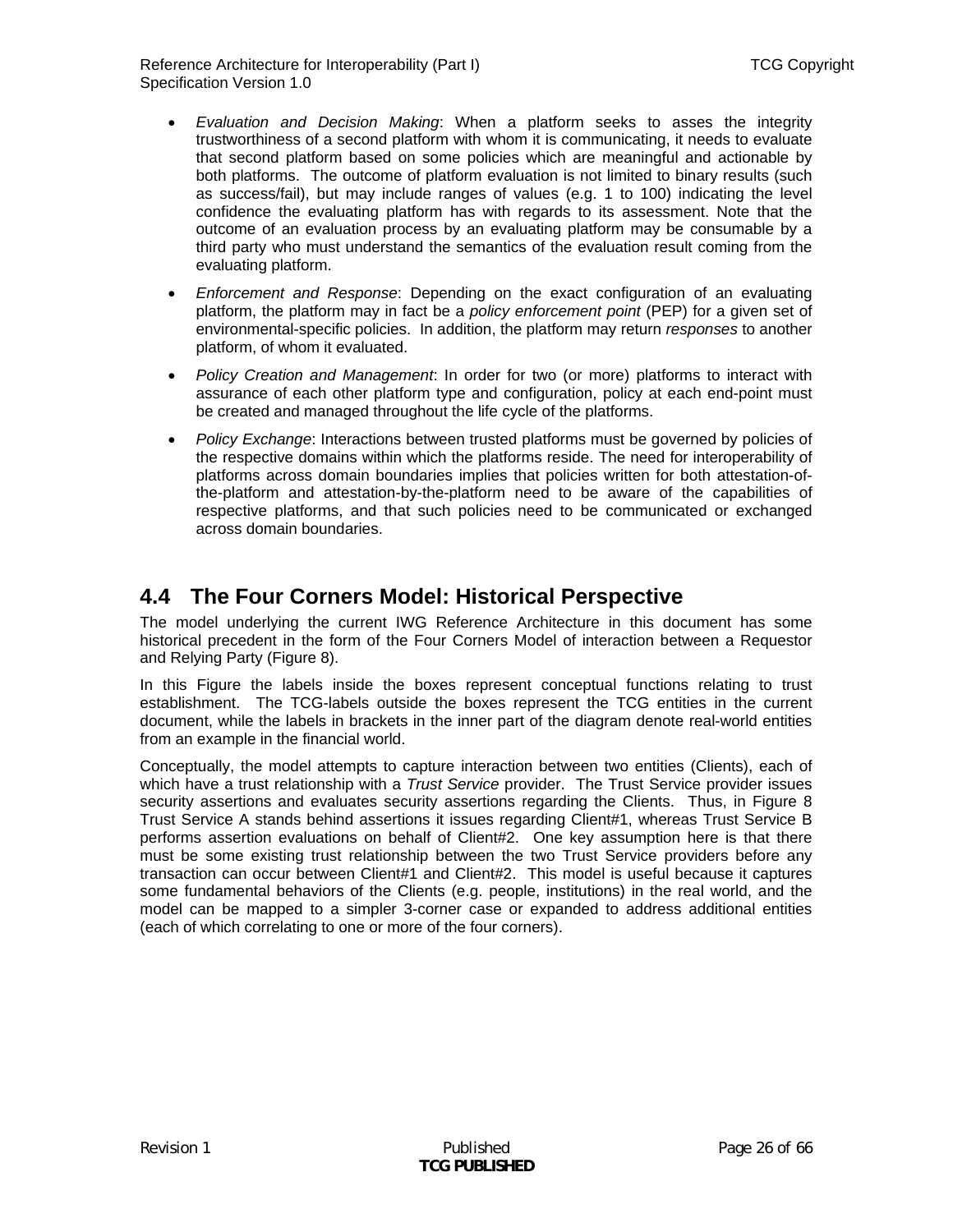

**Figure 8: The classic Four Corners Model** 

<span id="page-26-0"></span>The Four Corners Model can be best explained using an illustration from the financial industry. In this model, two clients (e.g. a Human User and Merchant) are conducting a transaction using a method of trust (e.g. credit card). The User has been assigned with a credit card by an Issuer (e.g. User's bank) as a representation of trust the Issuer in the User. The level of trust is expressed in the spending-limit on the credit card, which is a function of the credit rating of the User. The credit card is in fact a form of *trust assertion* regarding the User, issued by the Bank.

When the Merchant is presented with the User's credit card, the Merchant must verify the cardstatus of the credit card (i.e. still valid) and the credit-status of the card (e.g. credit available). In order to perform this verification, the Merchant must rely on another entity, typically a bank. In this sense, the Merchant is a *Relying Party* upon the bank (the *Verifier*).

In its turn, the Merchant's bank must perform the verification on the credit card, either through its own process (e.g. direct querying Visa, AMEX or MasterCard) or by querying the Issuer of the credit card. Since the financial industry is a tightly regulated industry and since all credit card issuers are regulated under the card brand (e.g. Visa, AMEX or MasterCard), there is a preexisting *trust relationship* (direct or indirect) between the Merchant's bank and the Issuer of the User's credit card.

Note that both Trust Service A and Trust Service B in the Figure can be expressed or implemented as a single entity. In the credit card example, the Merchant's bank can be the same as the User's credit card Issuer. Thus, for all transactions with the User's credit card, the Merchant is verifying the card-status to the same entity as the card Issuer.

In the context of Trusted Platforms, the Basic Model of [Figure 7](#page-24-0) is a simplification of the classic Four Corner Model of [Figure 8](#page-26-0) where platform authentication of the Requestor's platform (Client 1) is done indirectly through the Relying Party (Client 2). Here, the Relying Party passes the assertions from (about) the Requestor to the Verifier, instead of the Requestor dealing directly with the Verifier. In some use case scenarios, the Verifier and the Privacy-CA can be implemented as a single entity.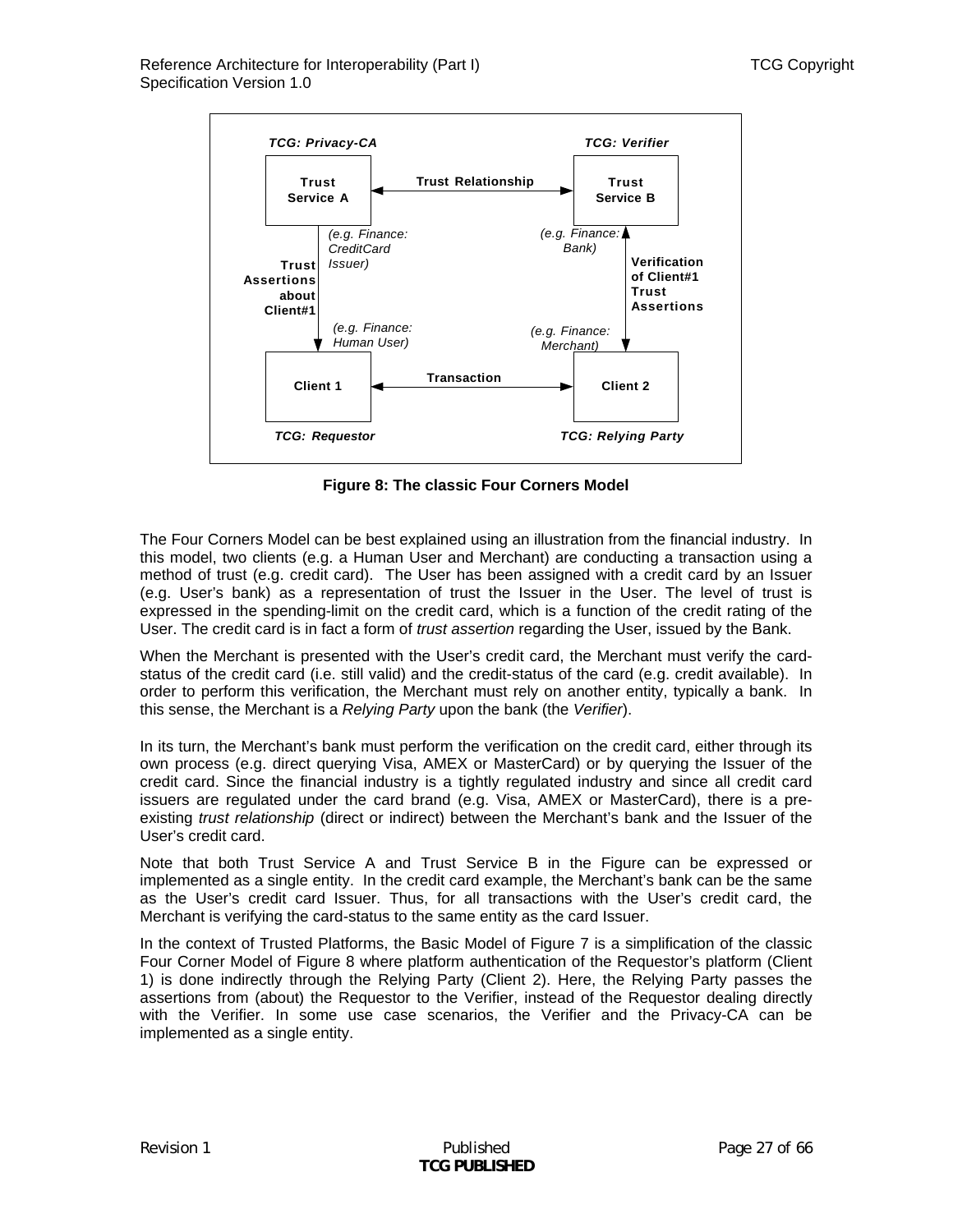## <span id="page-27-0"></span>**4.5 Detailed Architecture for Deployment**

Core to the value proposition of trusted computing is the ability of an entity (the *Requestor*) to provide security-related assertions or *attestations* regarding its platform to a second entity (the *Verifier*), who is authenticating the first entity ([Figure 9](#page-27-1)). Thus, the Verifier is said to perform *platform authentication* of the Requestor, based on some *integrity measurements* and *integrity reporting* of the Requestor's platform which is presumed to have some protected capabilities.



**Figure 9: Detailed TP Deployment Architecture** 

<span id="page-27-1"></span>In the process of performing platform authentication, the Verifier is evaluating attestations regarding the Requestor's platform. Although there are several forms of attestations in trusted computing, of particular interest here is the *attestation-of-the-platform* which can be briefly summarized as the operation that provides proof regarding the set of integrity measurements of a given platform. One way for a Requestor to provide attestation-of-the-platform (regarding its platform) to the Verifier is for the Requestor's platform to provide a set of its PCRs, signed using the Identity-Credential (AIK) found in its TPM.

Note that although the above Figure contains multiple domain boundaries, this does not preclude the scenario where all the entities reside within a single domain (e.g. Enterprise scenario). Here each entity is shown to be built using a trusted platform, containing a TPM and storage capacity for TPM-related objects (sealed and/or encrypted), including the Stored Measurement Log (SML),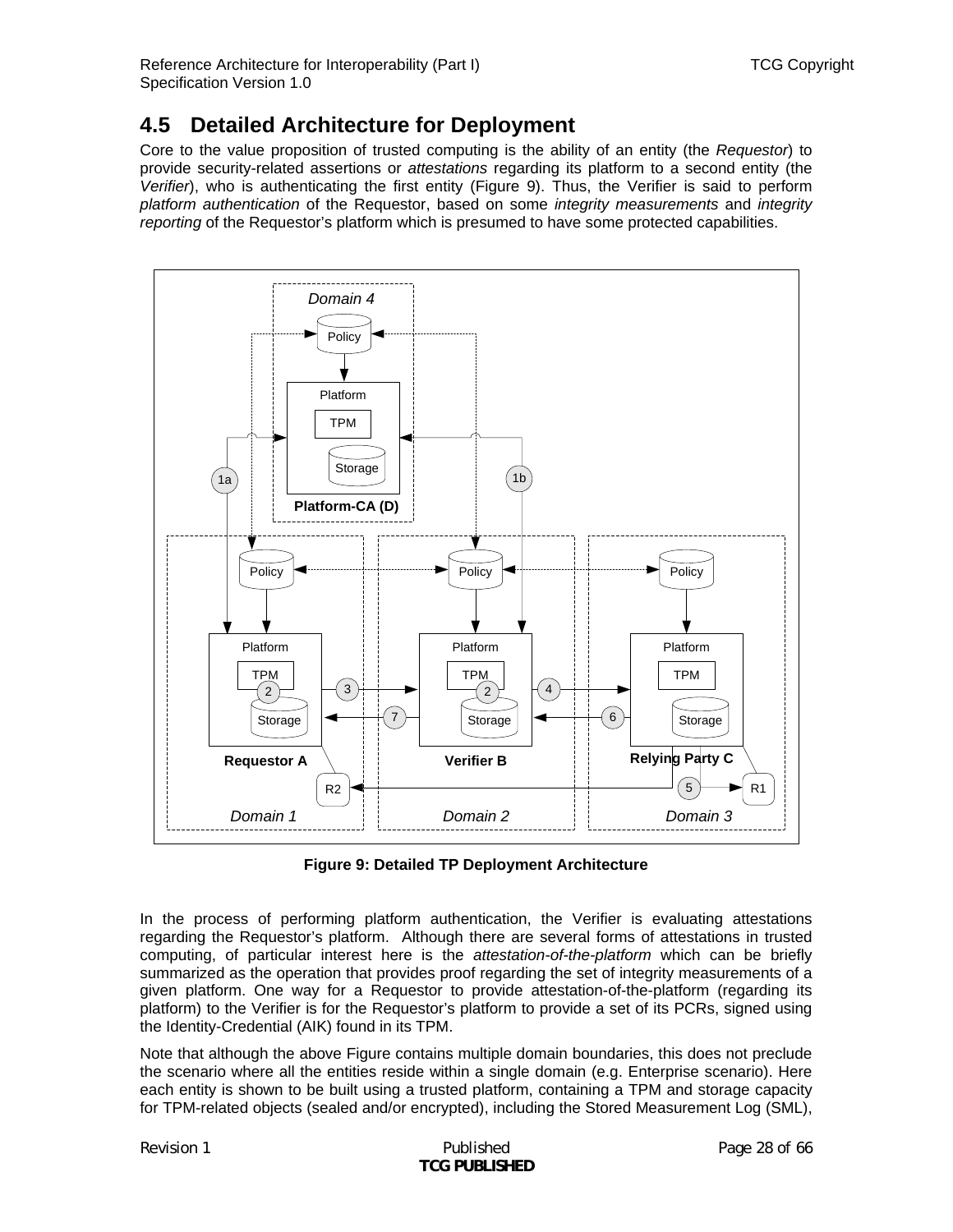<span id="page-28-0"></span>keys and other objects. In addition, a policy object is shown representing the fact that policies govern the behaviors of each entity in the architecture and that some method of communicating policy information must be established among the entities.

# **4.6 Abstract Entities**

[Figure 9](#page-27-1) illustrates the process of platform authentication in more detail. The entities shown are functional, and thus their roles may be interchanged depending on the use case scenario. The entities involved in the process of platform authentication are as follows:

### **4.6.1 Requestor**

The Requestor is the platform seeking to be authenticated by the Verifier. Here the Requestor is assumed to be a trusted platform, possessing protected capabilities, integrity measurement functions and integrity reporting functions.

Note that in the case of *mutual platform authentication*, the roles of the Requestor and Verifier may be reversed.

### **4.6.2 Verifier**

The Verifier is the entity who evaluates the assertions issued by the Requestor regarding the Requestor's platform. That is, for case of the attestation-of-the-platform, it is the Verifier that evaluates the attestations.

The Verifier function is distinguished from the Relying Party because is some areas application these are indeed separate physical entities. However, this does not preclude the oft-occurring cases where the Verifier is the consumer of its own evaluation results regarding the Requestor's platform.

The Verifier may be implemented also using a trusted platform. Note that in the case of *mutual platform authentication*, the roles of the Requestor and Verifier may be reversed.

### **4.6.3 Relying Party**

The Relying Party is the entity that is dependent on the Verifier for evaluating the assertions regarding the Requestor's platform, using the attestation-of-the-platform approach.

The Relying Party itself may or may not be implemented using trusted platforms. Regardless, in the context of a given transaction or interaction with the Requestor, the Relying Party accepts the evaluation of the Verifier as being correct and sufficient according so some pre-agreed policy. Evaluations result can be binary or it can be a parameter within a given range (where the semantics of the range is understood by both the Verifier and the Relying Party).

Depending on the type of transaction upon which the Relying Party depends on the Verifier, the Relying Party may return a *response* to the Requestor, or it may perform some action which is meaningful to (to the Requestor) in the context of that transaction or interaction.

Note that the Relying Party and the Verifier is assumed to have performed their own authentication (one-way or mutual) prior to the Requestor seeking authentication. If the Relying Party is based on a trusted platform, then the same platform authentication process described here can (should) be deployed for these two entities.

[Figure 9](#page-27-1) shows two Relying Parties, C and D. C is a generic relying party while D is intended to be a Platform-CA that may exhibit the following properties:

- Multiple Instantiation Distinct entities (in separate domains) may each implement a Platform-CA
- Role Distinction Each of the Requestor, the Verifier and the Relying Party may employ Platform-CA functions within their domain according to domain policies.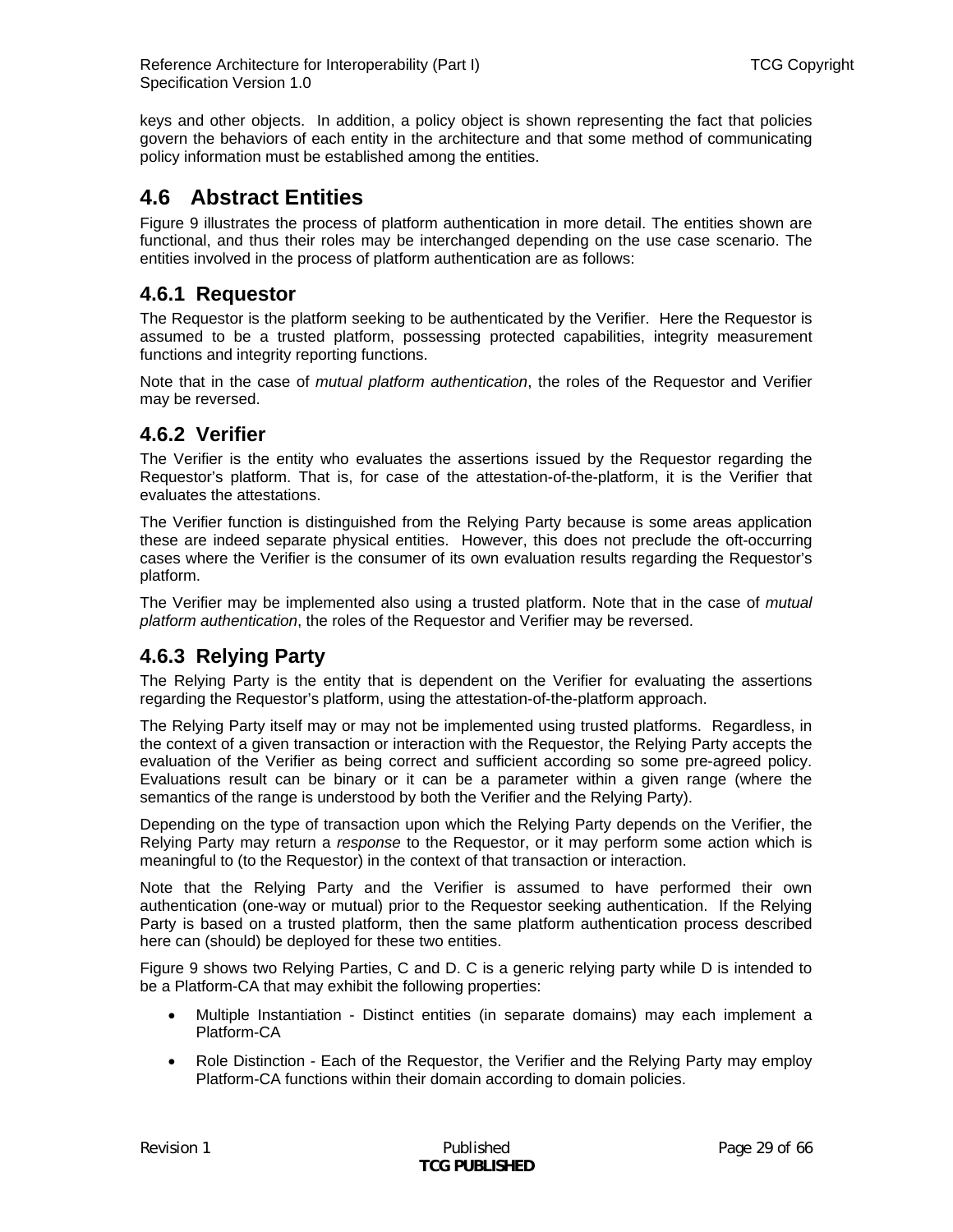<span id="page-29-0"></span>Note that the Platform-CA in a domain could be a local (private) CA operated by the local IT administrator in that domain and whose identity credentials are relevant only in that domain.

### **4.6.4 Entities Encountered in the Deployment Lifecycle**

There are likely to be several entities encountered at each phase of the deployment lifecycle. Entities logically satisfy one or more of the abstract entities described above. This section details specific entities anticipated in each phase of the lifecycle.

### **4.6.4.1 Manufacturing Phase**

The primary entities involved in the Manufacturing Phase are as follows:

- Trust Credential Issuer Attests to the association of an EK public key with a TPM / platform. (See [6](#page-36-1)).
- Integrity Values Provider Computes integrity hash of components and makes them available for later comparison.
- Classic-CA Issues X.509 or other certificate type that certifies a manufacturer's signing keys (See Section [6.5](#page-40-1)).
- Manufacturer Fabricates, assembles and configures platform components, firmware and software. Manufacturers can be any participant in the supply chain.

### **4.6.4.2 Platform Delivery Phase**

• Conformance Entity – Verifies platform design and assigns quality ratings. Conformance entities may issue credentials stating the results of their evaluations.

#### **4.6.4.3 Platform Deployment Phase**

- Platform Owner Prepares the platform for operation and takes responsibility for establishing initial setup and configuration – may issue trust credentials and provide integrity values.
- DAA Issuer Initializes DAA capability in platform and issues DAA credentials.

#### **4.6.4.4 Platform Identity Registration Phase**

- Platform-CA Issues AIK credentials (See [7\)](#page-44-1).
- DAA Verifier Verifies the parameters obtained from the previous DAA-Issuer in the DAA-Sign protocol within a given use case scenario.
- Platform Owner Registers platform identity with asset management database.
- Platform Operator Configures customizes and personalizes the platform computing environment.
- Platform User Enrolls for User credentials to be used on a given platform.

#### **4.6.4.5 Platform Operation Phase**

- Access Requestor Seeks access to network resources (See [8.3](#page-50-1)).
- Policy Enforcement Point (PEP) Controls access to a network (See [8.3](#page-50-1)).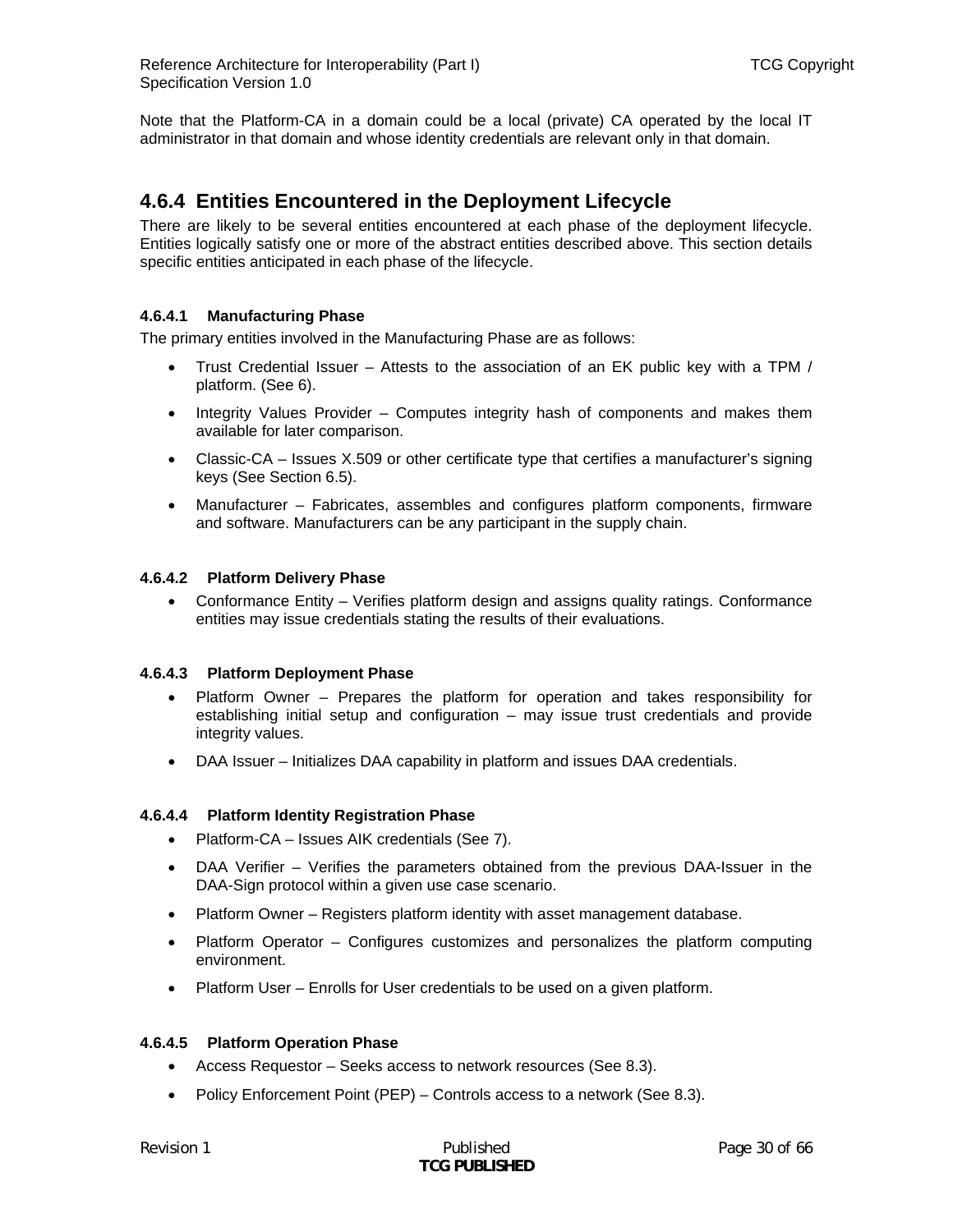<span id="page-30-0"></span>Reference Architecture for Interoperability (Part I) TCG Copyright Specification Version 1.0

- Policy Decision Point Makes access control decisions (See [8.3](#page-50-1) & [8.2\)](#page-49-1).
- Remediation Service Repairs configuration state or other unacceptable conditions.
- Certificate Authority Reports revocation information.
- Migration Authority Provides backup and migration of keys and data (See [8.4](#page-53-1)).

#### **4.6.4.6 Platform Recycling and Retirement Phase**

• Platform Owner – Prepares platform for decommission and change of ownership.

### <span id="page-30-1"></span>**4.7 Platform Authentication Flows**

There are a number of interactions among the entities in [Figure 9](#page-27-1) that must occur in order to achieve the platform authentication of the Requestor by the Verifier. These are expressed as flows in the figure, and are described further in the following.

• *Identity Credential Enrollment* (Flow 1a): Before a trusted platform (Requestor) can communicate meaningfully to the external world, it must first obtain an identity credential (e.g. AIK-certificate) from the Platform-CA.

The process of identity-credential enrolment/registration and issuance from the Platform-CA requires that an entity possess the other TCG credentials (e.g. EK-credentials) prior to requesting the identity credential from the Platform-CA.

The credentials profile and format are being address in IWG Credentials Profile document [\[2\],](#page-64-2) while the process of enrollment has been address in the TLS context in the IWG TLS-Attestations Extensions document [\[6\].](#page-64-3)

• *Identity Credential Publish* (Flow 1b): When a trusted platform (Verifier) wishes to verify the trustworthiness of another platform (Requestor), it must be able to obtain copies of the Identity Credential (AIK-certificates) of that second platform from one or more Platform-CAs.

Note that this does not imply that both entities need to use the same Platform-CA to issue their respective identity-credentials. Rather, the intent is to convey the notion of *Register/Publish* behavior, in which the Verifier should have access to the Requestor's identity-credential either directly from the Requestor itself or indirectly from the Platform-CA whom issued the Requestor's identity-credential.

• *Platform Integrity Measurement* (Flow 2): Integrity measurement on a platform is the well defined process of obtaining metrics of the platform's characteristics which affect the integrity or trustworthiness of that platform. These metrics are stored in logs (Stored Measurement Logs), and digests (hashes) of them are put into PCRs.

The platform integrity measurements of a Requestor platform are of primary importance to the Verifier in its evaluation the trustworthiness of the Requestor's platform. The Relying Party in ordinary circumstances is not interest in the details of the integrity measurement of the Requestor, and it relies on the Verifier to summarize these details into an evaluation result presented to the Relying Party.

• *Platform Integrity Reporting* (Flow 3): Integrity measurements regarding the Requestor's platform must be reported to the Verifier for evaluation by the Verifier.

Two important aspects of this flow are the *structure and format* of the measurement logs communicated from the Requestor to the Verifier, and the transport *protocol* used to convey the measurements.

The document [\[4\]](#page-64-4) addresses the first need, while document [\[6\]](#page-64-3) provides a way to communicate these measurements within the TLS protocol using extensions to the protocol.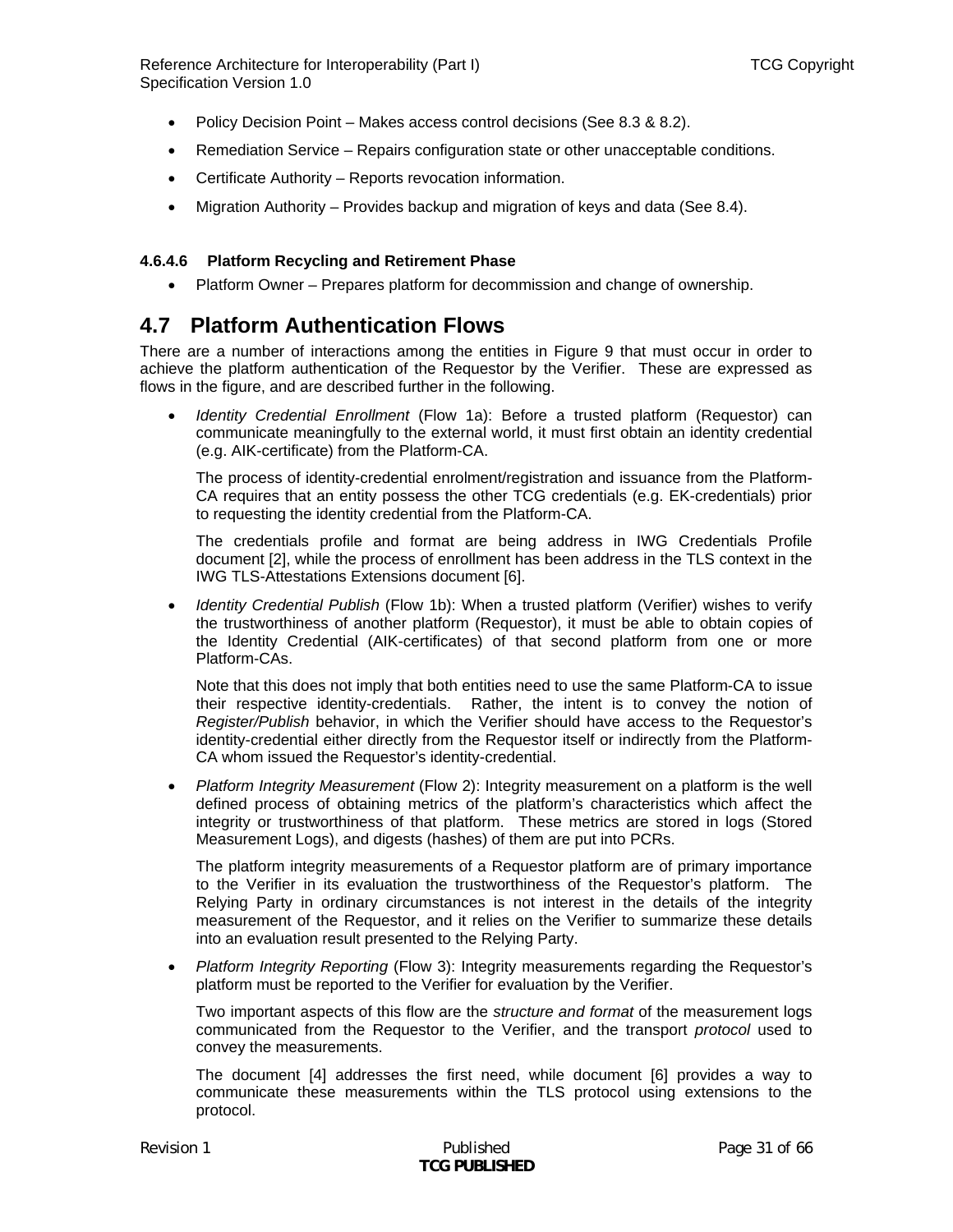• *Evaluation Reporting* (Flow 4): The evaluation result by the Verifier (of the Requestor) must be communicated to the Relying Party in a way meaningful to the Relying Party. This implies that some agreement has been reached between the Relying Party and the Verifier regarding the *evaluation metric* to be used by the Verifier. The precise metric of evaluation agreed to by the Verifier and the Relying Party is dependent on the context or use-case of the authentication based on trusted platforms.

For example, the evaluation metrics used in a VPN scenario (e.g. where the Relying Party is a VPN Gateway) will be different from an Online Banking scenario (e.g. where the Relying Party is a payment processing system).

• *Direct Response/Action* (Flow 5): For a session or transaction within a given context employing trusted platform, the Relying Party may generate a Response and/or Action to the evaluation (of the Requestor) by the Verifier.

The Response/Action (R1) may be local to the Relying Party in its domain and affects its domain only, or it may be a Response/Action (R2) that affects the Requestor in its domain. The model caters for both intra-domain and inter-domain responses and actions.

An example of an inter-domain Response/Action would be the 802.1X authentication for Clients seeking authentication by an Authentication Server (AS) within an Enterprise domain. The Relying Party here is the Authenticator (802.11 Access Point), which is dependent on the evaluation of the Client by the AS.

• *Indirect Response/Action* (Flow 6 and 7): When a Requestor seeks a service from the Relying Party, the later may respond indirectly through the Verifier since the Verifier is both the Policy Decision Point and the mediator in communications between the Requestor and Relying Party.

For example, in responses, such as success/fail (or authorize/unauthorized) can be communicated by the Relying Party to the Requestor through the Verifier. The Verifier may chose to reformat or interpret the response emanating from the Relying Party.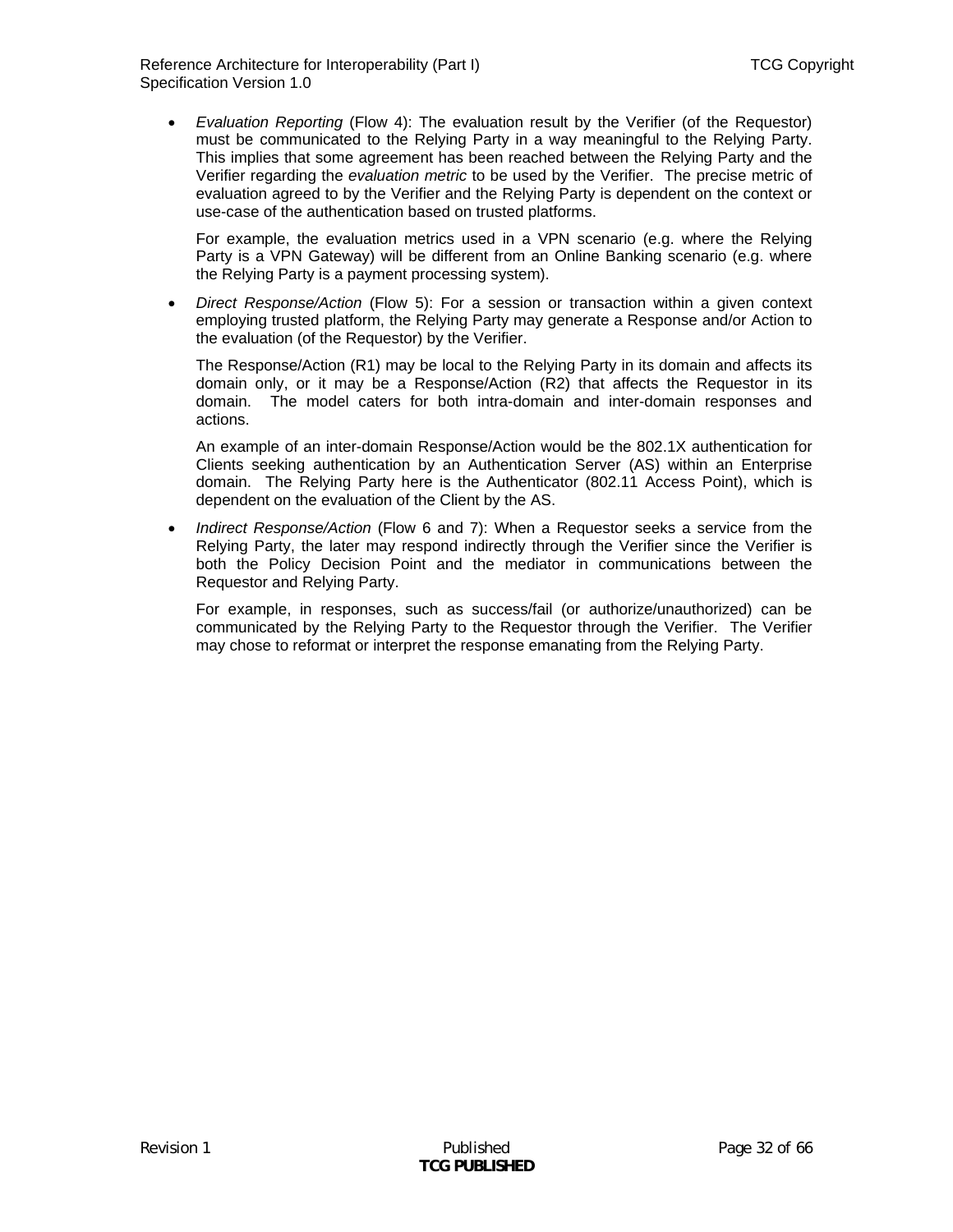# <span id="page-32-0"></span>**5 Entities, Assertions and Signed Structures**

In this section we provide a discussion on the concept of assertions and trust in the context of the TP Lifecycle, as shown in [Figure 3.](#page-13-1) The discussion is arranged around the notion of the entities produce information contributing to assertions, entities that produce authoritative assertions, the kinds of assertions that are relevant in trusted computing, and the possible embodiments of assertions in the TPMv1.1b and TPMv1.2 environments.

The purpose of enumerating the assertions is to clarify both the explicit and implicit trust assumptions and implications in entities performing actions in the TP Lifecycle. Thus, for example, a TPM hardware that does not have any EK Private Key instantiated (within the TPM) is indistinguishable from other TPM hardware from the same manufacturer. However, as soon an EK Private Key is made present inside that TPM, the manufacturers is essentially making the assertion A1 ("TPM contains a unique EK"). Note, however, that if another entity (other than the TPM manufacturer) made that EK Private Key present in the TPM (such as in the case of Post-Manufacturing or Late EK key generation), that entity still cannot claim the assertion A1.

Having a common list of assertions aids different entities in the TP Lifecycle to understand the security and trust implications of their behavior, and for a consumer of the technology to also understand what kind of Trusted Platform she or he is using in a given scenario.

Finally, the common list of assertions allows their corresponding labels to be used inside Integrity Assertions (e.g. Security Qualities field inside an EK Credential), thereby helping the consumer of that information (e.g. Privacy-CAs) to perform evaluations and issue further assertions that can be understood by other entities in the TP Lifecycle.

# **5.1 Entities producing assertions and signing them**

| <b>Entity name</b>                             | <b>Entity Label</b> |
|------------------------------------------------|---------------------|
| TPM Manufacturer (ISA component manufacturer)  | $Ent-1$             |
| Component manufacturer                         | $Ent-2$             |
| TBB manufacturers (ISA component manufacturer) | $Ent-3$             |
| RTM manufacturer (ISA component manufacturer)  | $Ent-4$             |
| Integrators (e.g. VARs, OEMs)                  | $Ent-5$             |
| Evaluation laboratories $1$                    | $Ent-6$             |
| Owner                                          | $Ent-7$             |
| Platform-CA                                    | $Ent-8$             |
| Verifier                                       | Ent-9               |
| DAA Issuer                                     | $Ent-10$            |
| Conformance Labs <sup>2</sup>                  | $Ent-11$            |

The entities producing assertions are as follows:

<span id="page-32-2"></span><span id="page-32-1"></span>l

<sup>&</sup>lt;sup>1</sup> The Evaluation Laboratory evaluates against some criteria (e.g. Common Criteria, FIPS).

 $2$  The Conformance Laboratory evaluates a product against the TCG specifications.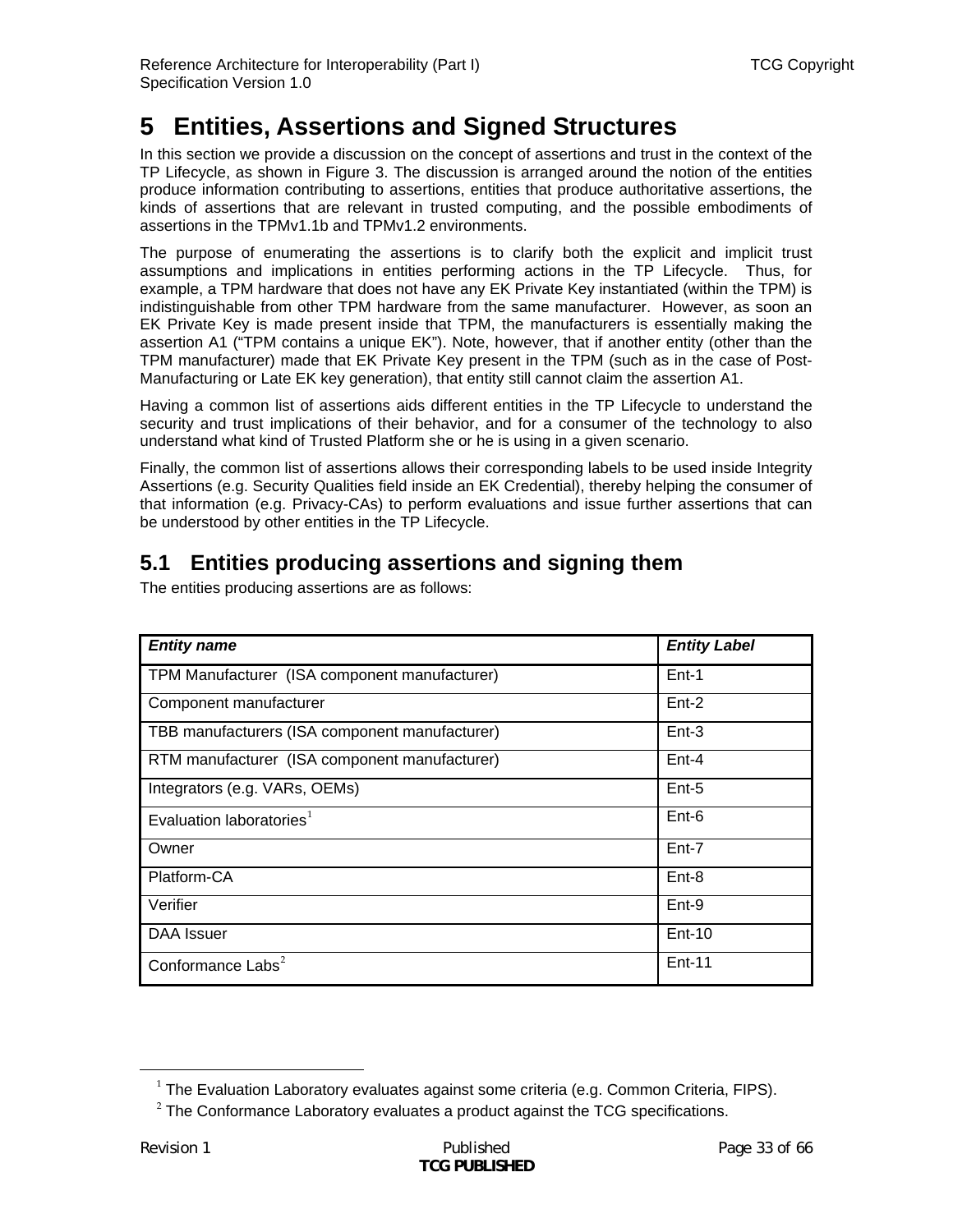## <span id="page-33-0"></span>**5.2 Types of assertions – What is signed**

In the following, a classification of assertions is provided in the context of the phases within the TP Lifecycle diagram (see above).

### <span id="page-33-1"></span>**5.2.1 TPM Manufacturer Assertions (Phase 1)**

The assertions produced in this phase are as follows:

| No.            | <b>Assertions meaning</b>                                                      | <b>Entity generating assertions</b> |
|----------------|--------------------------------------------------------------------------------|-------------------------------------|
| A1             | TPM contains a unique EK.                                                      | Ent-1                               |
| A2             | TPM EK is generated or injected.                                               | Ent-1                               |
| A <sub>3</sub> | TPM correctly implements interfaces to<br>a particular TCG TPM specifications. | <b>Ent-1, Ent-11</b>                |
| A4             | Common Criteria - meets referenced<br>security evaluation standard).           | Ent-6                               |
| A5             | <b>FIPS 140-2 Level X.</b>                                                     | Ent-6                               |
| A6             | Identify TPM Manufacturer, Model and<br>Version at Manufacturing time.         | Ent-1                               |
| A7             | Correctly implements all semantics of<br>the TCG TPM specifications.           | <b>Ent-1, Ent-6</b>                 |
| A8             | ISO900X certified.                                                             | <b>Ent-11</b>                       |
| A9             | This is the EK public key in the TPM.                                          | Ent-1                               |

## **5.2.2 Platform Manufacturer Assertions (Phase 2)**

The assertions produced in this phase are as follows:

| No.            | <b>Assertions meaning</b>                                                                                  | <b>Entity generating assertions</b> |
|----------------|------------------------------------------------------------------------------------------------------------|-------------------------------------|
| <b>B1</b>      | Conforms to a reference security target,<br>protection profile and the elements of<br>the assurance level. | $Ent-6$                             |
| <b>B2</b>      | The platform contains a unique TPM                                                                         |                                     |
| B <sub>3</sub> | Identify Platform Manufacturer, Model<br>and Version.                                                      | $Ent-5$                             |
| <b>B4</b>      | <b>TPM</b><br>binding<br><b>Describes</b><br>physical<br>mechanism                                         | $Ent-3$                             |
| B <sub>5</sub> | Identify type of RTM                                                                                       | $Ent-4$                             |
| B <sub>6</sub> | Identify set of components included in<br>RTM                                                              | <b>Ent-4, Ent-5</b>                 |
| <b>B7</b>      | Identify<br>other<br>components<br>of<br>the<br>platform                                                   | $Ent-5$                             |
| B <sub>8</sub> | Identify physical interface for the TPM                                                                    | $Ent-5$                             |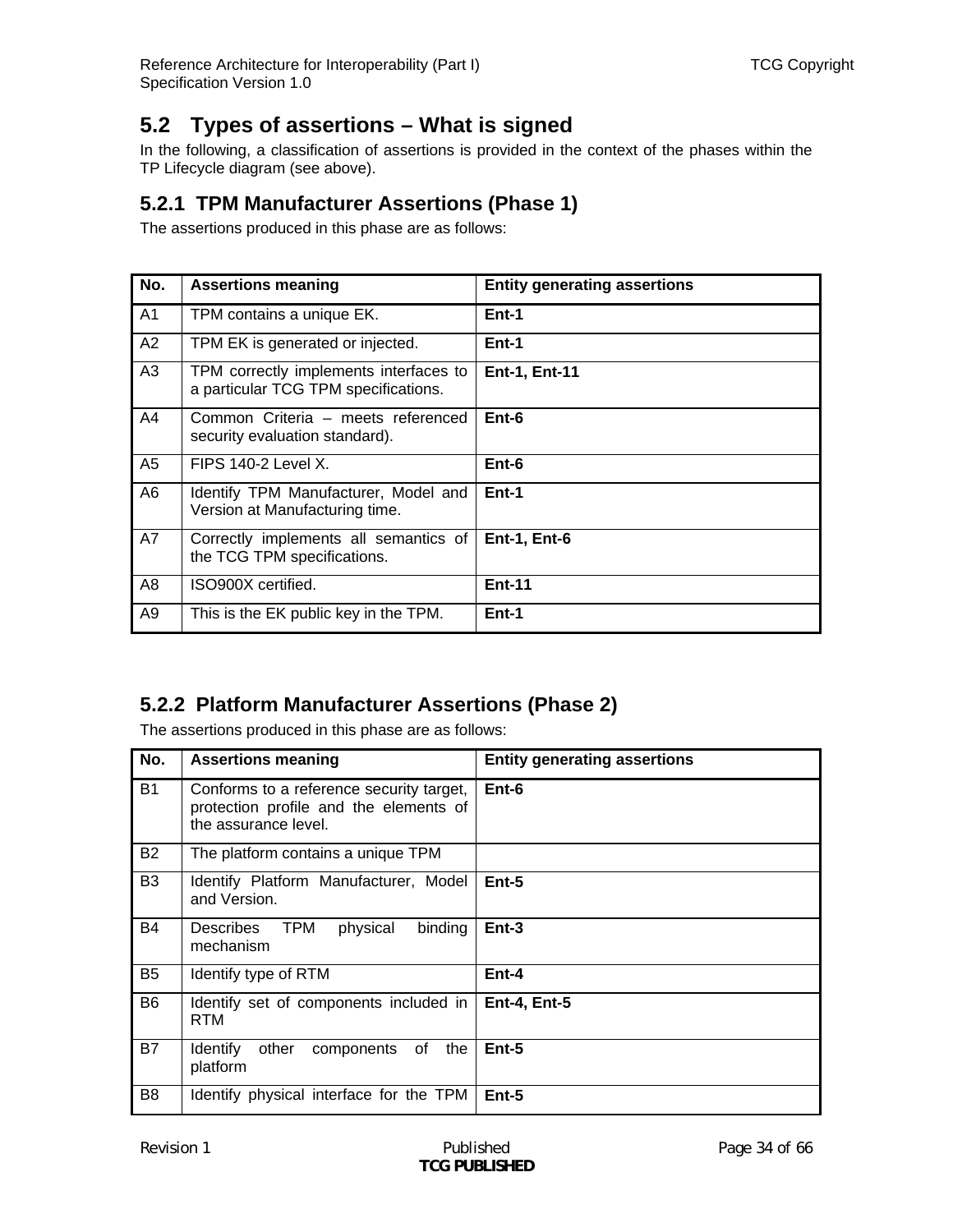<span id="page-34-0"></span>

|                | connect                                                    |               |
|----------------|------------------------------------------------------------|---------------|
| B <sub>9</sub> | TCG Platform<br>Specific<br>Type/<br>specification version | l Ent-5       |
| <b>B10</b>     | <b>FIPS 140.2</b>                                          | Ent-6         |
| <b>B11</b>     | ISO900X certified.                                         | <b>Ent-11</b> |

## **5.2.3 Platform Delivery Assertions (Phase 3)**

The assertions produced in this phase are as follows:

| No.            | <b>Assertions meaning</b>       | <b>Entity generating assertions</b> |
|----------------|---------------------------------|-------------------------------------|
| C <sub>1</sub> | ISO900X certified               | <b>Ent-11</b>                       |
|                | Assertions A1 to A7 inclusive.  |                                     |
|                | Assertions B1 to B11 inclusive. |                                     |

## **5.2.4 Platform Deployment Assertions (Phase 4)**

The assertions produced in this phase are as follows:

| No. | <b>Assertions meaning</b>       | <b>Entity generating assertions</b> |
|-----|---------------------------------|-------------------------------------|
| D1  | ISO900X certified               | <b>Ent-11</b>                       |
|     | Assertions A1 to A8 inclusive.  |                                     |
|     | Assertions B1 to B11 inclusive. |                                     |
|     | Assertions C1 to C3 inclusive.  |                                     |

## <span id="page-34-1"></span>**5.2.5 Platform Identity Registration (Phase 5)**

The assertions produced in this phase are as follows:

| No. | <b>Assertions meaning</b>                           | <b>Entity generating assertions</b> |
|-----|-----------------------------------------------------|-------------------------------------|
| E1  | <b>ISO900X</b> certified                            | <b>Ent-11</b>                       |
|     | inclusive.<br>Assertions A1 to A8<br>(Excluding A9) |                                     |
|     | Assertions B1 to B11 inclusive.                     |                                     |
|     | Assertions C1 to C3 inclusive.                      |                                     |
|     | <b>Assertion D1</b>                                 |                                     |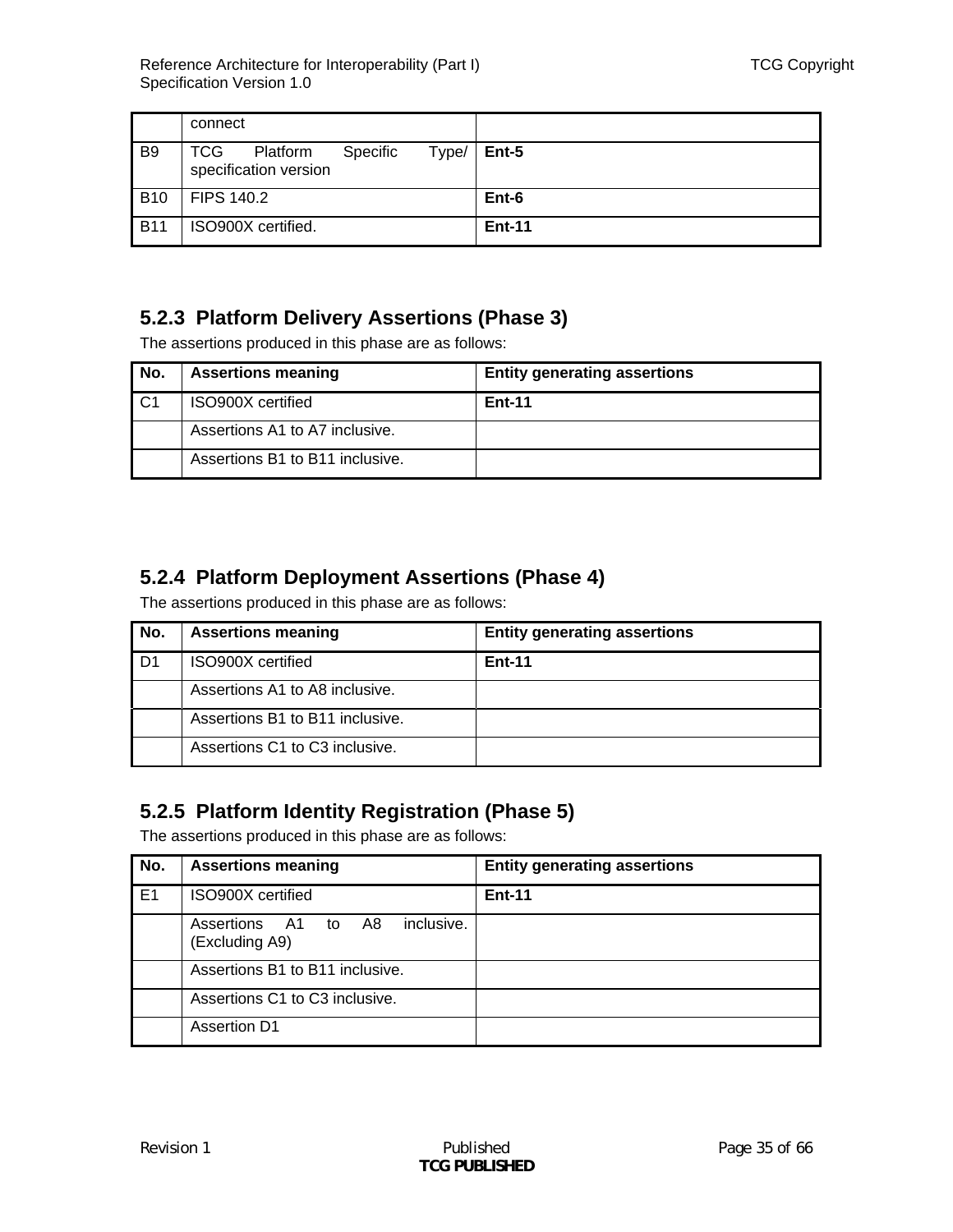## <span id="page-35-0"></span>**5.3 Trust Scores**

At any stage of manufacturing, deployment and operation the entity generating assertions may also evaluate assertions made by other entities. Consumers of assertions trust the evaluation procedures of entities in the earlier stages. The most authoritative entity to make a trust score assertion is subjectively the evaluator of assertions defined in [5.2.1](#page-33-1) - [5.2.5](#page-34-1).

Often evaluations will produce acceptable results, but may vary in degree of confidence. It is believed that both discrete and aggregate confidence values are effective means to concisely capture non-binary evaluation results. *Trust Score* refers to an assertion of confidence regarding other assertions made by the entity (See [5.2.1](#page-33-1) - [5.2.5\)](#page-34-1).

Trust scores may be expressed in varying degrees of granularity. Therefore, trust scores should also be accompanied by a score basis. The score to basis ratio determines the relative confidence level the signer assigns to assertions it makes.

Potentially every assertion made can have a different confidence value. An amalgamation of confidence values may be made resulting in an overall composite trust score. The composite trust score is a required element that trivially has maximum confidence.

## **5.4 Impact of Credential Revocation on Assertions**

The list of assertions above play an important role in the context of changes to a platform's set of credentials during its operation phase.

More specifically, there are certain circumstances, such as Field Upgrades and an Owner perform the *RevokeTrust* command, which results in the need of the platform to obtain new credentials with a different set of assertions implied by the new credentials.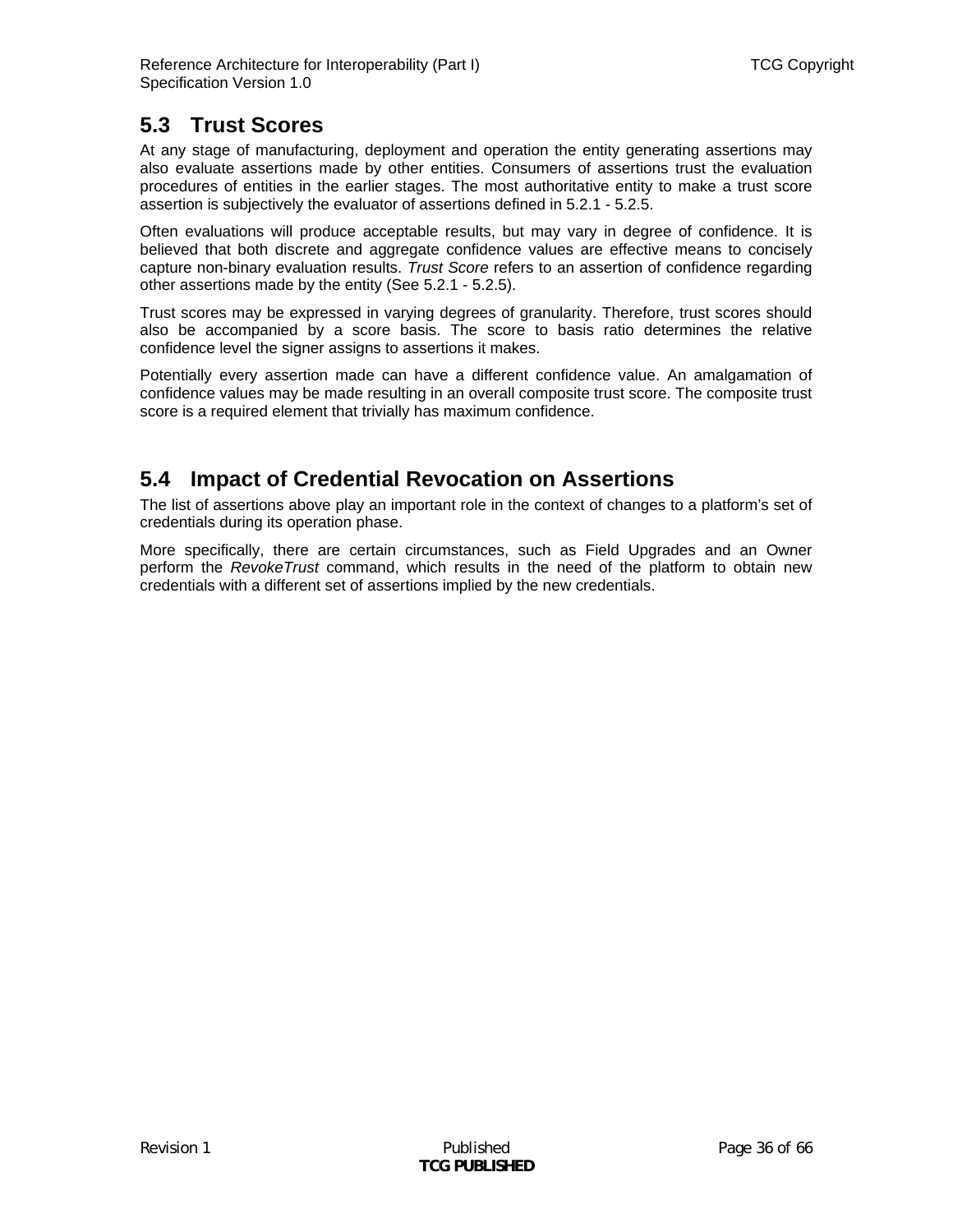# <span id="page-36-1"></span><span id="page-36-0"></span>**6 Types of Credentials in the TP Lifecycle**

The trusted computing ecosystem employs a number of credentials as a form of attesting the security properties of trusted platforms. Some of the credential contains a public key, while some do not (the later being known in the X.509 world as *attribute certificates*). These are briefly described in the following. For a definitive profile and explanation of the TCG credentials, the reader is directed to the IWG 1.1b credentials profiles document [\[2\].](#page-64-2)

 In discussing the various types of credentials and Integrity Assertions, it is useful to use the term *Platform-CA* as the entity that issues Identity Credentials to a given platform. Regardless of the implementation, the Platform CA is the entity that consumes all the integrity-related data and the credentials established in the previous phases:

- *The Privacy-CA*: The Privacy-CA is the entity to whom a platform requests an Identity Credential, which is then in-turn used to interact with a Verifier in a given platformauthentication event. The Privacy-CA is the consumer of all integrity information in the previous phases, and must be provided with sufficient information regarding the platform (e.g. EK-Credential, Platform Credential, other integrity assertions) in order to arrive at a decision to issue an Identity Credential (i.e. AIK-Certificate). The Privacy-CA is trusted to protect PII-related information regarding the requesting platform. The TCG definition of the Privacy-CA can be found in [\[12\]](#page-64-10).
- *The DAA-Issuer*: The aim of the DAA-protocol is similar to that of the Privacy-CA, namely to establish an identity for the platform without unintentionally revealing PII. In the DAA-Join protocol the platform obtains DAA parameters from a DAA-Issuer, which are used in the DAA-Sign protocol with a verifier. Thus, the DAA-Issuer is assured through the DAA-Join protocol that the platform contains an EK-key residing inside the TPM. Typically the DAA-Issuer is the entity who generates the EK key and manufactures the TPM. The TCG summary of the DAA protocols and functions can be found in [\[12\].](#page-64-10)

The DAA protocols were developed originally to address some of the privacy issues with regards to the Privacy-CA model, since the Privacy-CA by definition was in possession of platformidentifying information (e.g. EK-Credential). However, since real-world applications that presume the existence of a DAA-Verifier are yet to emerge, an intermediate bridging solution would be to combine the use of the DAA protocols with a Platform-CA. For example, a DAA-Issuer could exchange its classic identity certificate with the Platform-CA, allowing the Platform-CA to check that a Requestor entity (e.g. end-user) truly belongs to the group defined by the DAA-Issuer. Furthermore, the Platform-CA could issue an AIK-Credential to a Requestor only on the basis that the Requestor can prove possession of parameters provided by the DAA-Issuer.

This combined use of the DAA-protocols with a Privacy-CA leads to an interesting possibility in which the Verifier and the Relying Party (as defined by the Basic Model for authentication in Section [4.1](#page-21-2)) could in fact be implemented by the one Privacy-CA entity, thereby providing a practical use of the DAA concept. However, this notion needs further investigation as the DAA protocols are still under further refinement.

# **6.1 Endorsement (EK) Credentials**

A given TPM is associated with an Endorsement Key, which is an RSA key pair and a certificate containing the public half of the key pair. The private half of this key-pair is held inside the TPM and is never revealed and is never accessible outside the TPM. Furthermore, the key-pair itself is never used to encrypt or decrypt user data.

A TPM can be recognized as a genuine TPM by asking it to prove its possession of an EK private key. This can be done by asking the TPM to decrypt information which is encrypted using the EK public key.

The primary consumer of an EK Credential is a Platform-CA. The EK Credential contains the Public Endorsement Key (PUBEK) which is used to unambiguously associate an AIK with a TPM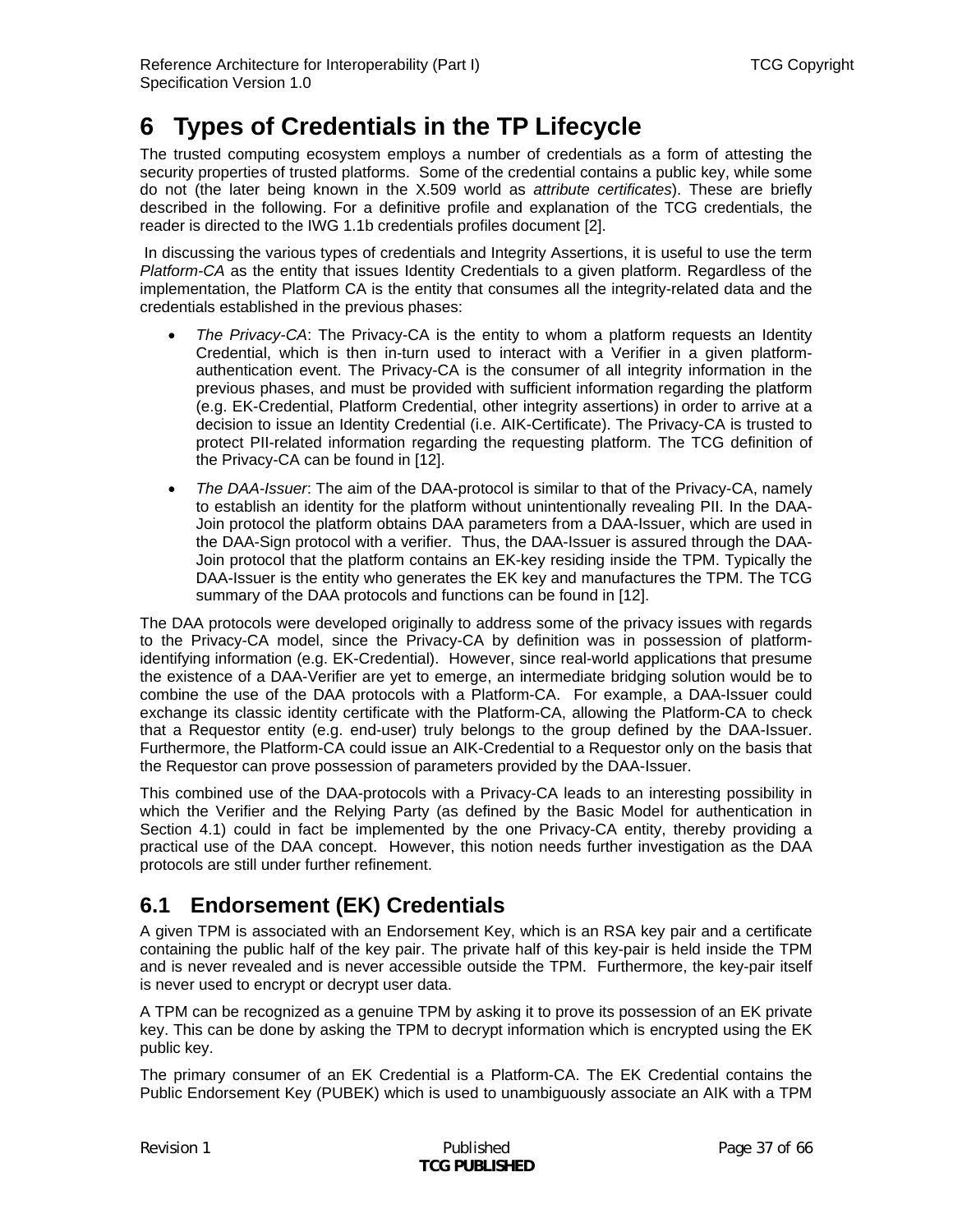<span id="page-37-0"></span>and platform. The EK Credential also contains information that may help an AIK issuer establish credibility in credentials it issues.

### **6.2 Platform Endorsement Credential**

A *Platform Endorsement Credential* (or "Platform Credential" for short) typically a digital certificate, attests that a specific platform contains a unique TPM and TBB.

A *Trusted Building Block* (TBB) is the parts of the Root of Trust that do not have shielded locations or protected capabilities. Normally, this includes just the instructions for the RTM and the TPM initialization functions. The definition of a TBB is typically platform-specific. One example of a TBB – specific to the PC Client platform -- is the combination of the CRTM, connection of the CRTM storage to a motherboard, the connection of the TPM to a motherboard, and mechanisms for determining Physical Presence; for more information, see the TCG v1.2 PC Client Implementation Specification.

In general, the issuer of a Platform Credential is the platform manufacturer (e.g. OEM) and the consumer of the Platform Credential is a Platform-CA.

The Platform Credential contains information that the Platform-CA must use in attesting to the integrity characteristics of a platform. The Platform-CA may copy field-entries from the Platform Endorsement Credential to a new Identity (AIK) Credential that the Platform-CA creates for a Trusted Platform. An entity should not generate a Platform Endorsement Credential unless the entity is satisfied that the platform contains the TPM referenced inside the Platform Credential.

# **6.3 Attestation Identity (AIK) Credential**

An AIK Credential is a certificate containing the public half of the RSA key pair that is associated with a given platform. The issuer of the AIK Credential is the entity referred to as the Platform-CA. In essence, the Platform-CA binds the AIK public key pair to a given trusted platform. This binding is expressed by the Platform-CA issuing (signing) a certificate containing the AIK public key and other attributes. More specifically, An AIK Credential contains the public portion of an AIK key generated by a TPM Owner, or TPM Owner delegate, that the Platform-CA gets in the AIK Credential request message from the TPM Owner, or TPM Owner delegate. The meaning and significance of the fields in an AIK Credential, and the Platform-CA signature over the fields in an AIK Credential, is a matter of policy; in general, though, the AIK Credential asserts that the public AIK contained in the AIK Credential is associated with a valid TPM.

For a given AIK key pair tied to a platform, the main purpose of the AIK private-key is to sign the PCR values which are then verifiable by anyone possessing a copy of the AIK public key. However, additional uses of the AIK-credential is allowed (e.g. see SKAE document).

Note that an AIK Credential can be issued in a "closed" domain by an entity in that domain, with the verifiers also within that same domain. Thus, for example, an IT Administrator within an Enterprise could issue AIK Credentials for all trusted platforms within that Enterprise. In essence, the IT Administrator takes-on the role of the Platform-CA. Unless other platform in other domains trusts that IT Administrator (as the Platform-CA in its domain), cross-domain interactions and transaction may not be trustworthy.

An Attestation Identity Key (AIK) is a special-purpose signature key created by the TPM; the AIK is an asymmetric key, the private portion of which is non-migratable and protected by the TPM. The public portion of an AIK is part of an AIK Credential request received by a Platform-CA and is also part of the AIK Credential issued by the Platform-CA. An AIK can only be created by the TPM Owner or a delegate authorized by the TPM Owner. The AIK can be used for platform authentication, platform attestation and certification of keys.

A TPM Owner is the entity responsible for the platform's security and privacy policies and is distinguished by knowledge of the Owner authorization data. The TPM Owner, or Owner delegate, sends an AIK Credential request to a Platform-CA; the request contains a public AIK, a TPM Endorsement (EK) Credential, and a Platform Endorsement Credential. The Platform-CA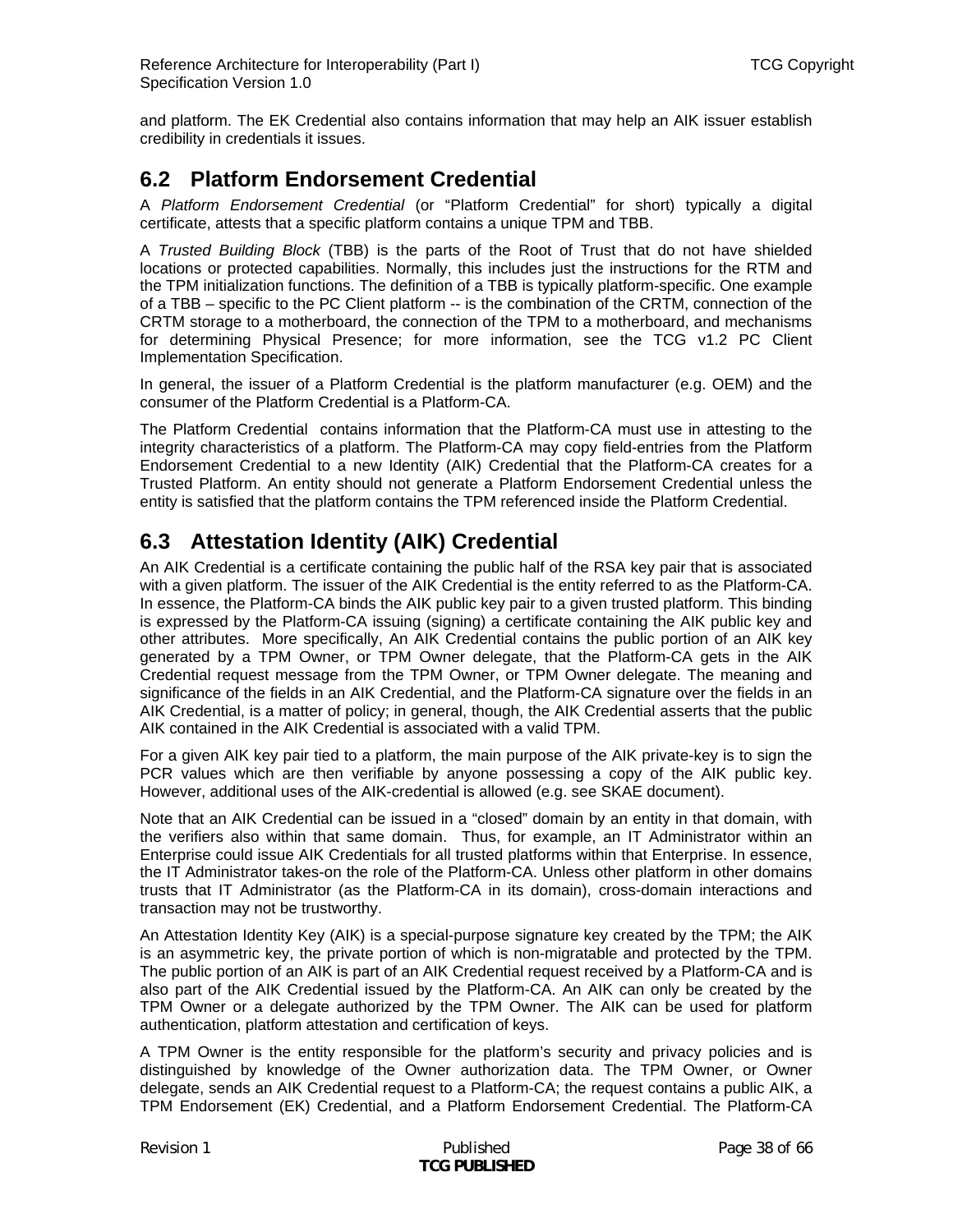<span id="page-38-0"></span>may then produce an AIK Credential, after using the information in the request to verify the platform EK.

The AIK credential may be realized based on standard certificate formatting. A PKI specific profile may be required to map semantic differences that may exist given the context shift from user identity to platform identity.

# **6.4 Examples of Credentials in the TP Lifecycle**

In order to understand more clearly the possible points within the TP Lifecycle where the various keys can be generated and their corresponding credentials issued, in the current section we discuss some examples using a basic Supply Chain diagram. The diagrams include the entities that are involved in the Supply Chain, the boundaries of the Lifecycle phases as well as the credentials that are issued.



<span id="page-38-1"></span>**Figure 10: Example of Early EK Generation and EK-Credential Issuance**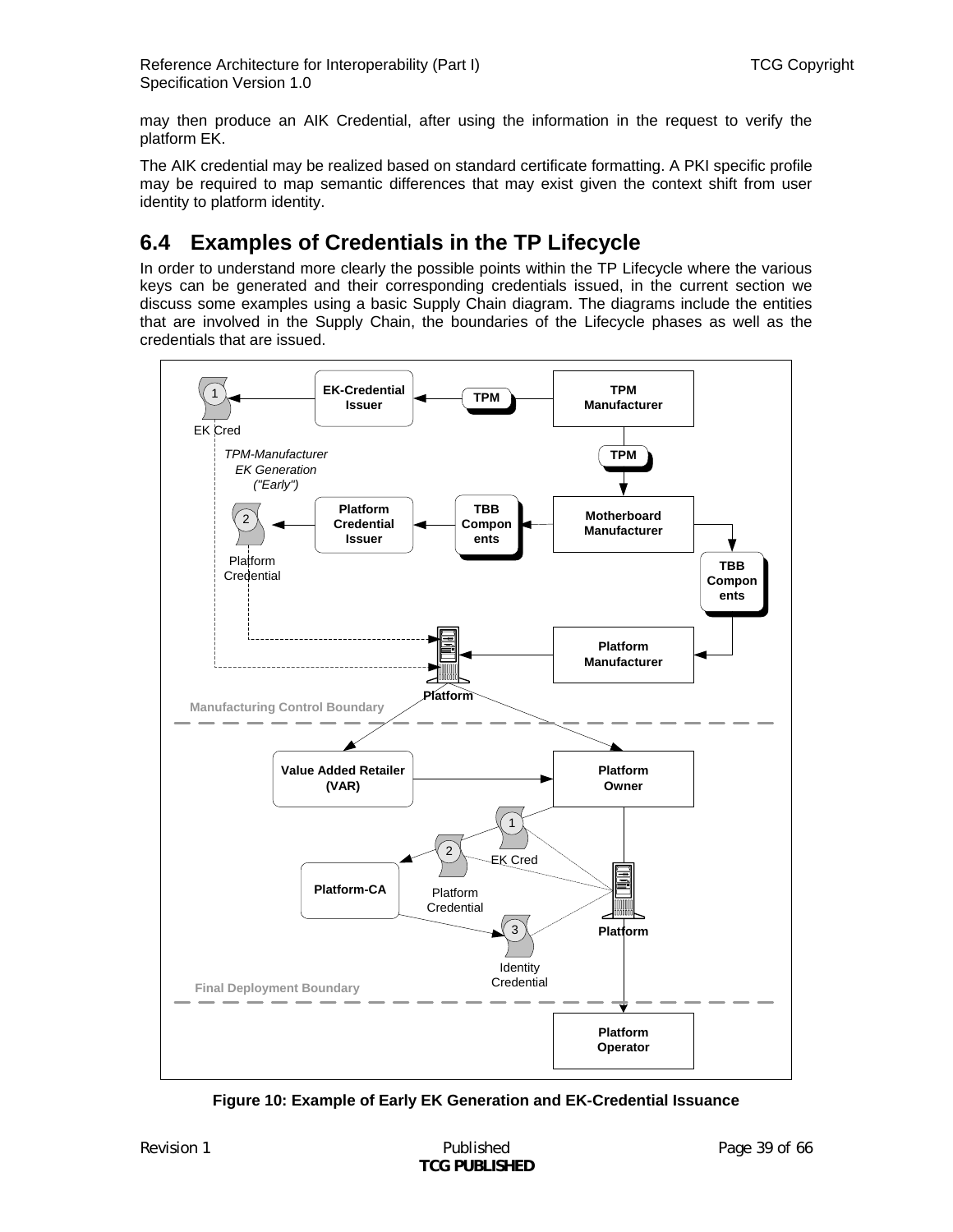### <span id="page-39-0"></span>**6.4.1 Example of Early EK-Credential Issuance**

In normal circumstances, a TPM must contain an EK public key pair and EK-credential from the TPM manufacturer. This is referred to in the Lifecycle as TPM-Manufacturer Issued EK-Credential, or informally as "Early" EK public key pair and EK-Credential issuance. [Figure 10](#page-38-1) illustrates this case.

Early generation is the normative behavior because the TPM manufacturer is expected to be an organization, company or institution that is well recognized in the industry and has sufficient financial investments and legal obligation in being a TPM hardware manufacturer.

In [Figure 10](#page-38-1) the TPM Manufacturer is shown to be the entity generating the EK key pair and issuing the EK-credential. The Platform Manufacturer is shown to appoint a Platform Conformance Laboratory to perform conformance verification and to issue the Platform Endorsement Credential.

### **6.4.2 Example Late EK-Credential Issuance**

Although in the TPM-1.1b specifications the EK key pair would be present in the TPM prior to the Platform Manufacturer (e.g. OEM) delivering the platform, the TPM-1.2 Lifecycle admits the technical possibility that an EK key pair be made present inside a TPM *after* the TPM hardware leaves its TPM-manufacturers premises.

The term employed to describe this is OEM-Issued EK-Credential, or more informally as "Late" EK-Credential, referring to the TPM Manufacturing phase as the delineation in time.

[Figure 11](#page-40-2) shows an example of Late EK Generation that is made possible by the design principles of the v1.2 TCG Specification set, and its impact on TCG Credential generation. Note that the entity labeled "Platform Conformance Lab" tests random sample(s) of from a lot of platforms of the same the same platform manufacturer and model (as defined in the Platform Endorsement Credential).

As an illustration, the figure shows the VAR to be the entity requesting the Platform Conformance Laboratory to issue both the EK-Credential and Platform Endorsement Credential. Notable here is the fact that this event occurs after the TPM Manufacturing phase.

Note that although not shown in [Figure 11](#page-40-2), it is quite conceivable that that Platform Owner be the entity that requests a trusted third party (such as the Platform Conformance Lab) to perform the same functions as requested by the VAR.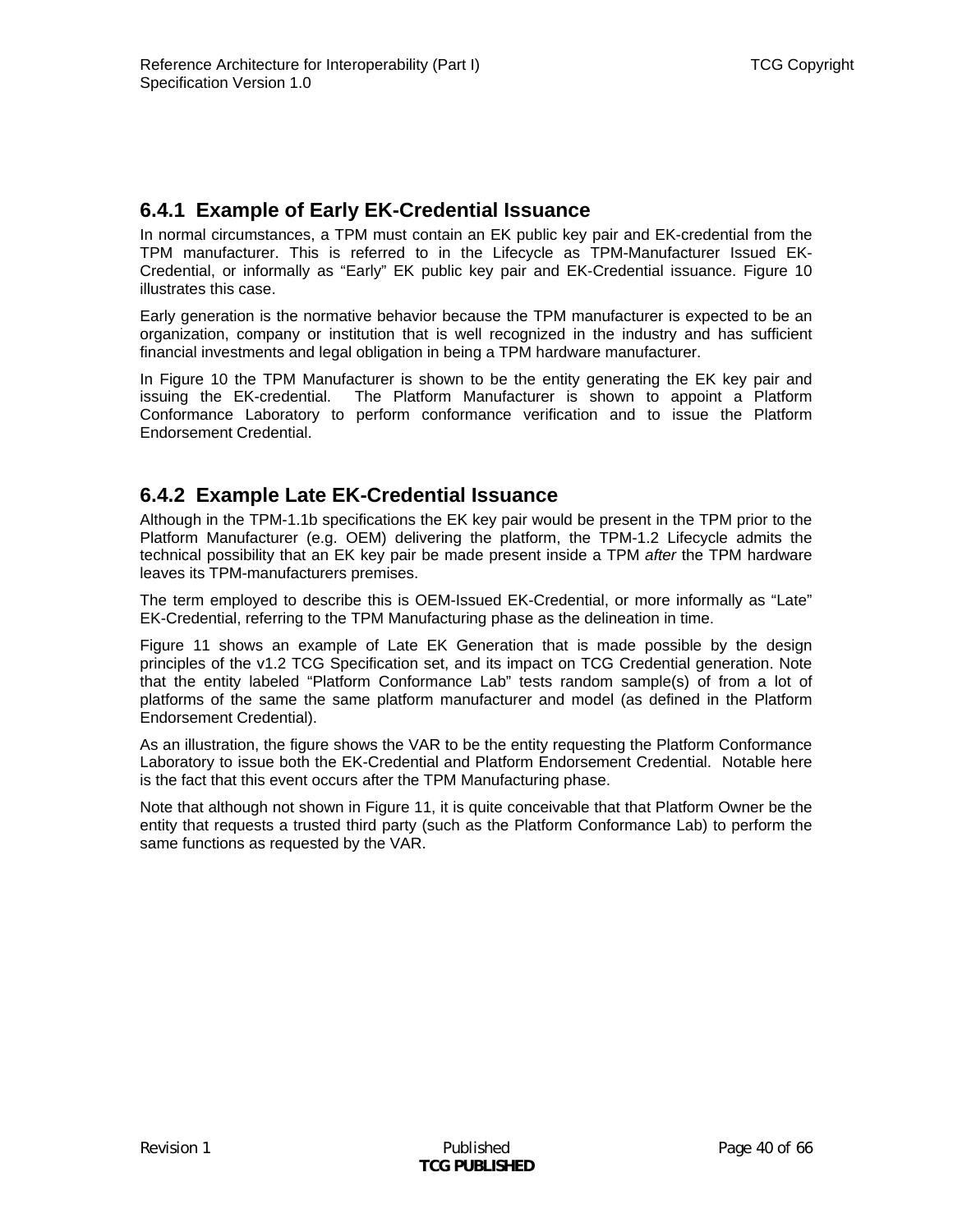<span id="page-40-0"></span>

**Figure 11: Example of Late EK Generation** 

# <span id="page-40-2"></span><span id="page-40-1"></span>**6.5 Credential Management**

Proper credentials management is crucial to the establishment of trust – both *social trust* and *technical trust* – in the credentials and in their issuing authority. Although many of the credentials that make-up a Trusted Platform maybe issued within a "clean room" environment by the same entities that manufacture the TPM and TBBs (or entities trusted by the manufacturers), other credentials may be issued and managed by entities outside the manufacturing boundary and positioned later in the TP lifecycle phases. Such entities may even be external to the deployment domain of a given TP.

In order to understand the appropriate credential management methods to be employed to manage credentials on a TP, it is useful to delineate the types of credentials and issuing authorities along the lines of the lifecycle infrastructures: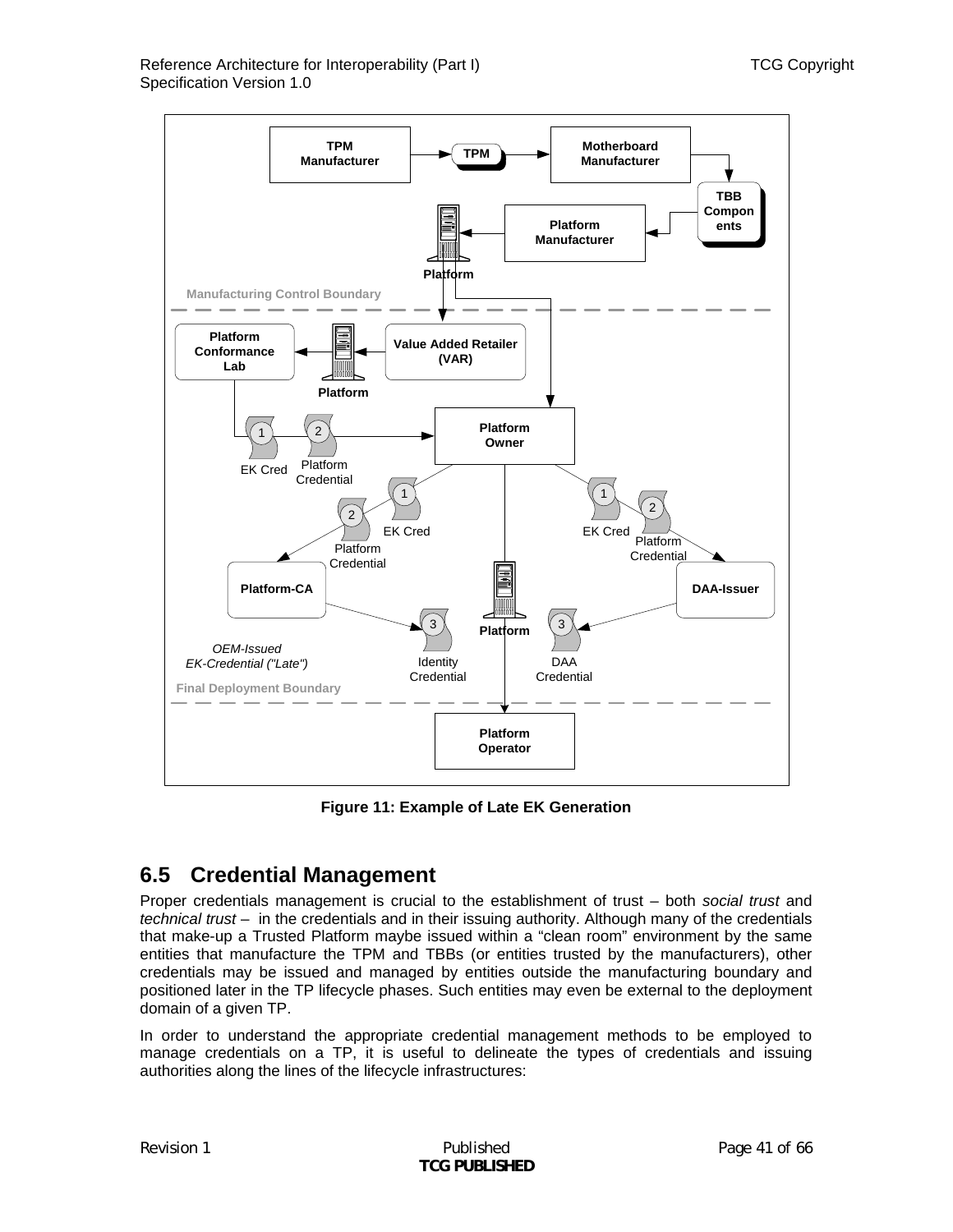<span id="page-41-0"></span>Reference Architecture for Interoperability (Part I) TCG Copyright Specification Version 1.0

- *TP-Predeployment credential management*: Credential management here pertains to the EK-credential, and Validation credentials.
- *TP-Deployment credential management*: During deployment of a TP by an Owner, the relevant credentials include the AIK-credentials and user certificates (possibly derived from AIK-credentials).
- *TP-Recycling credential management*: When a TP is to be retired, then besides the *revocation* of the relevant credentials on the TP, there is also the issue of long-term *archiving*/warehousing of copies of credentials (e.g. AIK-credentials) that may be necessary for legal purposes (e.g. digital notarization use case).

### **6.5.1 Basic Credential Management Model**

In the traditional or classic model for certificate management, two functions are identified on the side of the certificate issuance authority. The first is the Registration Authority (RA), while the second being the Certificate Authority (CA) as shown in [Figure 12](#page-41-1).



**Figure 12: Basic Credential Management Model** 

<span id="page-41-1"></span>In the classic certificate management model, the RA is treated as a separate function from the CA as it is the RA that evaluates the trustworthiness and reputation of the Requestor. For a given certificate enrollment request (Step-1), the CA relies on the outcome of the evaluation of the RA regarding the Requestor (Step-2). A positive decision from the RA (Step-3) results in the CA issuing the certificate to the Requestor (Step-4). When the Requestor asks the CA to revoke a given certificate (Step-5), the CA publishes the revoked certificate (i.e. serial number) using either the CRL mechanism or the OCSP mechanism (Step-6).

In practice, the RA and CA are implemented by the same entity or institution due to the close relationship between the two functions in the context of establishing a credential, namely a certificate, which is a form of expression of social trust in the digital world.

The credential management model of [Figure 12](#page-41-1) maps readily into the context of trusted platforms as the RA-entity will be the Verifier of the Requestor's platform, and will only approve credential issuance if the Requestor's platform conforms to that expected by the Verifier. In other words, the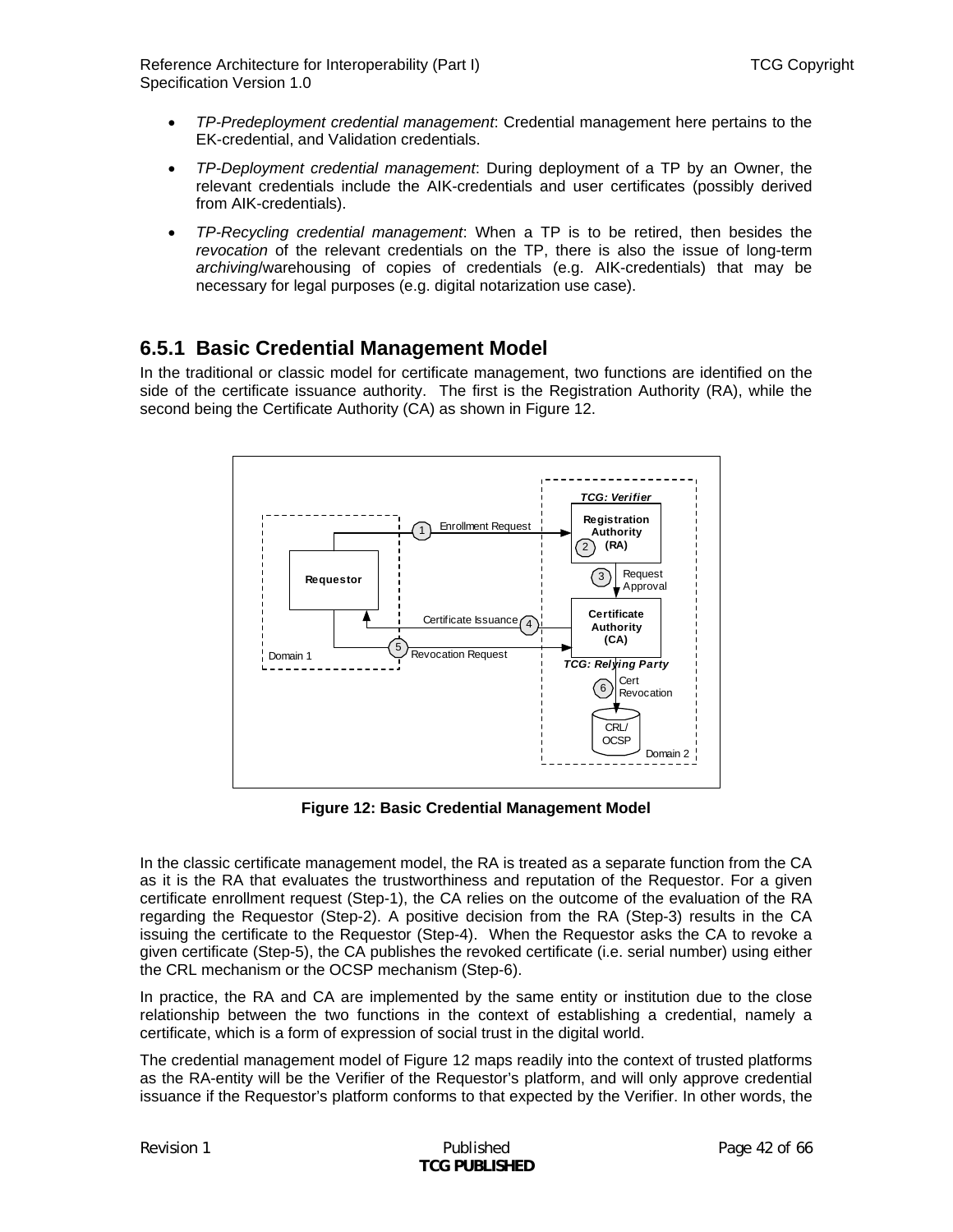<span id="page-42-0"></span>credential management model is applicable to the Platform-CA whose task is to evaluate the Requestor's platform and issue AIK-Credentials to the platform.

### **6.5.2 Credential Management Protocols**

The area of PKI and credentials management is relatively mature, with several credential management protocol having been proposed in the past few years. For the IWG, therefore, one possible avenue would be to develop an extension to one or more of the widely deployed protocols which can provide a way to convey platform-related information. Such an extension to the protocol should allow for both:

- A platform without an AIK-credential to obtain one (ore more) AIK-credentials from the Platform-CA
- A platform with an AIK-credential to obtain one (or more) classic certificates from a Classic-CA, based on the requestor's trusted platform and AIK-Credential.

In-line with the development of the credentials profile in [\[2\]](#page-64-2), in which credentials are specific in both X.509 and XML format, two protocols for certificate management are the CMC protocol defined in RFC2797 (see [\[13\]](#page-64-11)) for X.509 certificates, and the XKMS protocol (see [\[14\]](#page-64-12)) for XMLbased credentials.

### • **X.509 certificates:** *Certificate Management Messages over CMS* **(CMC)**

The CMC protocol is a product of the IETF PKIX working group in the effort to develop a simple yet functionally rich protocol for credential management. CMC uses the PKCS#10 Certificate Request Syntax standard for a basic request format, and the PKCS#7 Cryptographic Message Syntax for protecting exchanged messages.

For a more complete functionally, CMC uses the Certificate Request Message Format (CRMF) as defined in RFC2511 (see [\[15\]](#page-64-13)). For message encryption and signatures CMC uses the Cryptographic Message Syntax (CMS) as defined in RFC2630 (see [\[16\]\)](#page-64-14), which provide some improvements over the original PKCS#7.

#### • **XML certificates:** *XML Key Management Services* **(XKMS)**

The XKMS protocol [\[14\]](#page-64-12) is really a request-response protocol layered on SOAP. It provides a "binding of keys to entities, thereby providing some wrapping or abstraction above the actual PKI engine underlying a given implementation".

XKMS can be viewed as consisting of two parts:

- The XML Key Registration Service (XKRSS): The XKRSS supports four (4) services. These are: *register*, *recover*, *reissue* and *revoke*. Each of these services present a number of individual credential management functions. As a whole, the four services can provide a complete lifecycle support for credentials.
- The XML Key Information Service Specification (XKISS): Credential look-up and validation is supported using XKISS, which consists of two services: *locate* and *validate*. Using these two services, two communicating parties can discover which credentials to employ within a transaction and obtain status-validation information regarding the credentials being deployed.

XKMS provides a way to express certificate management function is XML, while providing a wrapper over legacy CA services designed for X.509 certificates. As such, XKMS provides the most attractive solution for credential management for existing CAs in the PKI industry. XKMS has completed standardization in the W3C.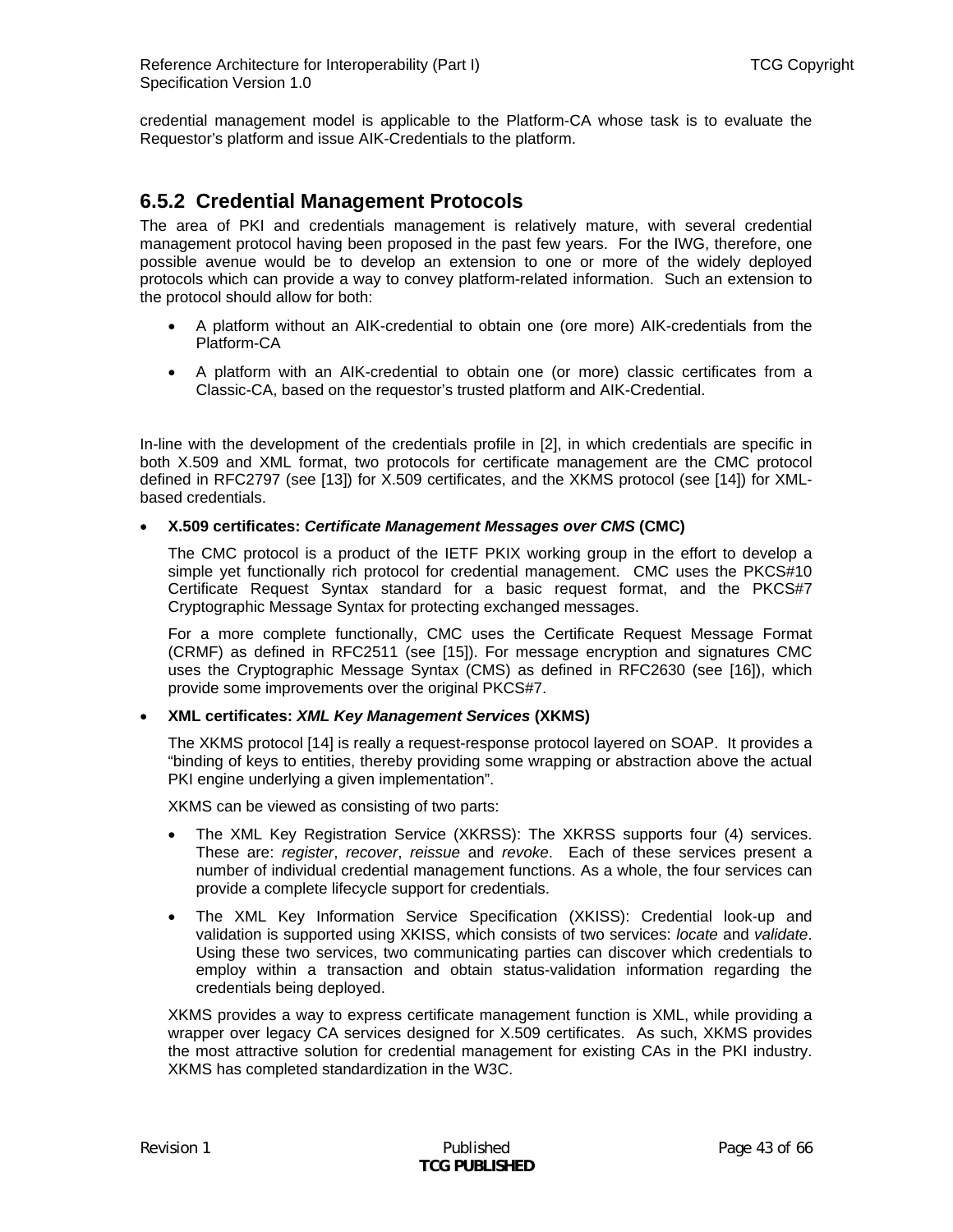### <span id="page-43-0"></span>**6.5.3 Certificate Policy for TCG Credentials**

For credentials to be interoperable across domains, in addition to syntax-related requirements there is the question of the semantics and intended use of the credentials. When a credential Issuing Authority (e.g. CA) signs/issues a certificate (to a given entity), it is essentially making a statement to the consumer (of that entity's certificate) that a particular public key is bound to a particular entity (the certificate subject). The extent to which that consumer should rely on this statement by the Issuing Authority needs to be assessed by the consumer. The intended use of a certificate is typically expressed in a *Certificate Policy*, as defined in RFC2527 (see [\[18\]\)](#page-64-15).



**Figure 13: Certificates and CPS** 

RCF2527 defines a Certificate policy as a named set of rules that indicates the applicability of a certificate to a particular community and/or class of application with common security requirements. For example, a particular certificate policy might indicate applicability of a type of certificate to the authentication of electronic data interchange transactions for the trading of goods within a given price range. Thus, a certificate policy provides an explanation of the context within which a given certificate was issued and the intended use of the certificate.

In X.509 certificates, the certificate policies extension indicates the policies under which the certificate was issued. When used within a CA certificate (e.g. root certificate), it indicates the policies under which the CA operates. When found within end entity (e.g. user, device) certificates, it indicates the policies under which the certificate was issued.

In the context of the TCG credentials, a certificate policy must be developed by the TCG for all the credentials in order explain the context within which a given TCG-credential should be issued and the intended use of the credential. Thus, for example, the TCG Certificate Policy should clearly indicate that an EK Credential is accessible only to functions within a trusted platform and cannot be used to sign external data objects, and so on.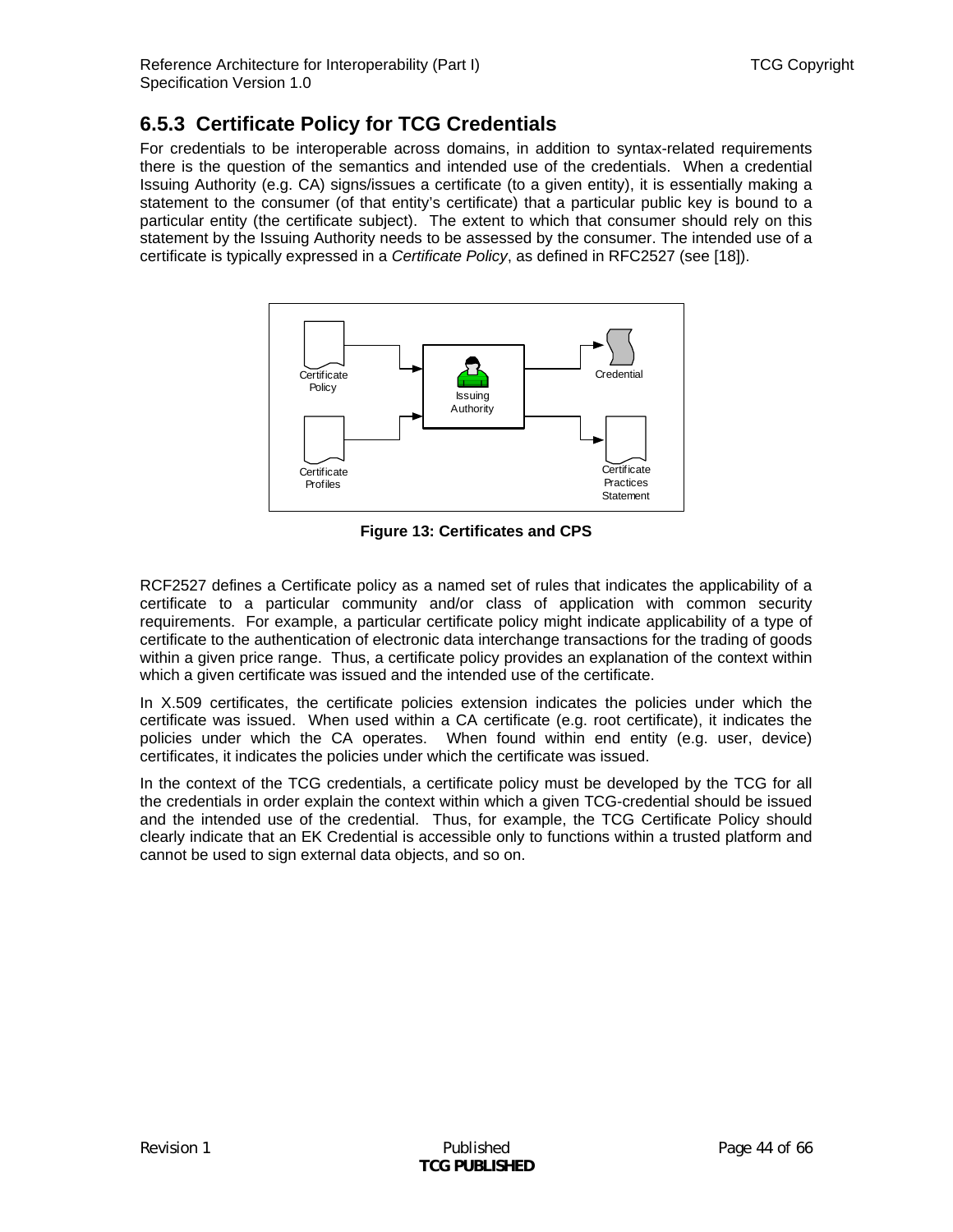# <span id="page-44-1"></span><span id="page-44-0"></span>**7 Privacy Issues**

Privacy in the digital world of today is an important matter, and in many environments the acceptability of new technologies is dependent on the ability of the technology to preserve the privacy of the user and his/her platform by way of hiding or removing Privacy Identifying Information (PII) in transactions and interactions with the platform.

Within the context of TCG technology the identity of the platform is typically represented by the Attestation Identity Key (AIK) credential, which is issued by the Privacy Certificate Authority (Privacy-CA). The term "privacy" in Privacy-CA is intended to mean "privacy-preserving" and is used to denote the fact that the entity must be trusted to guard PII-related information from user or entities other than the Owner of the platform (and Users of the platform authorized by the Owner). For example, when a platform seeks to obtain an AIK-credential from a Privacy-CA, it must sign its request using the EK private-key (of its TPM) and deliver a copy of the EK-credential to the Privacy-CA. This allows the Privacy-CA to in fact make a correlation between the AIKcredential (that it issues to the platform) and the physical platform itself through the EK-credential of the platform. Hence the acute need of the Privacy-CA to maintain the privacy of this correlation information.

Although it is common business practice today for many CAs to maintain as private the business information and user information of the entities to whom the CA issues certificates, within the context of TCG technology there is a concern that in certain circumstances no entity (not even a public legal CA) can be trusted to maintain PII-related information regarding a platform. In these circumstances a different approach must be adopted in the way of using an anonymous method to obtain an identity-credential for the platform.

It is to address this specific and stringent need of privacy at the TPM level and platform level that the TCG has developed the *Direct Anonymous Attestations* (DAA) protocol. The aim of the DAA protocol in simple terms is to provide a method for a platform to obtain an anonymous platform credential such that its issuer or end-consumer (i.e. Verifier) cannot make a correlation to the possessor of the anonymous platform credential. Thus, in DAA there is no CA entity that is trusted with the EK public key of the platform.

It is important to realize that obtaining absolute privacy on the open Internet at the user level may be prohibitive in cost, and therefore unrealistic to achieve. Thus, even if a user on a trusted platform employs an anonymous platform credential, other correlative methods may still be used at the application layer (e.g. browser) which tracks the user's behavior, regardless of the underlying platform that the user employs. Thus, it is crucial for both the Owner and the User to understand the purpose and scope of anonymous platform credentials in the TCG, notably the DAA protocol.

These two approaches – using a Privacy-CA and using the DAA protocol – are discussed in the following.

# **7.1 Role of the Platform-CA / Privacy-CA**

The overall role of the Platform-CA is to vouch to the external world that a given platform is truly a trusted platform as defined by the TCG, and issue an AIK-Credential to state that fact. In contrast, the role of a Classic-CA is to attest to the world that a given individual or company has been assigned a certain public key pair. Thus, although the two entities may use the same mechanisms to achieve similar aims, there are some underlying differences between the two that needs to be emphasized.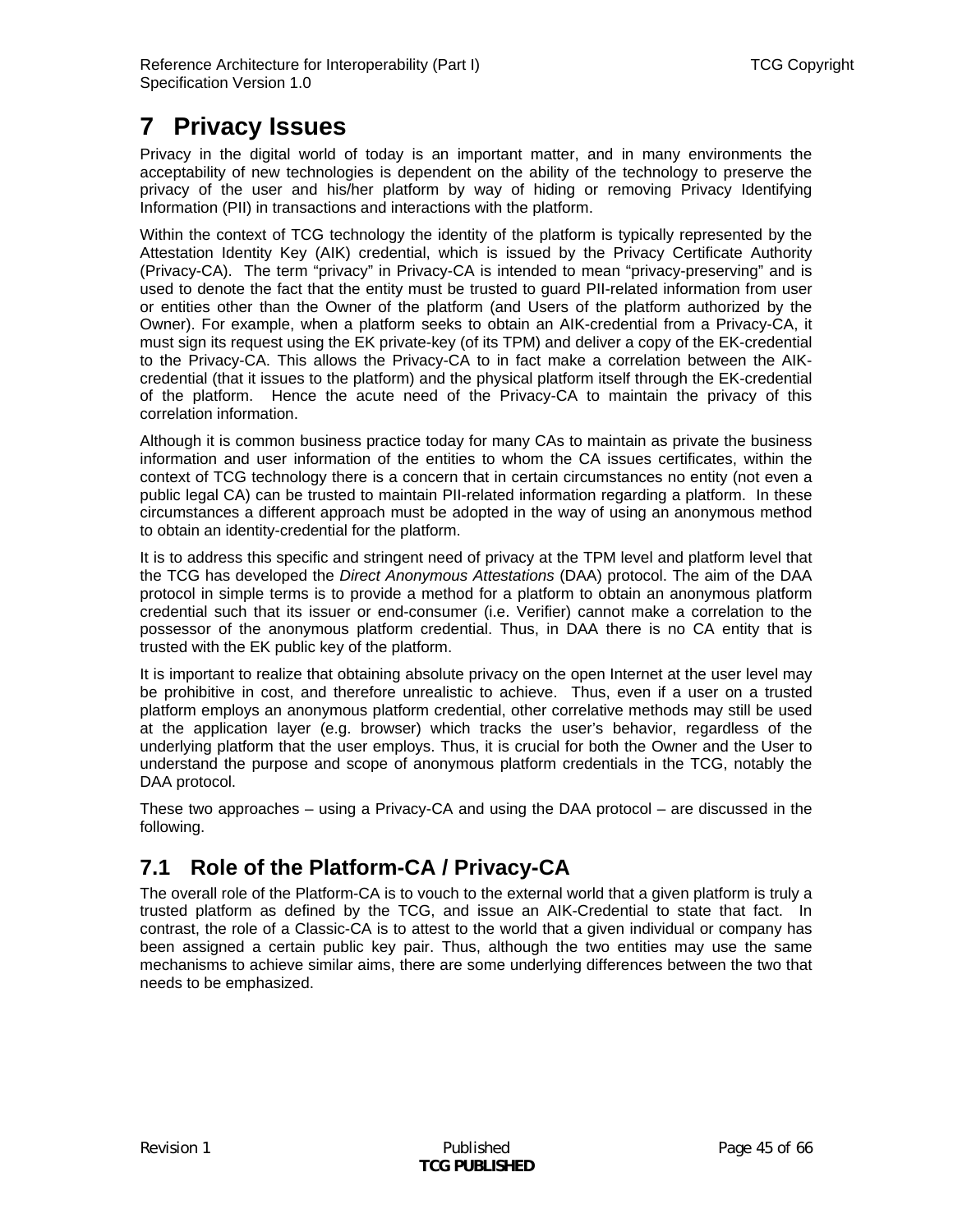<span id="page-45-0"></span>

**Figure 14: Classic-cert issuance based on TP and AIK-Credentials** 

<span id="page-45-1"></span>The Privacy-CA is a Platform-CA that is also trusted not to disclose EK public keys of registrants using traditional AIK registration protocols. Although a Classic-CA may take-on the role of the Privacy-CA, within the trusted computing overall design and architecture the two roles have been made distinct both for clarity in problem definition and to reflect the notion of privacy or "blinding" (of a platform's true identity) that needs to be performed by the Privacy-CA.

From the perspective of a Classic-CA, a trusted platform provides benefits of better security for the transactions involved in credential management. Thus, for example, a user could use an AIK key pair for encrypting and/or signing certificate request messages sent to the Classic-CA ([Figure](#page-45-1)  [14](#page-45-1)). The Classic-CA then delivers the user's certificate encrypted using the AIK public key, guaranteeing that the message is decipherable only on the same platform on which the user initially issued the request. Similarly, the revocation mechanisms used by a Classic-CA can be used to also propagate information regarding revoked AIK-credentials issued by a Privacy-CA, who may be a different entity from the Classic-CA.

It is possible for there to be multiple Platform-CAs specific to Requestor, Verifier and Relying Party respectively. This suggests interoperability requirements with regards to the Identity Credentials (AIK-certs) issued by Platform-CAs and the need for a common set of certificate practices statements (CPS), based on a common certificate practices framework (see RFC2527).

## **7.2 DAA Protocols**

In a number of use cases, the privacy of the user deploying a platform can be of utmost importance, such that even the Platform-CA is not trusted by the user. For such use case, an alternative to using a Platform-CA is to deploy the Direct Anonymous Attestations (DAA) protocol to obtain DAA-Credentials.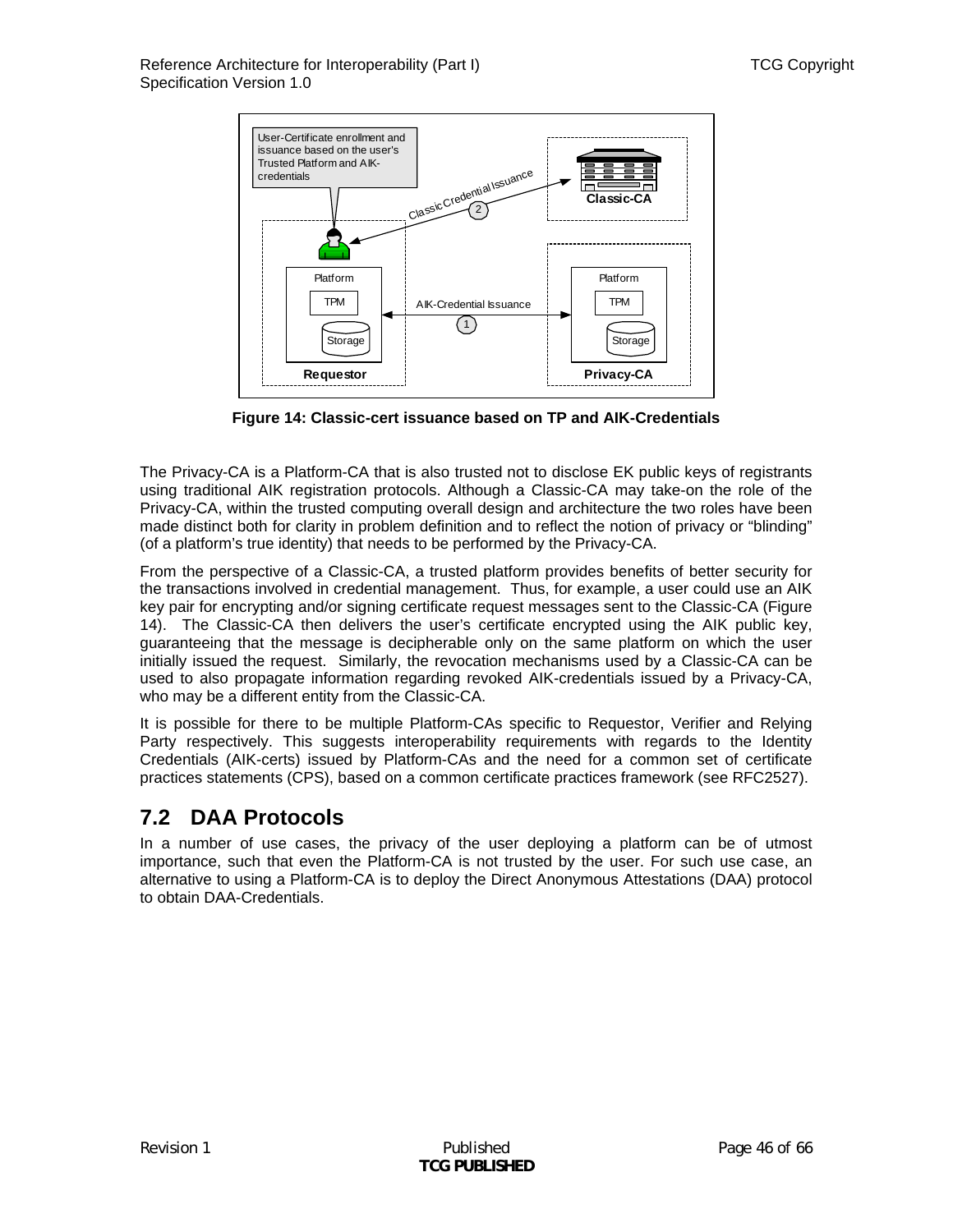

**Figure 15: The DAA Protocol** 

<span id="page-46-0"></span>The DAA protocol consists of two sub-protocols. The first, called the DAA-Join protocol, the TPM/Host needs to obtain a DAA-Certificate from a DAA-Issuer. This certificate is then used in the second sub-protocol, namely the DAA-Sign protocol, to engage with a Verifier (see [Figure](#page-46-0)  [15](#page-46-0)). The advantage of the DAA approach is that it provides the highest level of anonymity of a Trusted Platform when the platform interacts with the external world, whilst still being able to prove that the platform is a TP as defined by the TCG.

The DAA scheme involves four entities: Issuer, TPM, Host, Verifier, and two protocols, namely the Join and Sign protocols. The Host is defined to be the platform that contains the TPM. The computation required to perform a DAA protocol is split between the Host and the TPM. Any computation that is not required for security reasons to be performed by the TPM is given to the Host to perform so that the protocol can be more efficient. As such, the Host is assumed to be a much faster processor than the TPM. Note that the Host is also assumed to be trusted to protect host-controlled PII and PI related information.

The DAA protocols can be informally described as follows.

- An Issuer generates a public key, called IKEY (or Issuer Key), and a corresponding private key.
- The Join protocol is a protocol between the Issuer and a (TPM, Host) pair, in which the (TPM, Host) pair receives a IKEY-Certificate. In the JOIN protocol, the TPM generates a private DAA key, called privDK. The TPM identifies itself to an Issuer using the Endorsement Key (EK) of the TPM. If the Join process is successful, the Issuer will provide a parameter called certDK to the TPM and the Host. With the pair privDK and certDK the TPM now has the ability to sign a message that can be verifier using IKEY-Certificate.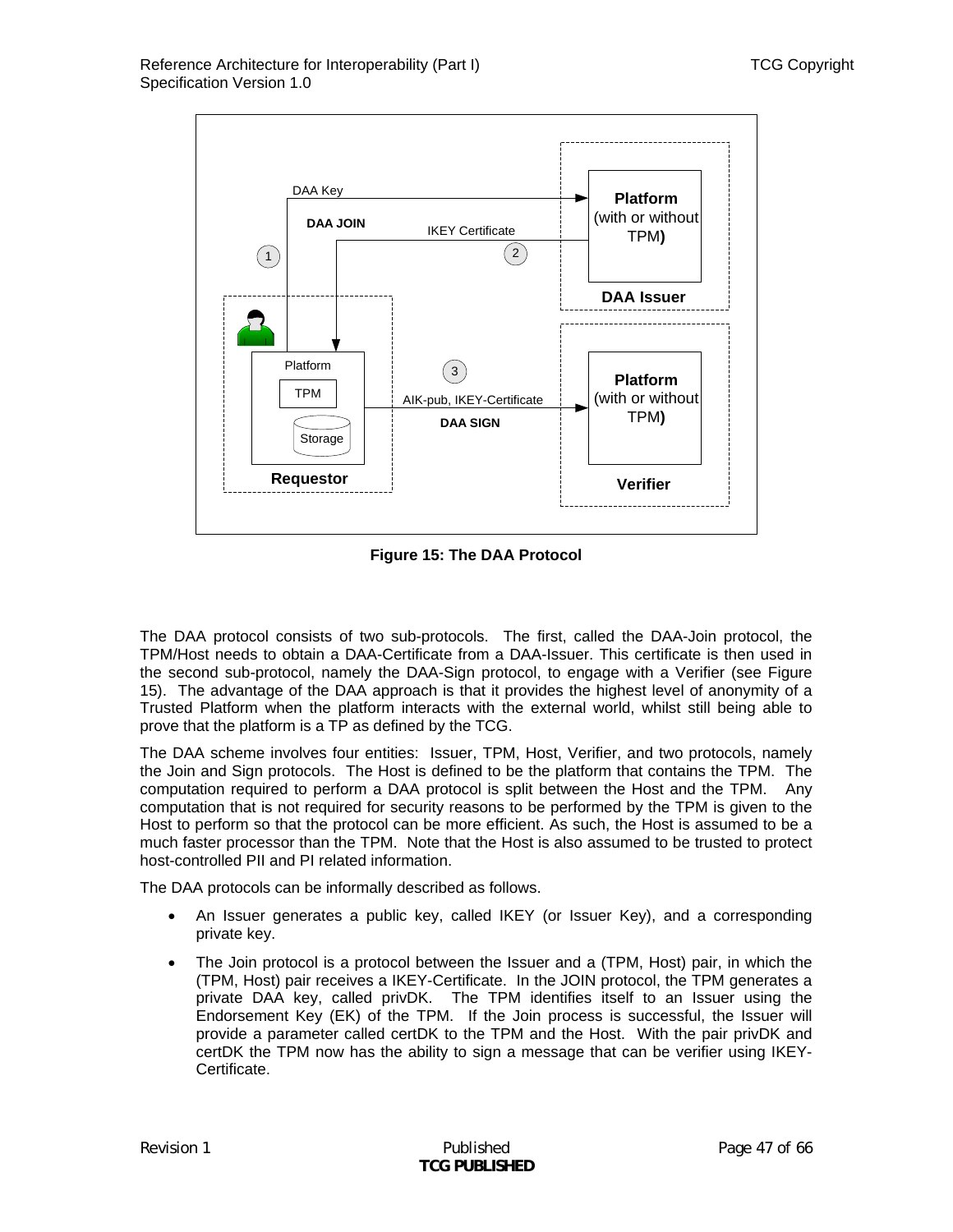The DAA Join protocol results in the platform containing certDK values. However, only the IKEY is needed by verifiers. Logically, the Verifier receives a certificate so that it can verify challengers. In this model only the IKEY is communicated to the verifier and should be signed by the Issuer. We refer to this as the "IKEY-Certificate". The IKEY-Certificate is also communicated to the Host allowing the host to verify the IKEY Issuer identity. Thus, in reality the other "certDK" parameters are protocol elements that the Host maintains for use during DAA Sign, but do not need to be used by the TPM. They are not used by Verifiers.

The Sign protocol is a protocol between a Verifier and a (TPM, Host) pair, in which the Verifier gets assurance that an AIK is held by a valid TPM. In the Sign protocol, the TPM will generate an Attestation Identity Key (AIK). The TPM and the Host will give the AIK-public-key to the Verifier. The TPM and the Host will also use privDK and certDK to generate a signature on the AIK-publickey, and also provide that signature to the Verifier. The Verifier will then use the IKEY Certificate to verify that the signature is valid. If the signature is valid, then the Verifier will be convinced that the AIK-private-key is held by a TPM.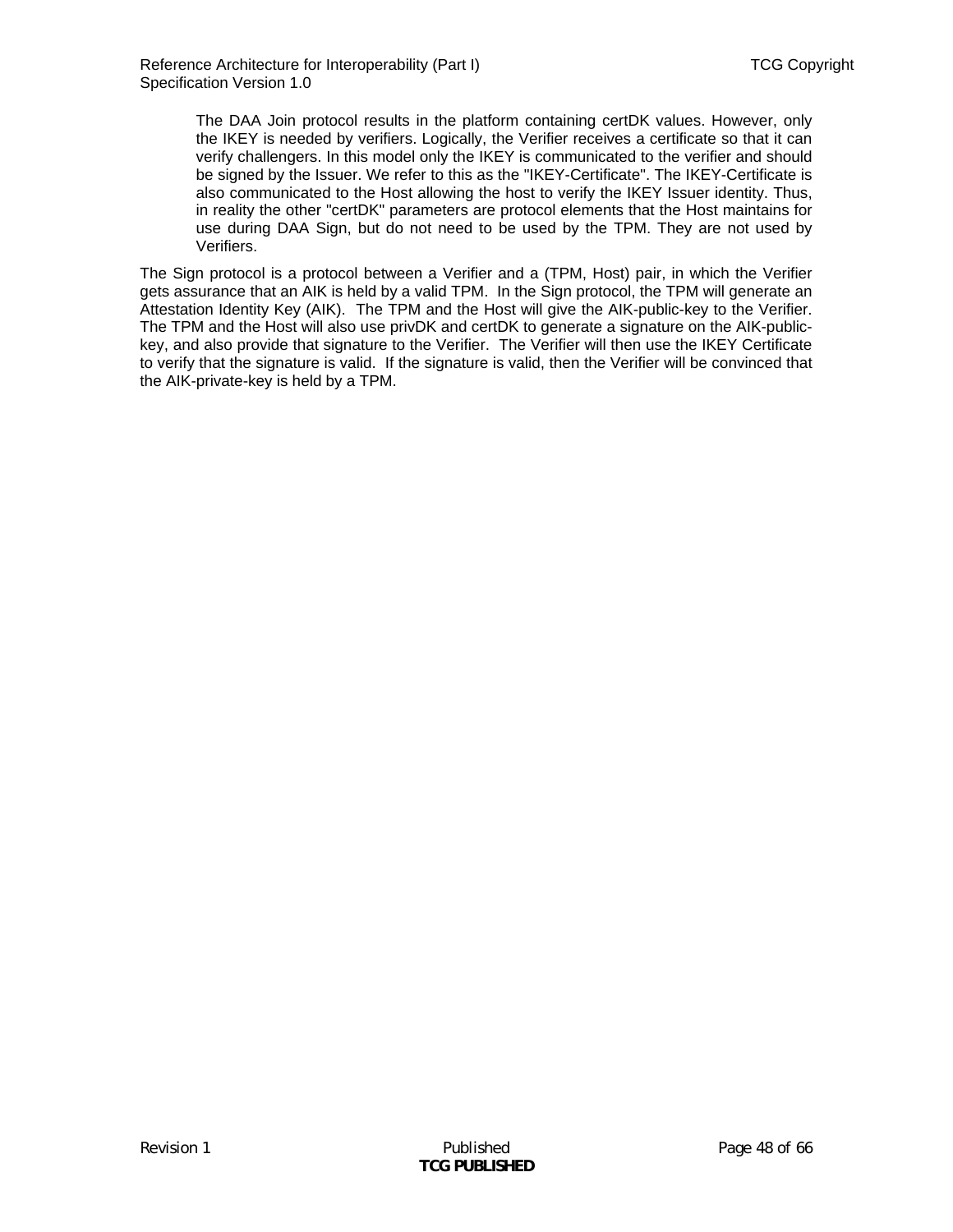# <span id="page-48-0"></span>**8 Specifications Roadmap**

In order to seed the development of the ecosystem that supports the proper functioning of a Trusted Platform (TP) and to seed new functions and services on the Internet that make use of TP features, some fundamental functions and services must be made available to support the operational aspects of a TP. To this end, a number or specifications have been developed to support the deployment infrastructure for TPs. These are discussed in the following.

# **8.1 Credentials Profiles**

The purpose of Credentials Profiles specification [\[2\]](#page-64-2) is to collect, in one document, definitions for three of the credential types identified in the v1.1b TCG Main specification, namely, the TPM Endorsement (EK) Credential, the Identity (AIK) Credential, and the Platform Endorsement (Platform) Credential.

### **8.1.1 Credentials Profiles v1.1b and v1.2**

For all three Credential types, this specification includes, at a minimum: (a) an x.509v3 example Credential, the wire format for existing PKI infrastructures; (b) an XML example Credential, the wire format for Web services; and (c) an IDL definition of the Credential fields for RPC wire format. The intended audience for this document is people who work for the entities, such as Platform-CAs, who are expected to participate in the TCG infrastructure.

People who work for computer OEMs and the companies in the OEM supply chain, such as TPM vendors and software vendors, are also intended audiences for this document.

The completeness of the Credential profiles specifications in this document will be judged using the following criteria:

- Interoperability
- Backward compatibility with Section 4.32, Credentials, and Section 9.5, Instantiation of Credentials as Certificates, in the Version 1.1b TCPA Main Specification, dated 22 February, 2002.
- Trusted Platform owner and user privacy protection
- Credential profiles and formats support the IWG Use Cases as well as the protocols described in the current document.
- Credential validity check and revocation features are appropriate to the credential type; for example, these features are optional for TPM Endorsement (EK) Credentials but are required for the other credential types. Note that the certificate structure standard, such as x509v3 or XML, used to instantiate the credential type, may require a validity check and/or revocation field even if it is optional for the credential type. For working definitions of the terms "credential" and "certificate," see section 1.6. of the Credentials Profiles specification.

Note that the notion of Validation Credentials have been deprecated for v1.1 credentials due to the fact its need is not anticipated in the deployment of v1.1 TPMs.

### **8.1.2 DAA and IKEY Credentials**

The purpose of the Direct Anonymous Attestation (DAA) protocol is to convince a verifier that an AIK (Attestation Identity Key) is held by a TPM without allowing multiple verifiers to corroborate transactions involving different AIKs from the same platform. Furthermore, DAA helps achieve the objective without requiring a trusted third party. Verifiers rely on DAA Issuers to establish a group from which the verifier cannot distinguish between other platforms. The DAA Issuer issues an IKEY certificate to communicate a public key that verifies group member's private keys. The DAA Issuer can make assertions common to all platforms in the group. The works of [\[8\]](#page-64-6) , [\[10\],](#page-64-7) [\[11\]](#page-64-8) and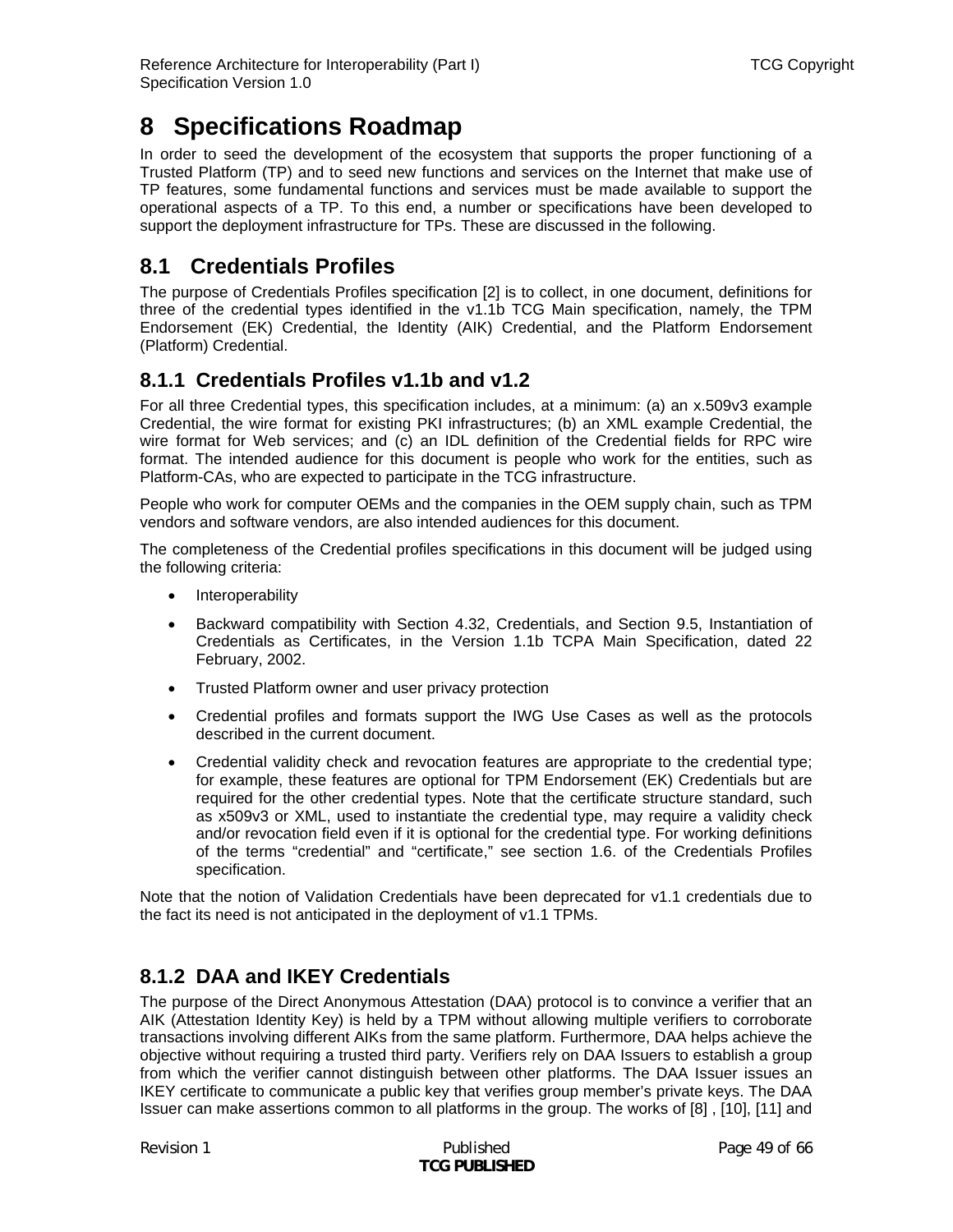<span id="page-49-0"></span>[\[22\]](#page-65-0) discuss the DAA and the properties that are achieved by DAA. The document assumes that the reader is somewhat familiar with the basic TPM (Trusted Platform Module) functionality that is defined by the Trusted Computing Group (TCG).

## <span id="page-49-1"></span>**8.2 Managing Platform Integrity**

An aim of trusted computing is managing platform configuration and changes to the computing environment. To accomplish this aim configuration state needs to be represented unambiguously and that state needs to be authenticated. Platform integrity information can be divided into two categories, integrity assertions and integrity values. Assertions are enumerated claims regarding intrinsic attributes of a platform or one of its components. Integrity values are metrics that unambiguously identify platform firmware and software, such as a message digest.

Integrity assertions and values are associated with a platform in a couple of ways.

- In-band collection and reporting integrity values / assertions are intrinsically bound to the platform and a measurement agent calculates the measurement digest and report to a verifier.
- Out-of-band collection and reporting integrity values / assertions are captured by manufacturing or deployment processes and distributed to verifiers.

Integrity attributes of a platform need to be authenticated prior to use. It is necessary to authenticate the platform such that the authentication can be linked to integrity attributes. The AIK is used to authenticate and AIK credential to establish the link.

### **8.2.1 Platform Integrity Information Schema**

The specification [\[4\]](#page-64-4) is concerned with integrity management infrastructure that touches manufacturers, verifiers and platform owner entities. This specification addresses interoperability as it relates to the production, collection, communication and evaluation of integrity information.

Architects, designers, developers and technologists who are interested in the development, deployment and interoperation of trusted systems may find this document helpful in providing both abstract and implementation specific insights for achieving interoperation between TCGbased systems.

The TCG integrity management model covers the production, collection, communication, storage and evaluation of integrity values related to platform configuration state. The collection of integrity values associated with both static and dynamic integrity state is contemplated. Interoperability is a primary concern that impacts:

- Producers of integrity values (manufacturers, OEMs, product vendors)
- Platform measurement and reporting agents
- Platform verification agents

Integrity information must be communicated over the Internet and arbitrary intranets. It must be in a form amenable to transport and session layer protocols. To achieve interoperability, measurement log structures and manufacturer produced integrity values should be based on a common format specification. A common API is not a goal of this specification.

Parts of this specification may move into a future Credential Profile for v1.2 specification. For example, Integrity information ties together the phases of platform lifecycle with assertions of trust (EK & Platform credentials), identity (AIK credential) and state (PCRs). It makes possible resolution of inferences regarding acceptable operational state that are preconditions of trusted computerized interaction.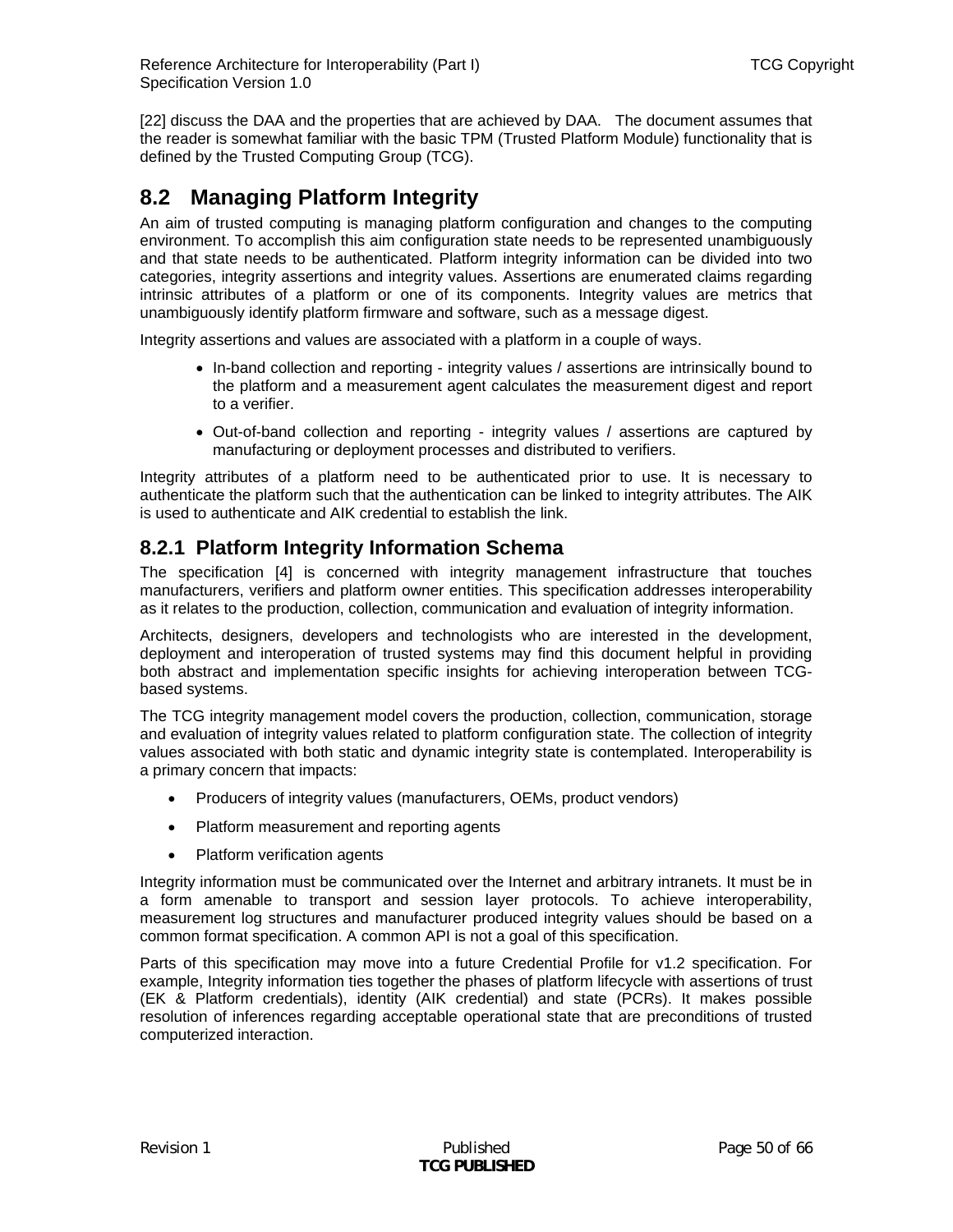### <span id="page-50-0"></span>**8.2.2 Platform Authentication and Attestation Protocols**

The *TLS Extensions for Attestation* (TLS-Attestation) Specification for TPMv1.2 specification (see [6]) defines an extension to the RFC2246, building upon RFC3546 which describes a uniform way to extend the TLS handshake protocol defined in RFC2246. [6] is an example of one implementation approach for platform authentication and attestation. It may be appropriate to extend other handshake protocols or invent new protocols. Protocol definition is an ongoing effort within the IWG and the TNC subgroup.

The TLS-Attestation specification defines extensions that would permit:

- platform authentication based on a TCG Attestation Identity Key (AIK),
- platform configuration reporting in the context of a platform authentication session, and
- platform registration / enrollment with a trusted service or host.

The TLS Extensions approach was selected because TLS (SSLv3) is widely used in the Internet today, and using TLS also addresses the growing body of EAP methods in 802.1X that build upon TLS (for example, EAP-TLS, EAP-TTLS and PEAP).

The basic TLS protocol permits the exchange of certificates for client and server authentication. Traditional certificates rely on an external mechanism for associating public keys with names. In practice, the TLS server uses a "machine certificate" which may include the DNS domain name, machine name and company name. A more robust solution will leverage TPM platform identifiers for both client and server identification based on AIK credentials.

TLS extensions are an IETF standard mechanism for extending TLS handshake exchanges. TLS attestation extends the TLS handshake to authenticate a platform independent of user or application authentication and to perform TCG platform identity registration. TCG extensions are symmetrical allowing peer-to-peer handshake semantics.

# **8.3 Trusted Network Connect**

<span id="page-50-1"></span>The Trusted Network Connect focus area is a specific use case of the IWG architecture that addresses the interest of network operators or administrators in enforcing policies regarding endpoint integrity when granting access to a network infrastructure. These policies often include the authentication of the endpoint user, as well as verifying that the endpoint hardware and software state meet established conditions. Example conditions may include establishing that certain software conditions are present (e.g. operating system version and patch level are current, that anti-virus software is present and operational, and that the anti-virus signature definition files are the most-recent version available). Hardware conditions might include policy requirements that the hardware be a Trusted Platform.

### **8.3.1 Network Authentication relationship to IWG Architecture**

Established industry models exist documenting commonly-accepted architectures for network authentication based on user authentication. In the case of IP networks, the IEEE 802.1x authentication model, combined with IETF RADIUS and IETF EAP (RFC2284) standards outline an extensible architecture that has been broadly implemented in a variety of environments.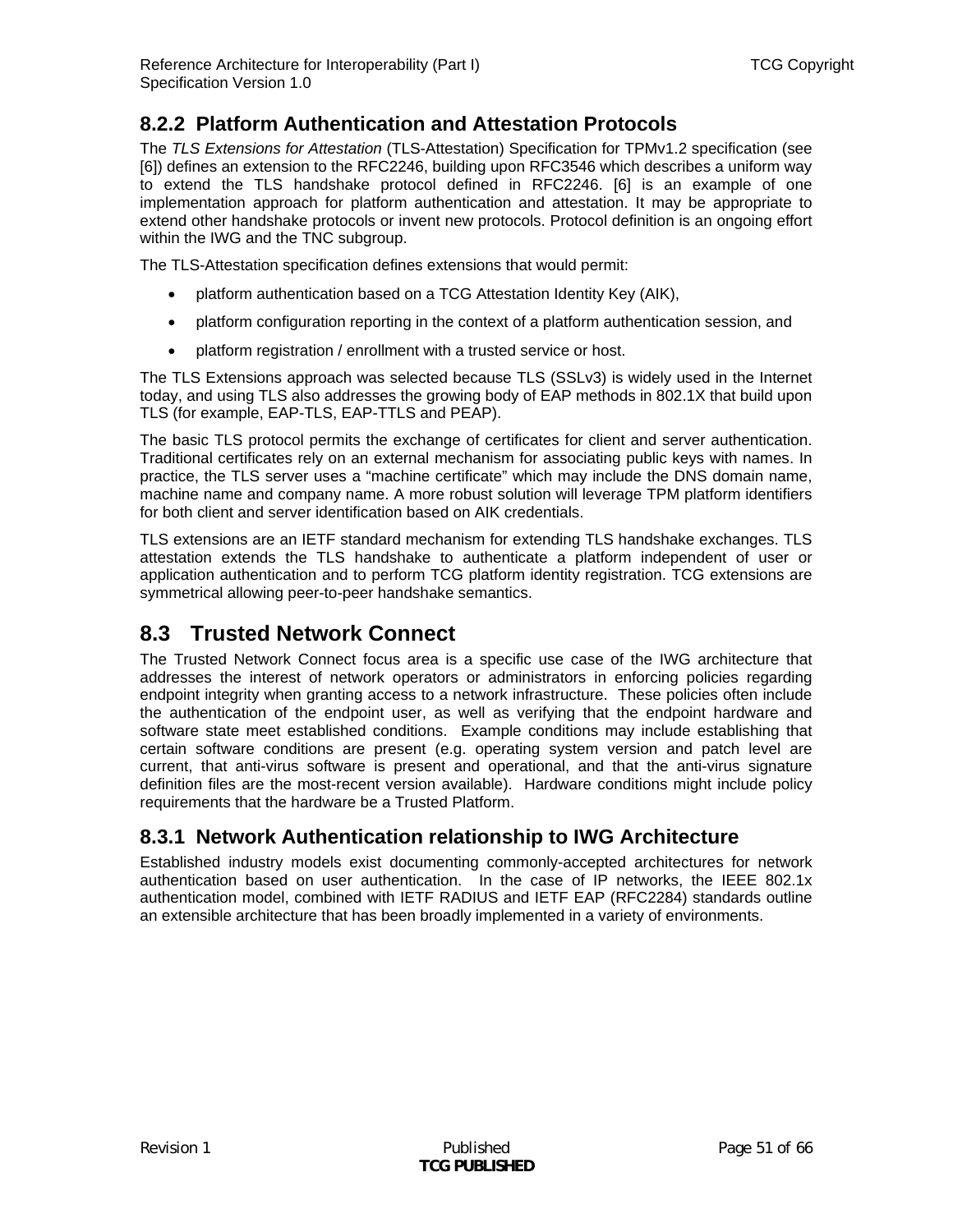

**Figure 16: Traditional IEEE 802.1x / IETF RADIUS Network Authentication Model** 

<span id="page-51-0"></span>[Figure 16](#page-51-0) outlines the four basic elements of the 802.1x / RADIUS network authentication model as it is typically described.

[Figure 17](#page-51-1) re-states these network authentication elements into the core components of the IWG architectural model.



**Figure 17: Network Authentication related to IWG Architecture** 

<span id="page-51-1"></span>As can be seen in [Figure 17](#page-51-1), the 'Verifier' role defined in the IWG architecture is further subdivided in the network authentication model into separate roles where the RADIUS server provides the authentication decision-making, while the policies and user-name/password directory information is managed in a separate Directory or repository.

In this architectural implementation, the role of the network access point is to accept requests for network authentication from clients (supplicants), and pass these requests for authentication to the authentication server (RADIUS). Depending on the response from the authentication server, the network access point will then enable the client to access selected areas of the network (either full access, access to selected VLANs, or no access). In the case where the authentication server determines that remediation might be required due to specific conditions on the client (requiring updated virus signature files, for example), the authentication server can direct the network access point to grant the requesting client access to a specific VLAN that may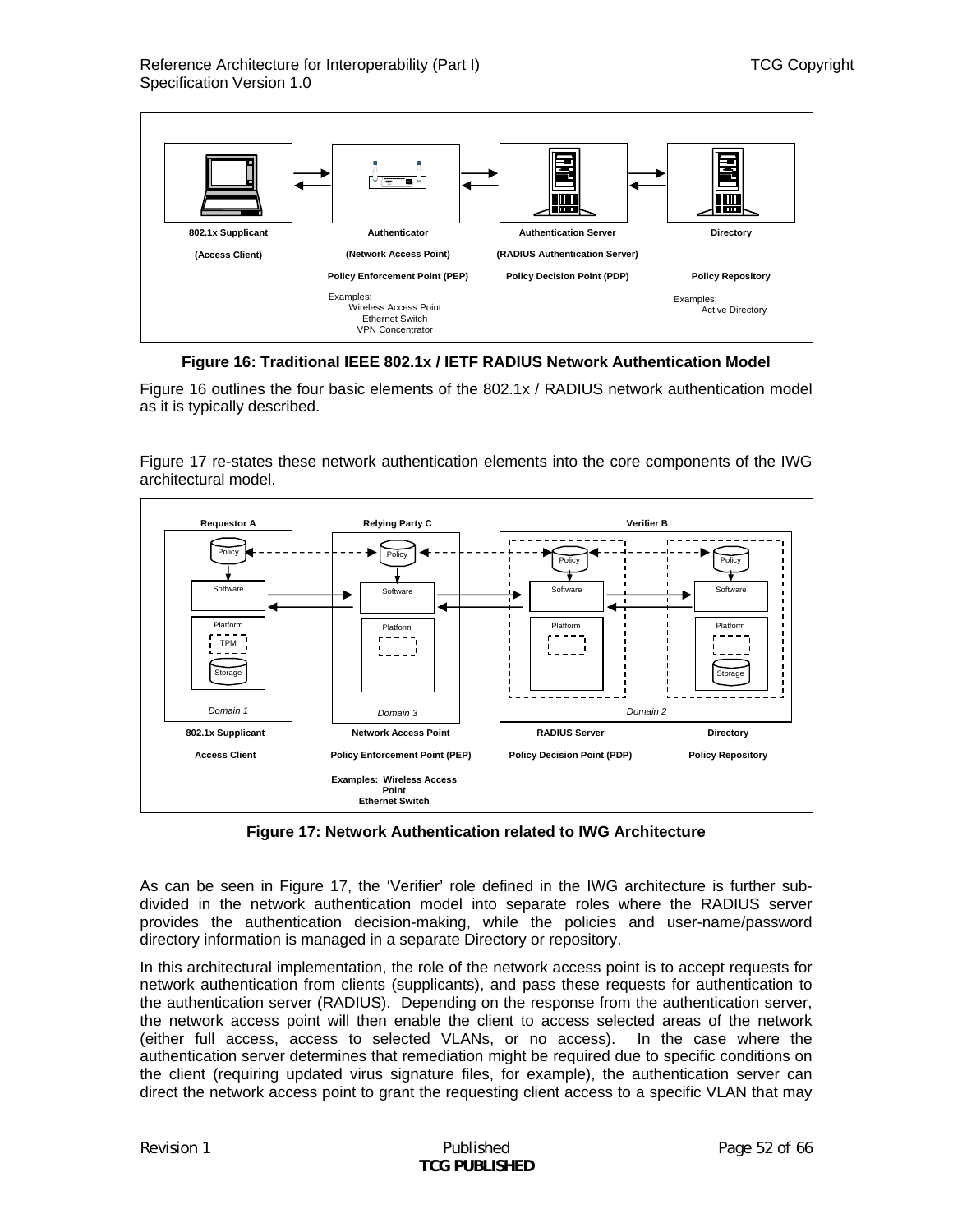<span id="page-52-0"></span>have been pre-configured to allow only the specific remediation required (for example, downloading the necessary virus signature files).

### **8.3.2 Protocols Used in Network Authentication**

There are a number of protocols used in network authentication in a traditional 802.1x / RADIUS authentication scheme. [Figure 18](#page-52-1) illustrates the protocols and the roles played by each of the actors in the authentication process.



**Figure 18 Protocols Used in Network Authentication** 

<span id="page-52-1"></span>In the Trusted Network Connect use model, the traditional network authentication approach must be extended to include additional trust attributes in the authentication sequence. These additional elements would include attributes related to the state of the client platform and related trust credentials.

A key role is played by software on the client, extending the traditional 802.1x supplicant client process with the addition or insertion of these additional trust credentials into the authentication stream. This extended client software capability is referred to as the Trusted Network Connect client agent.

The role of the verifier must also be extended from the traditional network authentication approach to include the verification of these additional trust credentials. [Figure 19](#page-53-2) depicts the extensions to the network authentication architecture.

From [Figure 19,](#page-53-2) it is apparent that the role of the Verifier in the Trusted Network Connect use case may actually be spread across multiple devices or elements. Detailed architectural options for structuring the elements required in the Trusted Network Connect Verifier function are described in more detail in architectural documents that will be delivered from the Trusted Network Connect subgroup.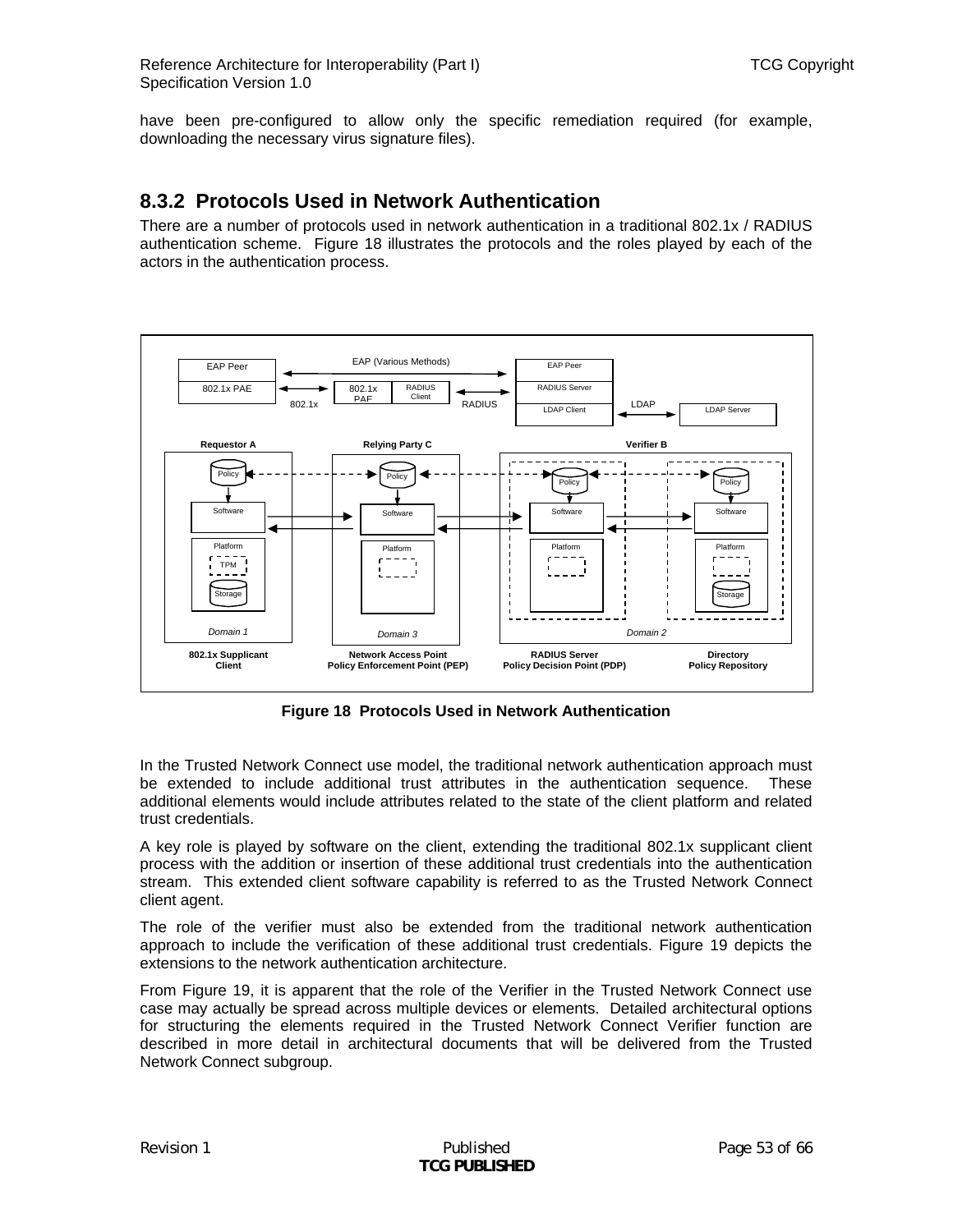<span id="page-53-0"></span>

**Figure 19 Trusted Network Connect extensions to the Network Authentication Architecture** 

### <span id="page-53-2"></span><span id="page-53-1"></span>**8.4 Backup & Migration**

The Backup-Migration specification is directed towards developing interoperable Key Backup and Key Migration Services for TCG platforms.

Migration is a TCG specific operation that allows for the secure movement of migratory cryptographic keys from one TCG compliant platform to another compliant platform in such a fashion as to allow the new environment to function in a similar manner, with respect to the usage of the cryptographic keys. These operations are effected with the use of a Migration Authority and a Migration Selection Authority.

This document is intended to serve as the living design document for the development of the Data Backup and Recovery specifications of the TCG Infrastructure Workgroup. It details the specification as well as provides a historical record of decisions that were made in developing this specification.

A v1.0 release of this document to an audience outside the TCG is targeted for 3Q04. The scope of the initial release may be limited to specific v1.1b relevant Use Cases, with follow on work to address a more comprehensive set of Use Cases including support for CMKs and other v1.2 dependencies.

The intended audience for this document is IT professionals who wish to develop or understand Migration Authorities and Migration Selection Authorities, or who have interest in key Migration and Backup operations as they apply to TCG compliant platforms.

Certain portions of this specification may be relevant to professionals who work for computer OEMs and the companies in the OEM supply chain, such as TPM vendors and software vendors, in order to ensure the development of interoperable products.

It is expected that the professionals attempting to comprehend this specification will have a working knowledge of TCG fundaments, especially regarding the TPM and TSS. Additionally, a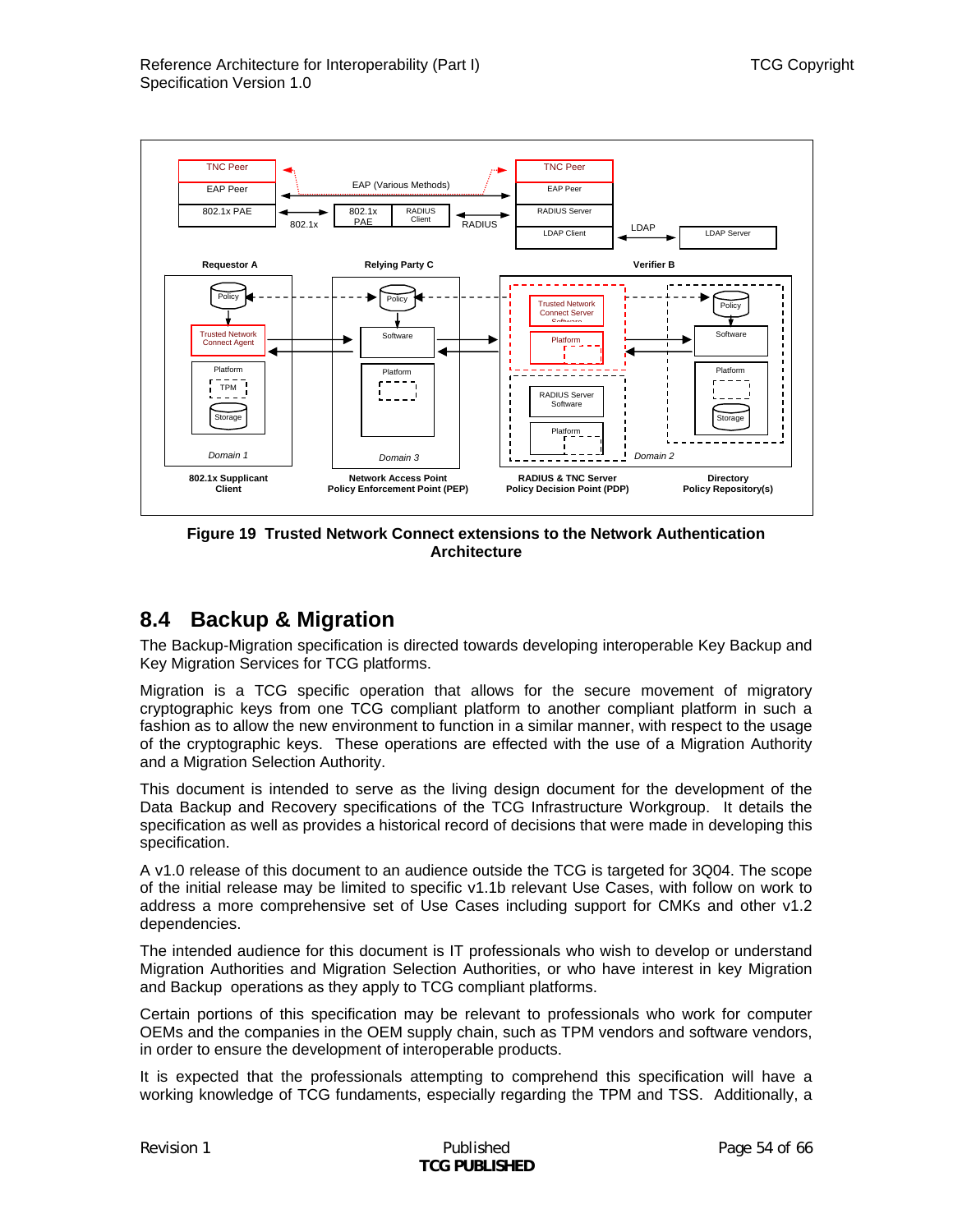<span id="page-54-0"></span>rudimentary understanding of Internet technologies, web services architecture and distributed computing concepts is highly desirable. Internet messaging technologies include HTTP, SOAP and TLS as well as an understanding of internet data description languages such as XML, XKMS, WSDL and ODRL will be of value to readers. An understanding of Public Key Infrastructure (PKI), certificate encoding technologies, XML Signatures and XML Encryption may also be beneficial.

This document is intended to provide:

- An interoperable reference specification for TCG clients and servers to interact in order to effect Migration services across a private or public network,
- Interoperable services for PC clients using either MSCAPI or PKCS#11 CSPs,
- Extensibility for other CSPs

## **8.5 Subject Key Attestation Evidence**

One interesting use of an AIK-credential is to increase the assurance level when a user requests a certificate from a Classic-CA. The *Subject Key Attestation Evidence* (SKAE) specifications provides an extension and several possible scenarios to determine the usage of TCG compliant platform and TCG Identity keys that had been used to certify TPM signing and/or binding keys for X.509 public key infrastructure.

The SKAE extension conveys the certification evidence of the key referenced in the TPM\_CERTIFY\_INFO by the attested Identity Key (AIK) using TCG enabled platform. It could be used as an extension in X.509v.3 certificates as defined in RFC3280 (see [\[19\]\)](#page-64-16), attribute certificates as defined in RFC3281 (see [\[20\]](#page-64-17)), certificate requests as found in RFC2511 (see [\[15\]\)](#page-64-13), various authentication and authorization protocols or elsewhere.

The value proposition that underlies this specification is that the trustworthiness of the TPM certified key can be attested by an AIK Credential. The introduction of the new extension provides a standard mechanism (see RFC3126 [\[21\]](#page-64-18)) by which the binding of TPM certified key with an AIK can be verified. This feature would leverage the interoperability of TPM and legacy security systems since X.509v3 public key certificates are extensible and can be used for authentication and/or authorization, whereas the verification of this extension can be delegated to other TCG aware applications.

Note that an AIK can certify (cryptographically bind) only non-migratable or CMK keys.

Fundamental terms used in the SKAE extension specification are:

- A Subject Key is an asymmetric key pair public portion which is used in certificates or other verifiable cryptographic structures.
- An Attested Subject Key is TPM originated and resident non-migratable or CMK subject key certified by AIK.
- A Certified Credential is a public-key certificate issued by a Classic-CA to an end entity, where the public-key included into the certificate has been cryptographically bound to an AIK and it includes enough information for the relying party to validate that binding.

Although currently worked on as a separate specification, this document may be merged into the Credential Profile specification.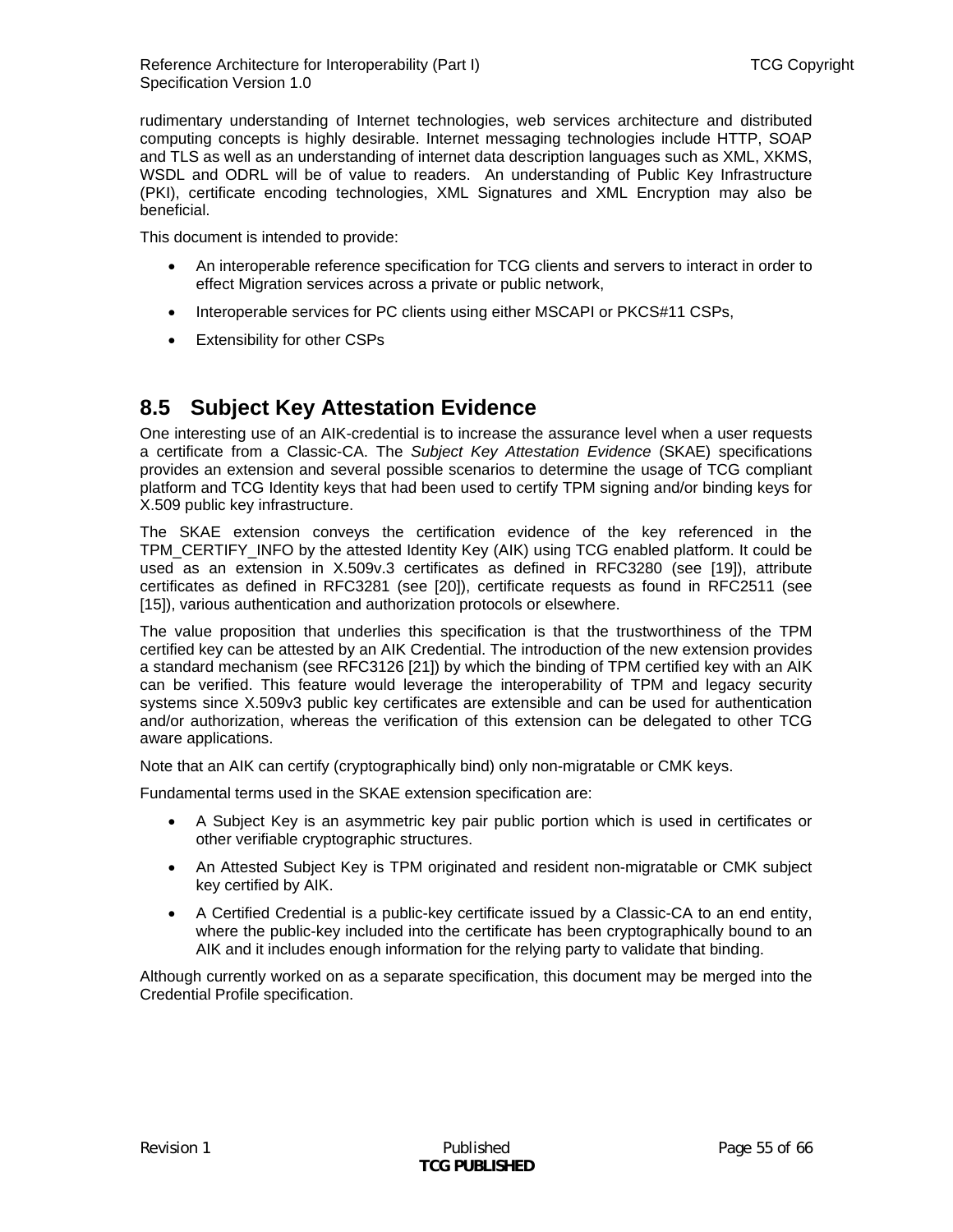# <span id="page-55-0"></span>**9 IWG Building Blocks**

The IWG has adopted the Building Blocks (BB) approach as a way to identify, define and develop structures that are common across various use case scenarios. Some of these building blocks may employ features that are inherent and internal within a trusted platform (e.g. Integrity Measurement). Other may require communications with an entity external to the platform, and as such may involve the use of other building blocks and other protocols.

In this section each of the building blocks are described. In each section, besides the short *description* of the BB, *aspects and issues* that are relevant in the context of the IWG Architecture are provided, together with some *references* whenever necessary.

# **9.1 Integrity Measurement (BB1)**

### **9.1.1 Description**

TCG Glossary: *Integrity Measurement (Metrics): The process of obtaining metrics of platform characteristics that affect the integrity (trustworthiness) of a platform; storing those metrics; and putting digests of those metrics in shielded locations (called Platform Configuration Registers: PCRs).* 

### **9.1.2 Aspects/Issues**

Integrity Measurement is a building block core to the notion of trusted platforms and is used for platform authentication (BB10), which in-turn is the basis for a number of other building blocks composing multiple use cases.

Depending of the use case, Integrity Measurement may span from components at the hardware layer to components (e.g. software) at the applications-layer. Measurement at each layer is based on transitive trust rooted at the Root of Trust at the TPM.

### **9.1.3 References**

See Measurement Logs specifications.

# **9.2 Integrity Storage (BB2)**

### **9.2.1 Description**

TCG Glossary: *Integrity Storage: Storage of integrity metrics in a log and storage of a digest of those metrics in PCRs.*

### **9.2.2 Aspects/Issues**

The results of the process of Integrity Measurement must be stored in the Stored Measurement Log (SML) and the corresponding digests (of the metrics) in the PCRs.

### **9.2.3 References**

See Measurement Logs specifications.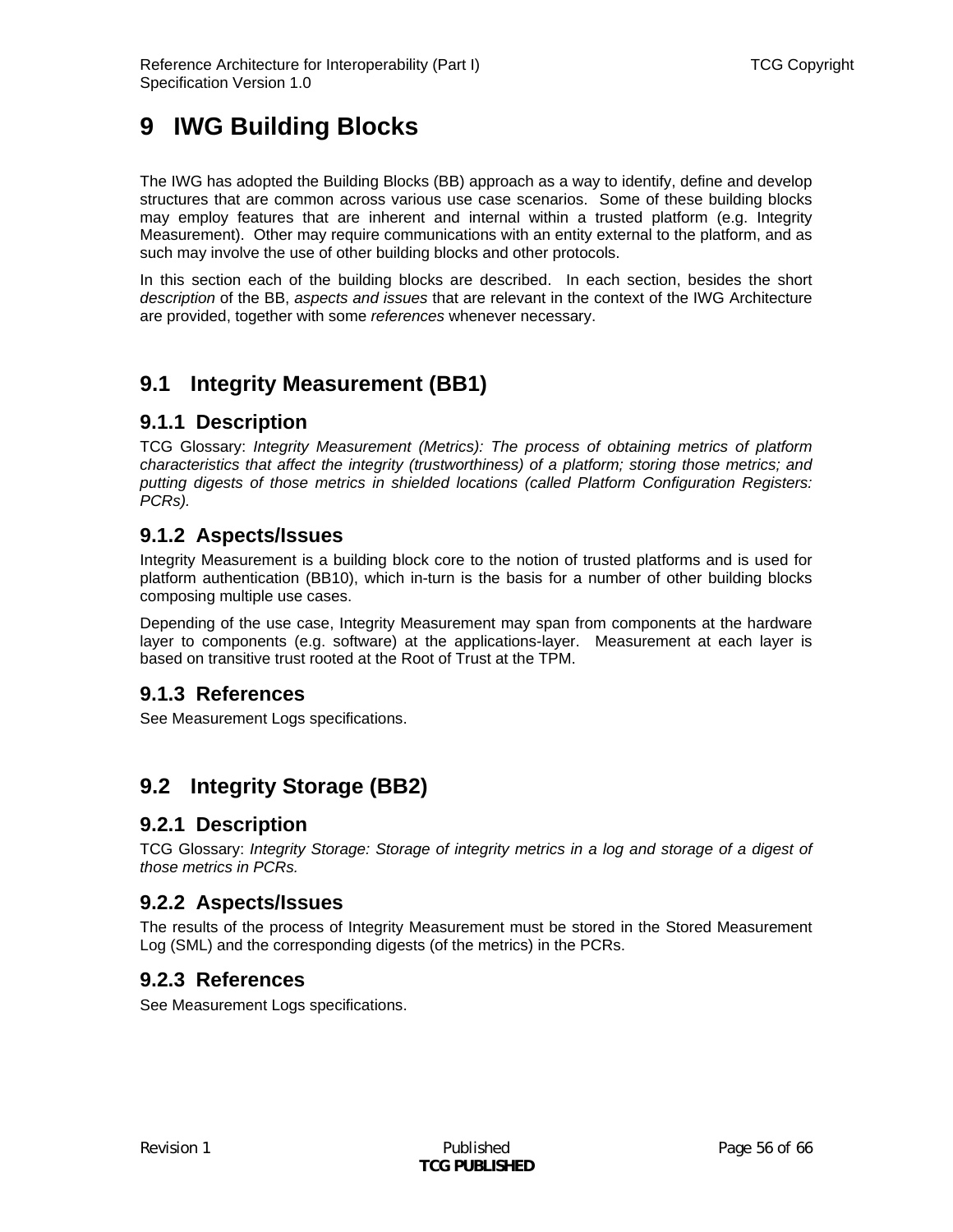# <span id="page-56-0"></span>**9.3 Integrity Reporting (BB3)**

### **9.3.1 Description**

TCG Glossary: *Integrity Reporting: The process of attesting to the contents of integrity storage.*

### **9.3.2 Aspects/Issues**

For platform authentication of the Requestor to the Verifier, integrity reporting results needs to be conveyed across the two platforms, which may or may not reside in separate domains. The integrity reporting result must be signed using the AIK of the Requestor.

Two kinds of attestations need to be communicated from the Requestor to the Verifier:

- Identity of the Requestor using AIK-certificate or DAA-Credential (DAA-Signature).
- Attestations regarding the trusted platform of the Requestor

In addition to the AIK-certificate, in order for the Verifier to identify which Platform-CA issued the AIK-certificate a copy of the Platform-CA certificate (or pointers to it) may be communicated by the Requestor to the Verifier.

The definition of the Identity information and the Attestations used in cross-platform integrity reporting should be done independent of the authentication protocol (or other communications protocol) executed between the Requestor and Verifier platforms.

### **9.3.3 References**

See TLS-Attestations specifications.

# **9.4 Evaluation of Integrity metrics (BB4)**

### **9.4.1 Description**

Evaluation of Integrity Metrics refers to the parsing and semantic evaluation of the integrity measurements of a Requestor by a Verifier, driven by the policies negotiated by both sides.

### **9.4.2 Aspects/Issues**

The evaluation (by the Verifier) of the integrity metrics (from the Requestor) depends at the highest level of granularity on which specific PCR values the Verifier wishes to evaluate and what other information (e.g. AIK-credentials) requested by the Verifier. That is, the evaluation criterion is dependent on the Policies set by the Verifier. At least two approaches can be adopted as to how these information elements can be communicated:

- In-band (negotiated): The Verifier communicates (negotiates) the list of PCRs and Attestations it wishes to obtain from the Requestor through (during) the authentication protocol exchange (e.g. within TLS-Attest flows).
- Out-of-band: The choice of PCRs and Attestations is established by the Verifier and made known to the Requestor *prior* to the Requestor performing platform authentication to the Verifier. This information must be available to be accessed by the Requestor prior (and during) the process of the platform authentication. For example, as part of the TLS-Attest handshake, the Verifier may send a pointer (e.g. URL) to the Requestor where a (static) preferences file is stored. Alternatively, for intra-Enterprise scenarios the choice may be either coded within a configuration file set by the IT administrator (or the file could be resident on the local network).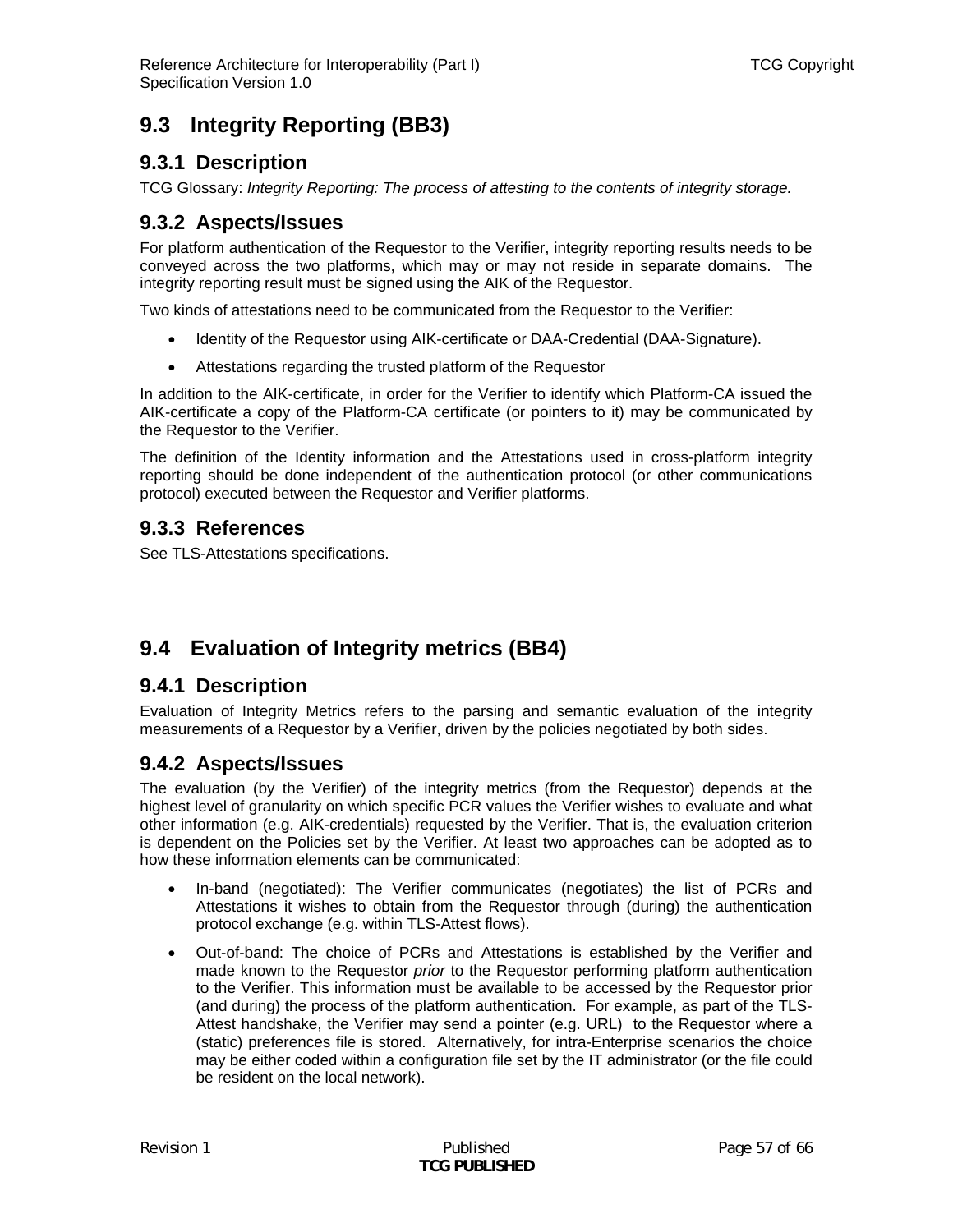<span id="page-57-0"></span>Reference Architecture for Interoperability (Part I) TCG Copyright Specification Version 1.0

The choice of PCRs and Attestations as well the choice of the means to communicate these selections, are set by policy (see BB7).

The evaluation of integrity metrics is considered as a building block because it is a basic operation common to all platforms (e.g. PC-client, server, Mobile) and fundamental to platform authentication.

### **9.4.3 References**

See the TLS-Attestations specifications.

## **9.5 Response Actions (BB5)**

### **9.5.1 Description**

A Response-Action is specific to a given use case deploying trusted platforms. A response-action is tied to a given transaction between a Requestor and a Relying Party, and should be the result of an action or assertion originating from the Requestor at some earlier time.

### **9.5.2 Aspect/Issues**

In general, there are some features of a Response-Action which makes it a BB:

- *Identifiable*: A Response-Action by a Relying Party must be identifiably connected to a given Action by a Requestor in an identifiable transaction between the Requestor and the Relying Party, possibly mediated or assisted by the Verifier. A Response-Action cannot emerge on its own, but must be the result of some earlier Action by the Requestor.
- *Atomic*: A Response-Action must be a unit of response and/or action that has an identifiable beginning and end. That is, for a pair of Requestor and Relying Party it must be clear that one Response-Action for a given transaction is different from another Response-Action for a second transaction, even though the two transactions and Response-Actions may be out of order.
- *Event/Assertion*: A Response-Action can be an *event* or *assertion*, specific to the usecase. Thus, for example, in the context of 802.1X a response-action can be the opening of a port at the Relying Party (i.e. an event), or it can be an assertion sent to the Requestor that authentication process failed.
- *Intra- or Inter-domain*: A Response-Action can be an event or assertion whose effects are intra-domain (R1 in [Figure 9](#page-27-1)) to the domain Relying Party, or it can be an event or assertion which is inter-domain (R2 in [Figure 9](#page-27-1)) to the domain of the Requestor.

## **9.6 Enforcement of Response-Actions (BB6)**

### **9.6.1 Description**

The enforcement of a Response-Action is specific to a given use case deploying trusted platforms.

### **9.6.2 Aspects/Issues**

Since the Response-Action is emanating from a Relying Party (as a reaction or result of a request or assertion previously coming from a Requestor) within the context of a transaction, the enforcement of the Response-Action must refer to and be meaningful in that transaction:

• *Identifiable*: The Enforcement of Response-Action must refer to the transaction as a whole that initiated the Response-Action. Thus, when a Requestor is dealing with multiple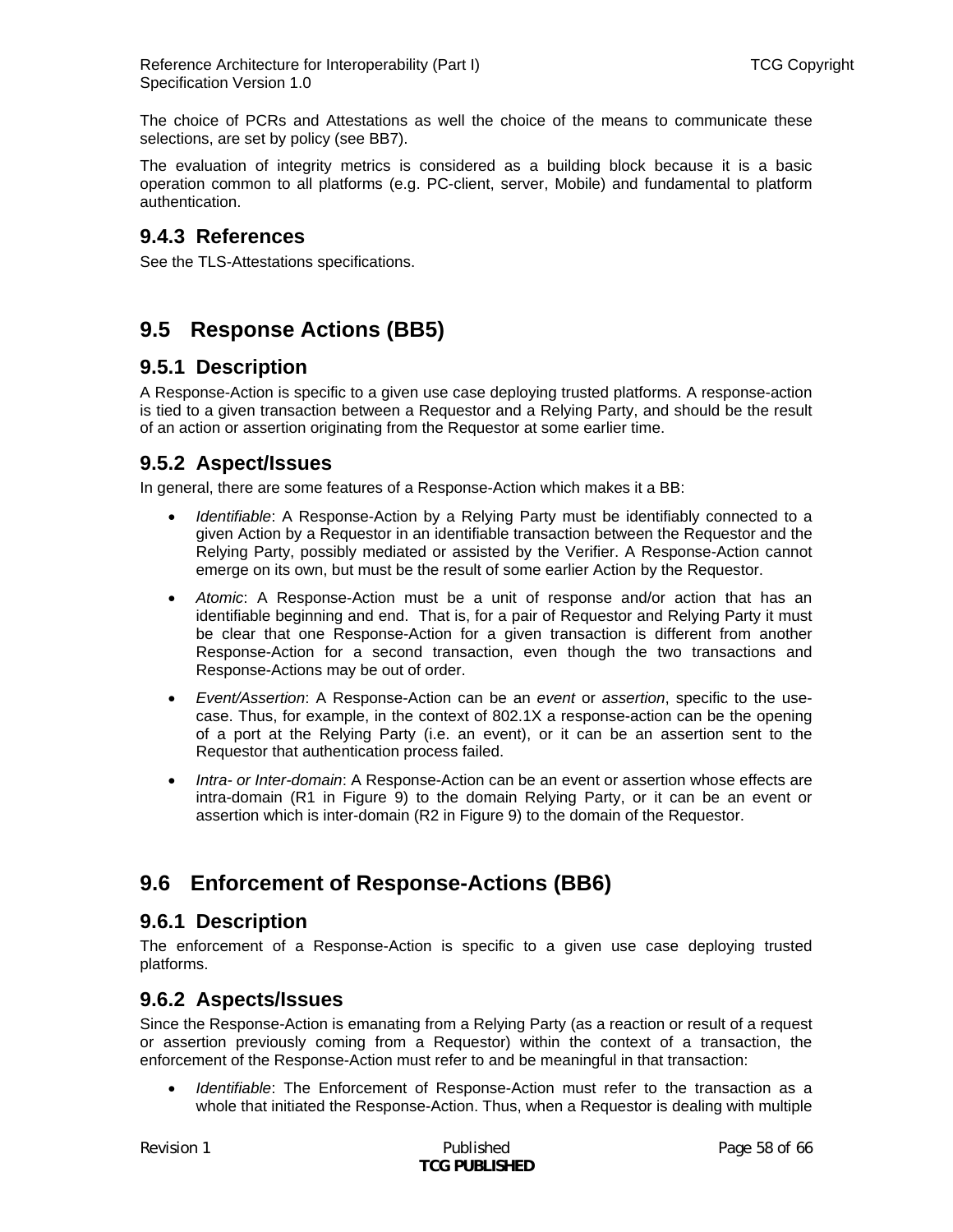<span id="page-58-0"></span>transactions, it must be able to identify the transaction to which a Response-Action applies, and enforce it.

- *Compatible expressions*: Since both a Requestor and a Relying Party can be enforcement points (R1 or R2 in [Figure 9\)](#page-27-1), both must employ the same (or compatible) policy languages or expressions to enforce a desired Response-Action. For example, in 802.1X the Authenticator (AP) must enforce the Response-Action emanating from the Authentication Server (AS), in a transaction initiated by the Supplicant. As such, all three must deploy the same policy architecture and language to express the desired effect.
- *Completeness/Error reporting*: Depending on the complexity of the Response-Action, its enforcement may or may not be complete (i.e. successful). In transactions whose Response-Action have a direct and visible effect on the Requestor (e.g. port open to a Supplicant in 802.1X), the success and completeness of the enforcement act is implicit through the successful effect. However, in a different type of transaction the enforcement point must explicitly report error cases and exceptions, particularly if the completeness of the entire transaction depends on the Response-Action being successfully enforced. For example, in an Airline Reservations system based on Web Services, failure to the deduct mileage-points for a frequent-flyers based ticket reservation should be reported explicitly since the entire transaction relies on this (successful) outcome.

# **9.7 Policy and Policy Authoring for Verifiers (BB7)**

### **9.7.1 Description**

In the context of platform authentication that makes use of TPM features, one key requirement is that a Verifier is able to understand and evaluate the integrity measurements of a client. As such, for each platform (e.g. PC, server, PDA) some policy language and policy authoring method must be used to express the integrity metrics that may be of interest to a Verifier.

### **9.7.2 Aspects/Issues**

There are levels of policies that need to be distinguished within specific uses cases. Thus, it is useful to make a distinction between:

- *Platform-specific Integrity Policies*: For a given Trusted Platform (e.g. PC, server, PDA), there will be a set of integrity metrics that will be relevant to that platform. These will be independent of the Use-Case applications that make use of the metrics, though may be input to higher level policies governing the application.
- *Uses-Case Policies*: These are Use-Case specific policies (e.g. web-services, 802.1X) that govern a given Use-Case application (e.g. web forms, Radius access control) and are enhanced considerably by the availability of the underlying platform-specific integrity measurements. Thus, for example, using platform-specific integrity measurements, the Radius access control policy in 802.1X can now specify that certain platforms with a given set of PCR values must be given a specific set of IP addresses and be placed into a different VLAN.

# **9.8 User Authentication (BB8)**

### **9.8.1 Description**

User authentication is a building block that is common for all uses cases deploying trusted platforms. When a user (either an end-user or the Owner of a platform) seeks to gain access to applications whose security is based on capabilities of trusted platforms, then user authentication in itself becomes an important component of the whole value proposition of trusted platforms.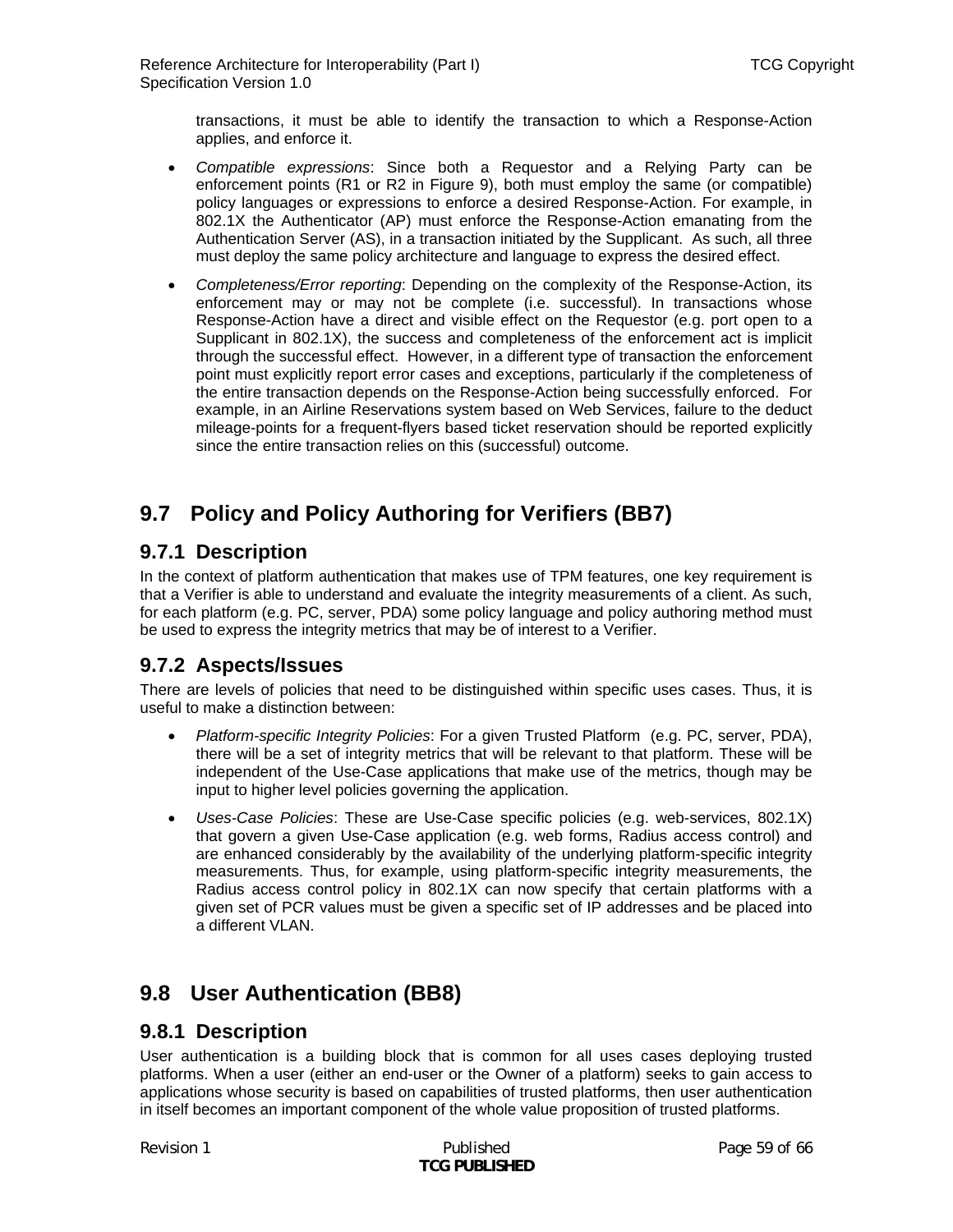### <span id="page-59-0"></span>**9.8.2 Aspects/Issues**

Since a trusted platform can be viewed as an entity within its own right in a trust ecosystem, user authentication can be seen as consisting of two aspects:

- *Authentication of the user to a trusted platform*: Here, a user that has been authorized by the Owner of the platform is mechanically authenticated by the designated platform. The mechanics or protocol used by the platform must be set by the Owner of the platform. As such, it is the Owner that pre-select the type of credential the user must posses to gain access to the platform.
- *Authentication of a user (on a TP) by separate trusted platform*: Transitive trust may or may not be applicable to the case of user authentication to a remote platform. That is, after a user has been authenticated by his/her TP, the evaluation-result by that TP can be communicated to a remote TP which accepts that evaluation. In this way, the user need not be authenticated each time it seeks to access a remote TP.

Note that in general, the TPM could be used to store user credentials which will be accessed/used by the user-authentication system on the TP.

### **9.8.3 References**

The User Authentication Working Group in the TCG is addressing User Authentication aspects in the context of Trusted Computing.

# **9.9 User Authorization (BB9)**

### **9.9.1 Description**

The term *authorization* is a technical term in the context of TPM activation and platform ownership. More broadly and abstractly, the term refers to the granting of privilege in relation to access to some resources. This implies, therefore, that some authority (possibly self authority) exists to grant authorization.

### **9.9.2 Aspects/Issues**

Whereas authentication pertains to identification, authorization pertains to rights associated to that identity. The process of authorization should be distinct from that of authentication. Authentication as a process should provide some assurance with regards to the true identity of an entity (e.g. person). Authorization as a process provides assertions regarding resources available for access by the entity. The enforcement of authorization assertions upon an entity is often loosely referred to as *access control*. If entity has multiple identities (*roles*), then often authorization is in relation to the role taken-up by that entity for a specified time.

# **9.10 Platform Authentication (BB10)**

### **9.10.1 Description**

Platform Authentication is one of the most important building blocks as it provides a way for one platform to ascertain the integrity status of another platform based on TCG technology. The basic model for platform authentication is one consisting of the Requestor, Relying Party and the Verifier. The Requestor is seeking some action or outcome from the Relying Party, who must rely on the evaluation by the Verifier of the Requestor's platform.

### **9.10.2 References**

See Section [4](#page-21-3).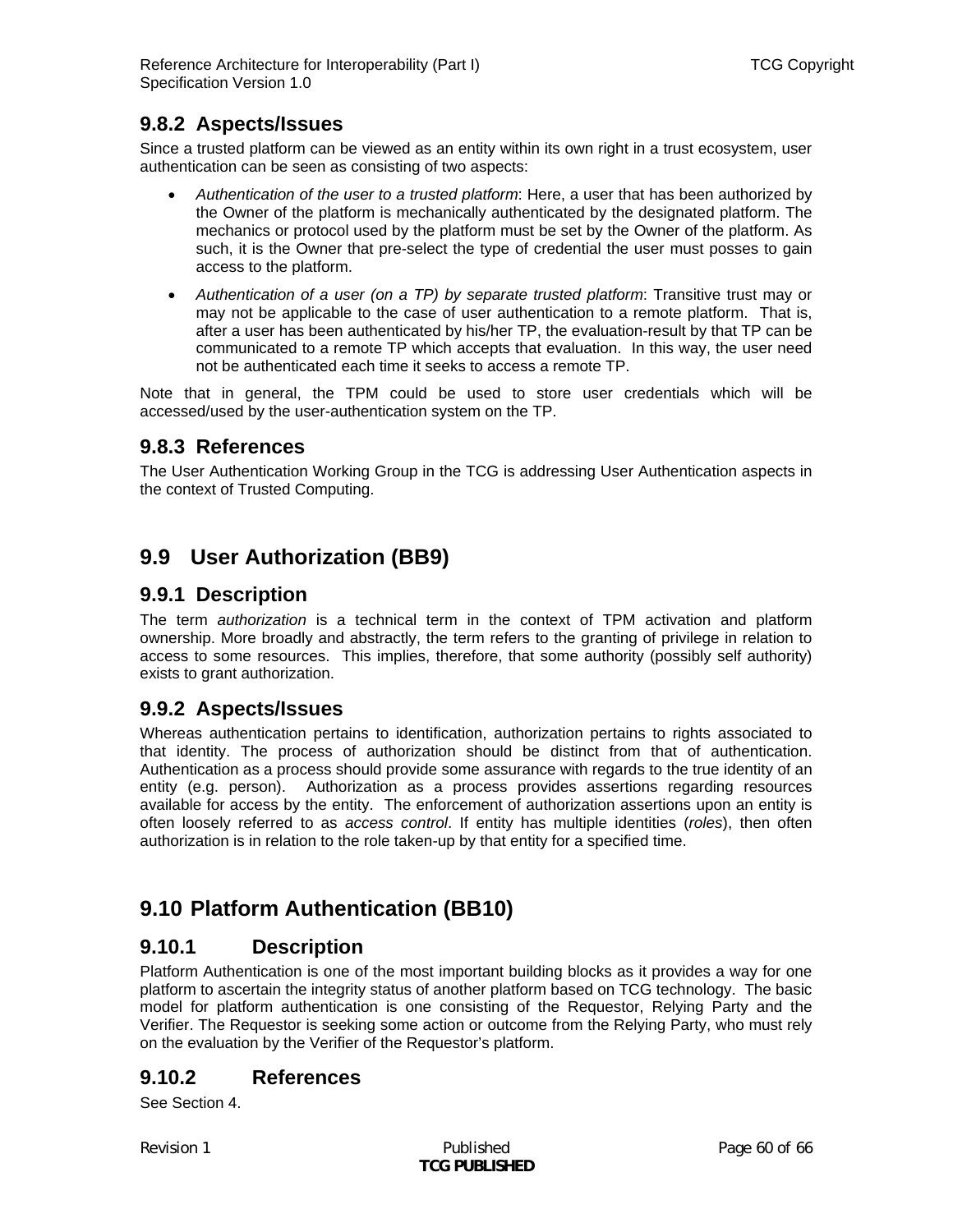# <span id="page-60-0"></span>**9.11 Sealing Keys to Configurations (BB12)**

### **9.11.1 Description**

Within a Trusted Platform that contains a TPM, a piece of data can be sealed (i.e. encrypted and signed) a manner that is only decryptable on the same system. In addition, the seal function in the TPM allows software to explicitly state the future "trusted" configuration that the platform must be in for the encrypted data to be revealed. This future configuration implicitly includes the relevant PCR values on the platform when the sealing operation was performed. Which PCR registers are going to be part of the seal operation is specified by the PCR composite object selected before the sealing operation.

When an unsealing operation succeeds, typically some proof is returned (to the caller of the operation) regarding the platform configuration during which the earlier sealing operation was performed. This proof is useful for some Use Cases.

For example, in the case of VPN-access based on a shared symmetric key (e.g. for IPsec), the VPN-Server may request the VPN-Client to seal the shared key to a given configuration tat he client. This means that next time the VPN-Client seeks to authenticate itself to the VPN-Server, the Server may ask the Client to unseal the encrypted shared key.

Other examples include sealing a key to decrypt a remote database or file.

### **9.11.2 References**

See TSS Data Seal and Data Unseal commands in the TSS Specification document.

# **9.12 Platform Identity Registration (BB13)**

### **9.12.1 Description**

Platform Identity Registration is the act by a Trusted Platform of proving itself to be a trusted platform to a Trusted Third Party (TTP), and obtaining an Identity unique to that platform. If the TTP is a Platform-CA, then the identity takes the form of an AIK-Credential. Note that for some environments, it is not necessary that a Platform-CA be in existence. For example, within an Enterprise use case, an IT Administrator could maintain a database of Trusted Platforms within its domain, associating a unique identity to each platform. Another approach is to use the DAA protocols instead of a Privacy-CA, engaging the platform with a DAA-Issuer and DAA-Verifier.

### **9.12.2 References**

See Section [4.7.](#page-30-1)

# **9.13 Key Migration/Backup (BB14)**

### **9.13.1 Description**

Key Backup and Migration is a core building block to the operational infrastructure supporting trusted platform, as the function is used by many other building blocks and protocols. Backup refers to the safe storage of the (sealed) platform keys to a different location, with the intent of the keys being accessible (unsealable) to the same platform. Migration refers to the moving of the platform keys from an old platform to anew platform, possibly sealing keys and user data to the new platform.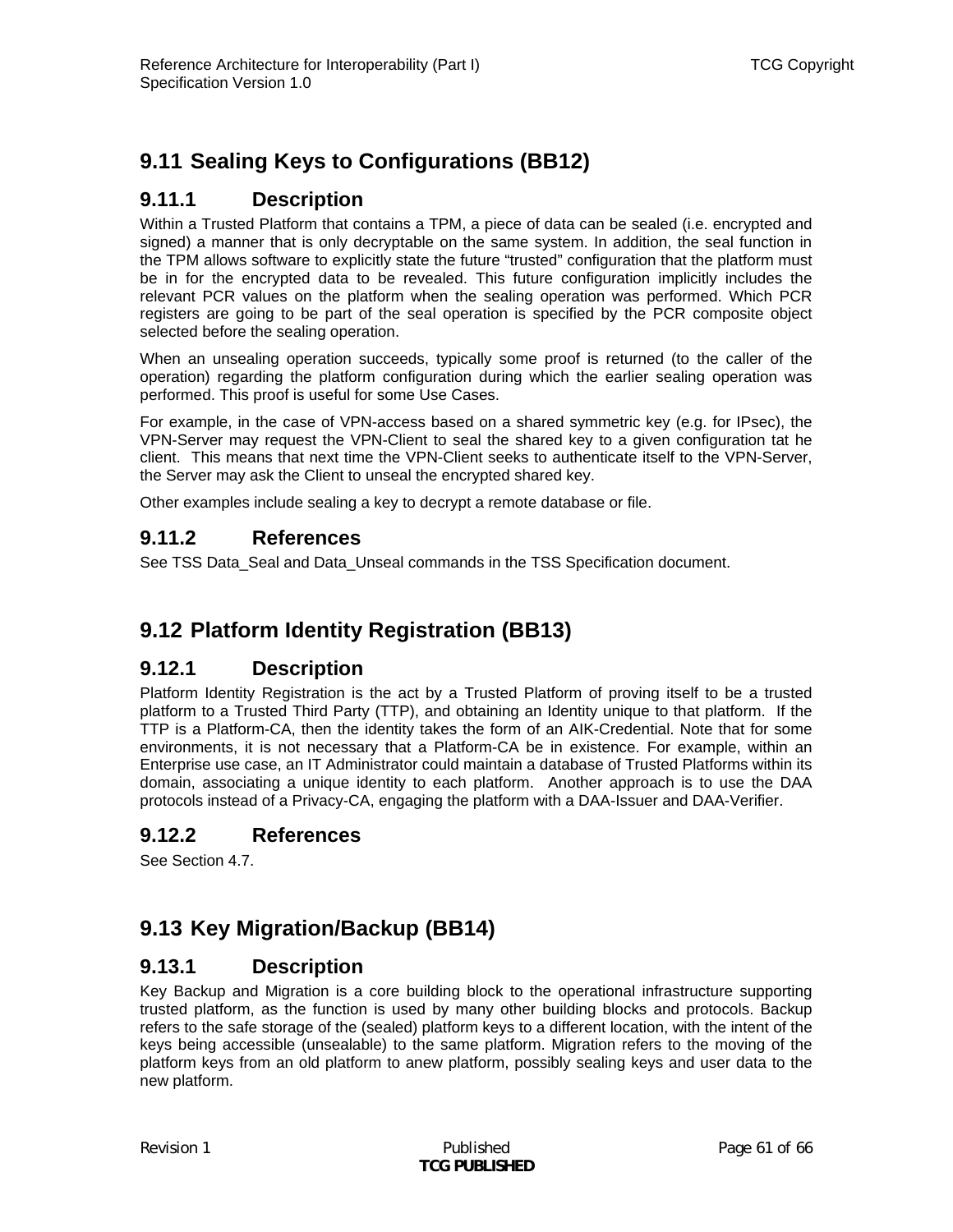### <span id="page-61-0"></span>**9.13.2 References**

For a brief discussion see Section [8.4.](#page-53-1) For details, the reader is directed to the Backup/Migration specifications.

# **9.14 Secure Time Stamping (BB15)**

### **9.14.1 Description**

Secure Time Stamping is an important building block because many functions and services within a trusted ecosystem relies on the availability of a trustworthy source of time. Examples of uses case of trusted platforms with secure time stamping requirements include credentials management (e.g. certificate expiration checks), content management (e.g. content dead at a given time) and Internet monetary transactions (e.g. auctions). There is an opportunity for the use TCG technology itself (e.g. time-servers) to secure time-stamping protocols, thereby providing higher assurance of the reliability of the time-stamps.

### **9.14.2 References**

See RFC1305, RFC2030 and STIME Working Group in the IETF.

# **9.15 Platform Identity Credential Revocation (BB16)**

### **9.15.1 Description**

There are some circumstances in which an AIK-Credential needs to be revoked, prior to its expiration time. Examples include the mishandling of the AIK-private-key (e.g. during its issuance from the Platform-CA), incomplete erasure of a TPM, clone detected by either the Platform-CA or Verifier, and other unintended releases of the AIK-private-key by the Owner. Although the simple erasure of the AIK-private-key may be sufficient in many cases to render the AIK-Credential unusable, it is best practice today for Certificate Authorities to perform a complete retirement of certificates (i.e. revocation) when it is suspected that some security-related problems have occurred. Similar requirements also exist in the case of DAA and DAA-Credentials.

In the context of Trusted Platforms, a finer grain of conditions for revocation of AIK-Credentials may be required. For example, when a closed (private) Platform-CA is the issuer of an AIK-Credential and the AIK-Credential is inadvertently release to the public, revocation may not be necessary. The semantics for revocation should be tied to what the credential attests, and the policy of usage of the credential. As such, a scoring approach may be used to rank the importance of the credential in a given use case of the Trusted Platform.

### **9.15.2 References**

IETF PKIX RFCs.

# **9.16 Hardware-rooted Application key lifecycle (BB17)**

### **9.16.1 Description**

The notion of public-keys that are application-specific and which are rooted in hardware provides attractive possibilities for providing a higher security to those applications. The TPM\_CertifyKey command could be used to assert this fact. Examples of applications include digital-signatures with keys/certificates rooted in the signer's hardware, and server keys/certificates that are bound to the server hardware. Similar approaches can be found in HSM units today.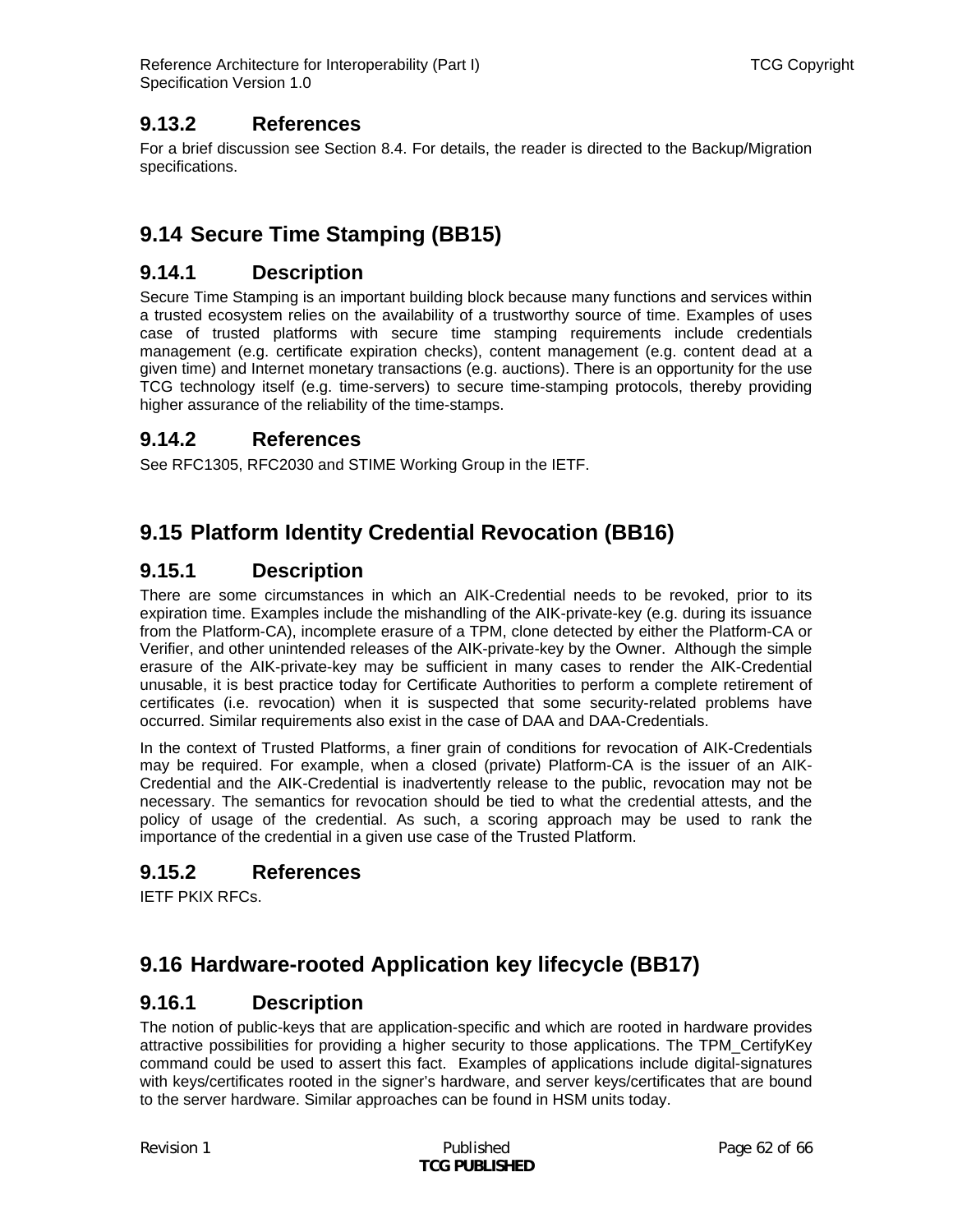<span id="page-62-0"></span>Since the applications keys and certificates are rooted in TPM hardware, a complete lifecycle for managing the application keys is required, which may resemble the lifecycle of the keys and certificates in Trusted Platforms.

Since there are a number of ways to achieve the above effect for each use case, it is recommended that limitations and procedures be defined in the TCG Best Practices document.

### **9.16.2 References**

See TPM\_CertifyKey command and related structures. See TCG Best Practices document.

# **9.17 Atomicity (BB18)**

### **9.17.1 Description**

Atomicity in Trusted Computing refers to the *instance-uniqueness* of (migratable) keys and credentials related to a given platform. That is, some keys are defined to exist only on one platform at any one time.

The need for atomicity is particularly relevant in the context of the Backup/Migration in which a given migratable key could potentially exist in three places: (i) An "old" platform, (ii) a BackUp/Migration Server, and (iii) a "new" platform. As such, in performing function and services that may cause replication of certain migratable keys, atomicity must always be observed as a matter of rule and according to the policies governing the given use-case.

### **9.17.2 References**

See the IWG Backup/Migration specification.

# **9.18 Provenance (BB20)**

### **9.18.1 Description**

Provenance of keys and credentials in Trusted Computing refers to the history of existence of the keys and credentials. Provenance is of particular interest to "consumers" of keys and credentials in the Trusted Platform Lifecycle. One such "consumer" is the Platform-CA.

When a Platform-CA wishes to issue an AIK-Credential associated to a given platform, it must evaluate the EK-Credential bound to the EK-Private-key present in the platform's TPM and evaluate the Platform-Credential associated with the given platform. As such, the Platform-CA would take notice of the origins of the EK key pair (e.g. was the EK-private-key generated in the TPM, or was it injected), the issuer of the EK-Credential and the CPS of that issuer, and other aspects of the EK-Credential and Platform-Credential.

Besides the Credentials themselves, other supporting information (e.g. signed manifest) could represent the repository of provenance-related information pertaining to the keys and credentials of the platform.

### **9.18.2 References**

See IWG Credentials Profile specification.

# **9.19 EK/Platform Credential Issuance (BB21)**

See Section [3.3](#page-14-1) and [6](#page-36-1),and see the IWG Credentials Profile specification.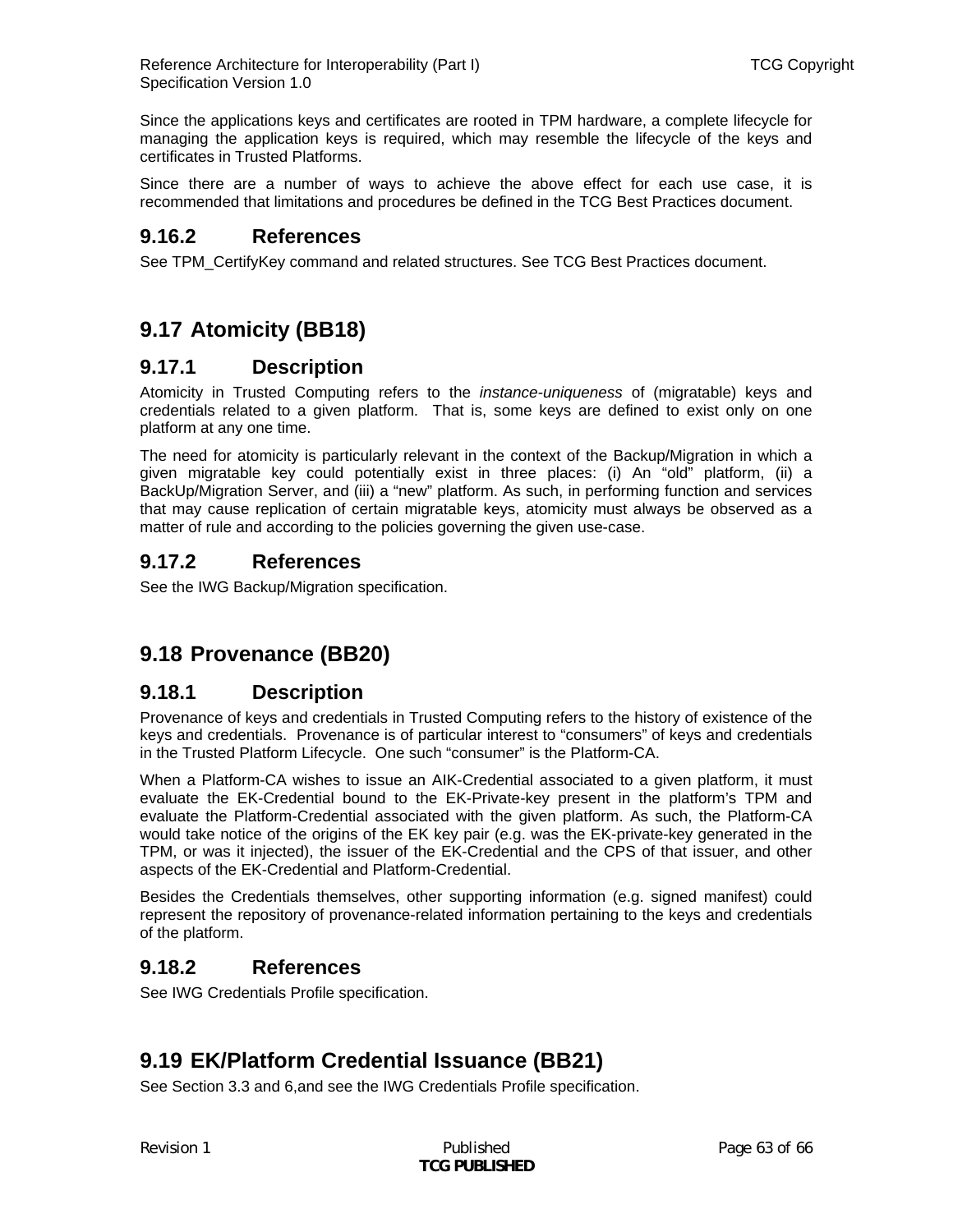# <span id="page-63-0"></span>**9.20 Platform deployment and initial setup (BB22)**

See Section [3](#page-13-2) of the current document.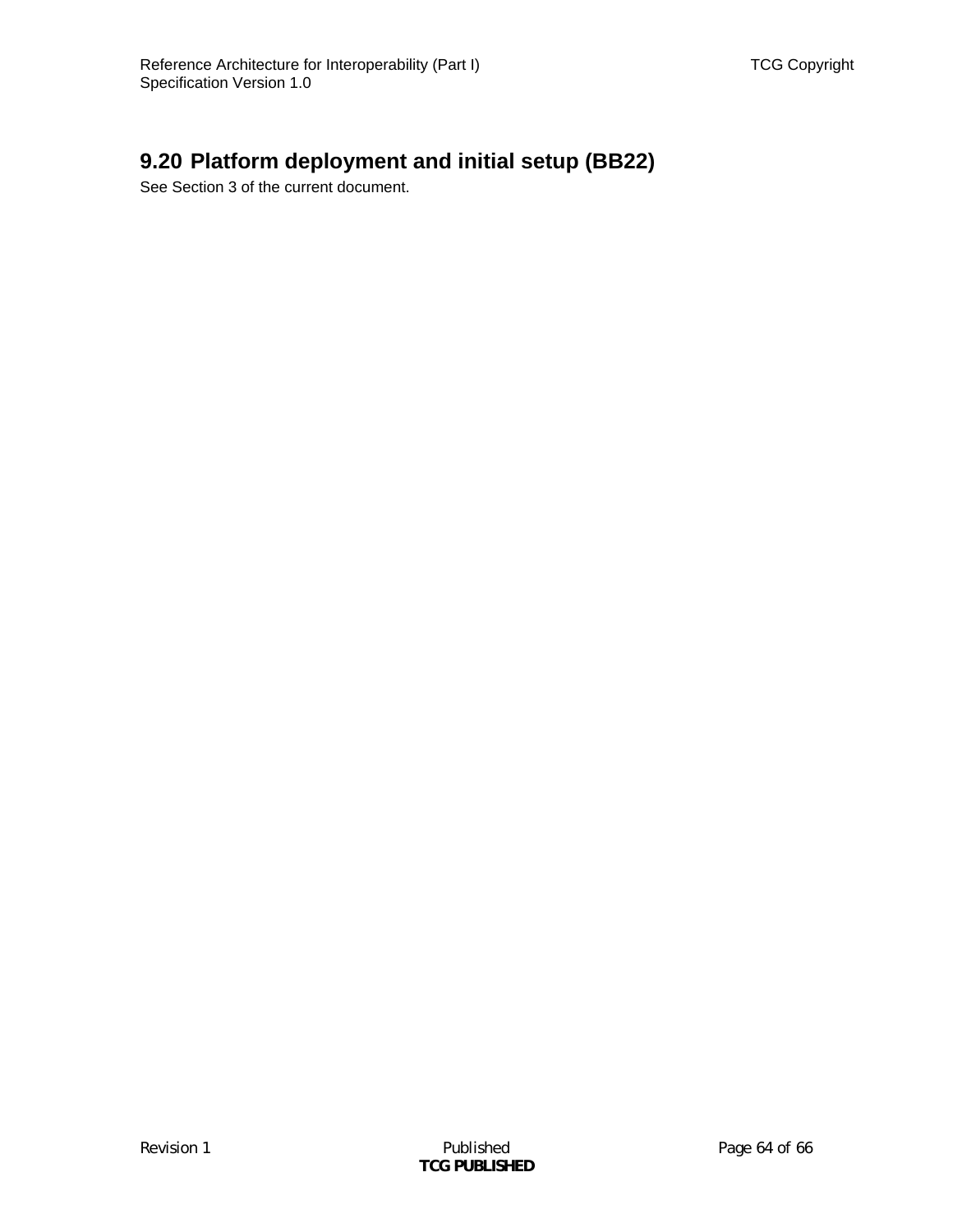# <span id="page-64-0"></span>**10 References**

- <span id="page-64-1"></span>[1] Trusted Computing Group, *Infrastructure Use Cases*, Specification Version 1.0, Revision 0.25, February 2004, Work in Progress.
- <span id="page-64-2"></span>[2] Trusted Computing Group, *Credential Profile for v1.1b*, Specification Version 1.0, June 2005, Work in Progress.
- <span id="page-64-5"></span>[3] Trusted Computing Group, Backup and *Migration Services Specification*, Specification Version 1.0, Revision, June 2005, TCG Published.
- <span id="page-64-4"></span>[4] Trusted Computing Group, *Core Integrity Schema*, Specification Version 1.0, Revision 0.7, June 2005, Work in Progress.
- <span id="page-64-9"></span>[5] Trusted Computing Group, *Subject Key Attestation Evidence (SKAE) Extension*, Specification Version 1.0, June 2005, TCG Published.
- <span id="page-64-3"></span>[6] Trusted Computing Group, *TLS Extensions for Attestation*, Specification Version 1.0, Revision 0.8, July 2004, Work in Progress.
- [7] Trusted Computing Group, *Credential Profile for v1.2*, Specification Version 1.2, Revision 0.1, June 2004, Work in Progress.
- <span id="page-64-6"></span>[8] Trusted Computing Group, *DAA Summary*, September 2003, Work in Progress.
- [9] Trusted Computing Group, *TLS Extensions for DAA Attestation*, Specification Version 1.2, Revision 0.1, July 2004, Work in Progress.
- <span id="page-64-7"></span>[10] Trusted Computing Group, *TPM Specifications v1.2*, October 2003.
- <span id="page-64-8"></span>[11] Trusted Computing Group, *TSS Specifications v1.1*, August 2003.
- <span id="page-64-10"></span>[12] Trusted Computing Group, *TCG Design Guidelines, (Glossary section)*, June 2004. Work in Progress.
- <span id="page-64-11"></span>[13] M. Myers, X. Liu, J. Schaad, J. Weinstein, *Certificate Management Messages over CMS*, RFC2797, Standards Track, April 2000, IETF.
- <span id="page-64-12"></span>[14] P. Hallam-Baker (ed.), *XML Key Management Specification (XKMS 2.0)*, Version 2.0, Candidate Recommendation 5 April 2004, W3C. (http://www.w3.org/TR/2004/CR-xkms2- 20040405)
- <span id="page-64-13"></span>[15] M. Myers, C. Adams, D. Solo, D. Kemp, *Internet X.509 Certificate Request Message Format (CMC)*, RFC2511, Standards Track, March 1999, IETF.
- <span id="page-64-14"></span>[16] R. Housley, *Cryptographic Message Syntax (CMS)*, RFC2630, Standards Track, June 1999, IETF.
- [17] Housley, R., Ford, W., Polk, W. and D. Solo, *Internet X.509 Public Key Infrastructure: Certificate and CRL Profile*, RFC2459, Standards Track, January 1999, IETF.
- <span id="page-64-15"></span>[18] S. Chokhani, W. Ford, *Internet X.509 Public Key Infrastructure Certificate Policy and Certification Practices Framework*, RFC2527, Informational, March 1999, IETF.
- <span id="page-64-16"></span>[19] R. Housley, W. Polk, W. Ford, D. Solo, *Internet X.509 Public Key Infrastructure Certificate and Certificate Revocation List (CRL) Profile*, RFC3280, Standards Track, April 2002, IETF.
- <span id="page-64-17"></span>[20] S. Farrell, R. Housley, *An Internet Attribute Certificate Profile for Authorization*, RFC3281, Standards Track, April 2002, IETF.
- <span id="page-64-18"></span>[21] D. Pinkas, J. Ross, N. Pope, *Electronic Signature Formats for long term electronic signatures*, RFC3126, Informational, September 2001, IETF.